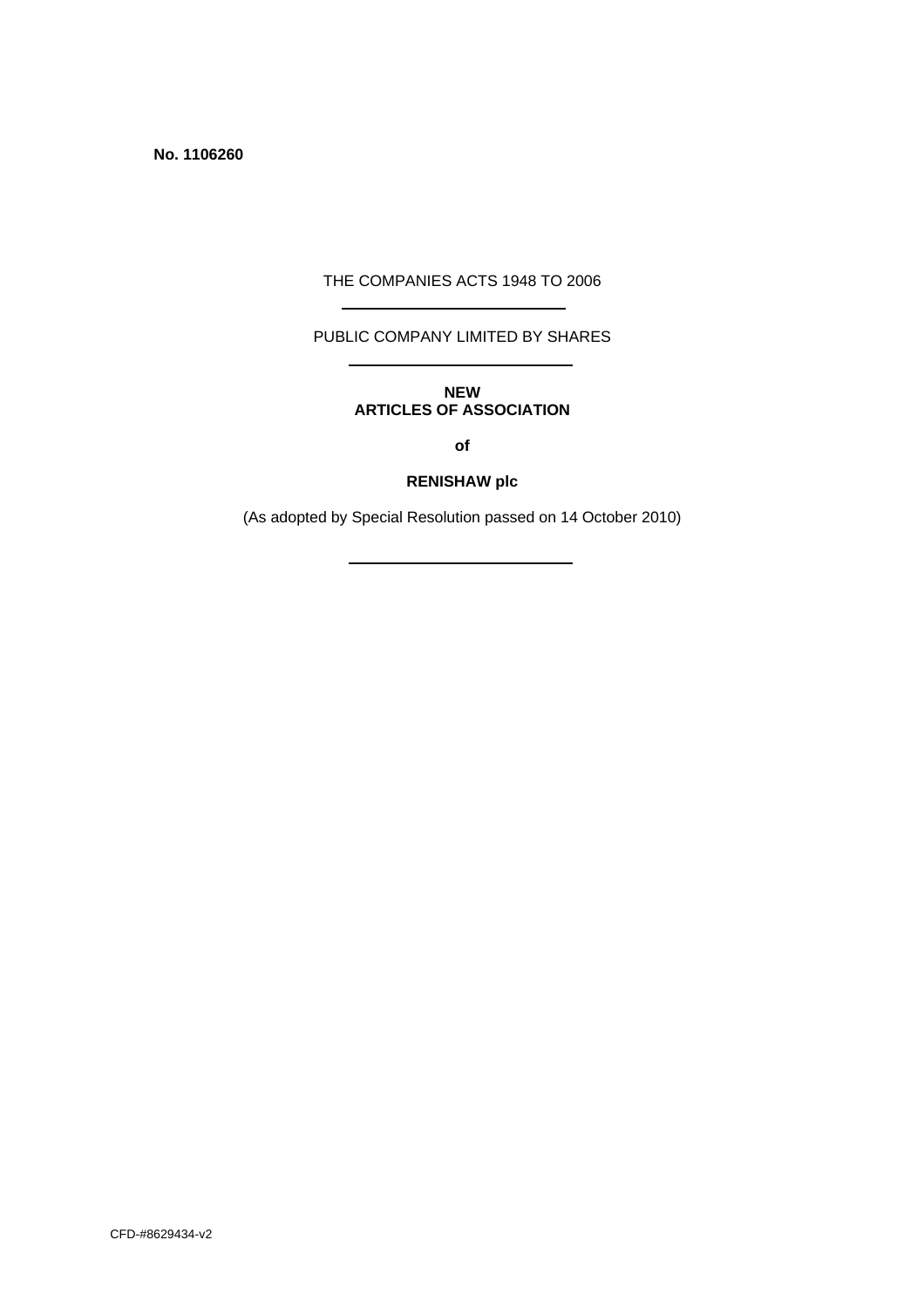| <b>Article No.</b>      |                    | Page |
|-------------------------|--------------------|------|
|                         | <b>PRELIMINARY</b> |      |
| 1                       |                    |      |
| $\overline{2}$          |                    |      |
| 3                       |                    |      |
| $\overline{\mathbf{A}}$ |                    |      |
|                         |                    |      |
| 5                       |                    |      |
| 6                       |                    |      |
| $\overline{7}$          |                    |      |
| 8                       |                    |      |
| 9                       |                    |      |
|                         | 10                 |      |
|                         | 11                 |      |
|                         |                    |      |
|                         | 12                 |      |
|                         | 13                 |      |
|                         |                    |      |
|                         |                    |      |
|                         | 14                 |      |
|                         | 15                 |      |
|                         | 16                 |      |
|                         |                    |      |
|                         |                    |      |
|                         | 17                 |      |
|                         | 18                 |      |
|                         | 19                 |      |
| 20                      |                    |      |
| 21                      |                    |      |
| 22                      |                    |      |
|                         | 23                 |      |
|                         |                    |      |
|                         | 24                 |      |
|                         | 25                 |      |
|                         | 26                 |      |
| 27                      |                    |      |
| 28                      |                    |      |
| 29                      |                    |      |
|                         | 30                 |      |
| 31                      |                    |      |
|                         | 32                 |      |
|                         |                    |      |
|                         | 33                 |      |
|                         |                    |      |
|                         |                    |      |
|                         | 34                 |      |
|                         | 35                 |      |
|                         |                    |      |
|                         | 36                 |      |
| 37                      |                    |      |
| 38                      |                    |      |
|                         | 39                 |      |
|                         | 40                 |      |

**Contents**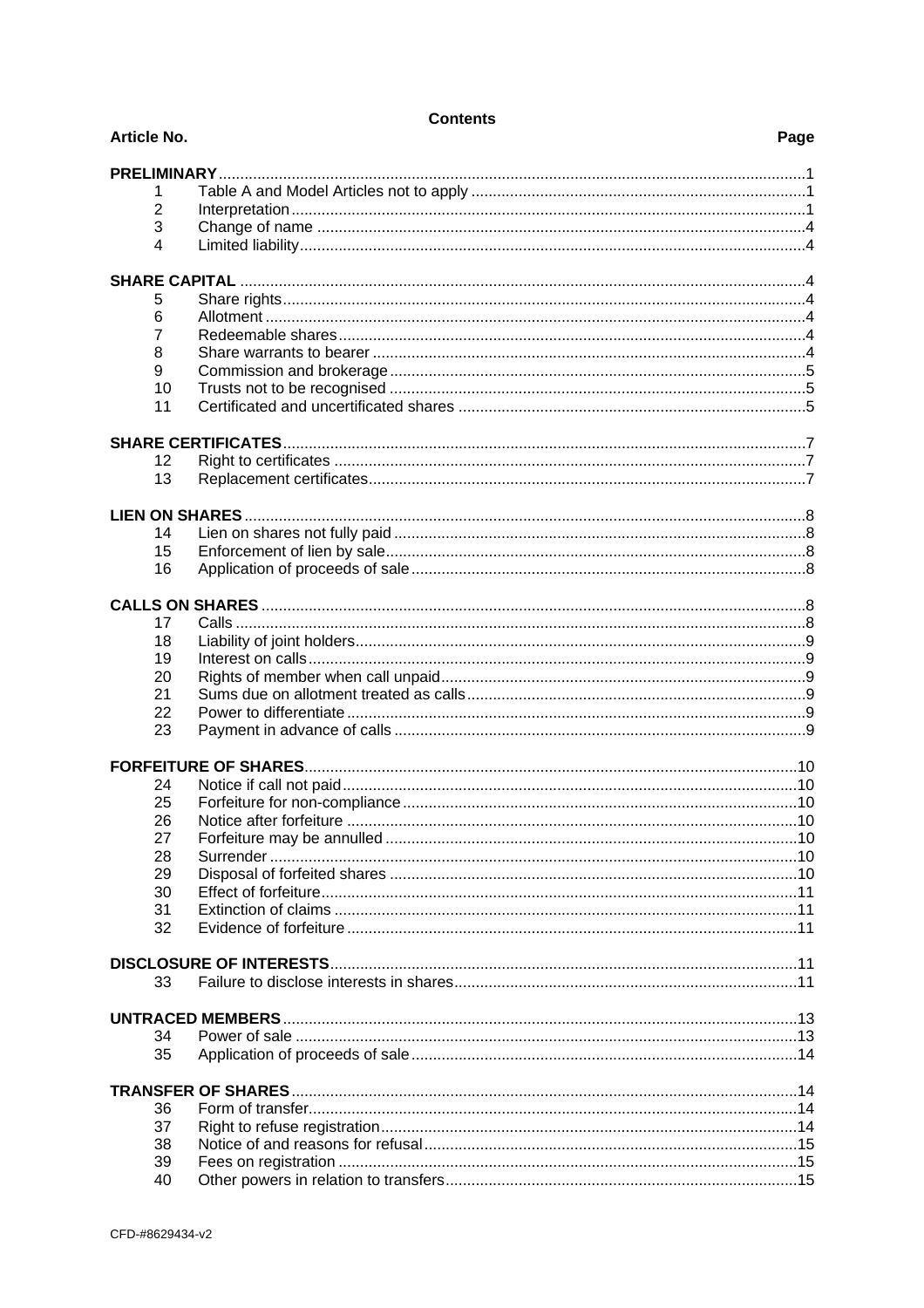| 41       |                                                                  |  |
|----------|------------------------------------------------------------------|--|
| 42       |                                                                  |  |
| 43       |                                                                  |  |
|          |                                                                  |  |
|          |                                                                  |  |
| 44       |                                                                  |  |
|          |                                                                  |  |
|          |                                                                  |  |
| 45       |                                                                  |  |
| 46       |                                                                  |  |
| 47       |                                                                  |  |
|          |                                                                  |  |
|          |                                                                  |  |
| 48       |                                                                  |  |
| 49       | Convening of general meeting other than annual general meeting18 |  |
| 50       |                                                                  |  |
| 51       |                                                                  |  |
| 52       |                                                                  |  |
|          |                                                                  |  |
|          |                                                                  |  |
| 53       |                                                                  |  |
| 54       |                                                                  |  |
| 55       |                                                                  |  |
| 56       |                                                                  |  |
| 57       |                                                                  |  |
| 58       |                                                                  |  |
| 59       |                                                                  |  |
| 60       |                                                                  |  |
| 61       |                                                                  |  |
|          |                                                                  |  |
|          |                                                                  |  |
|          |                                                                  |  |
|          |                                                                  |  |
| 62       |                                                                  |  |
| 63       |                                                                  |  |
| 64       |                                                                  |  |
| 65       |                                                                  |  |
| 66       |                                                                  |  |
| 67       |                                                                  |  |
| 68       |                                                                  |  |
| 69       |                                                                  |  |
|          |                                                                  |  |
|          |                                                                  |  |
| 70       |                                                                  |  |
| 71       |                                                                  |  |
| 72       |                                                                  |  |
| 73       |                                                                  |  |
| 74       |                                                                  |  |
| 75       |                                                                  |  |
| 76       |                                                                  |  |
| 77       |                                                                  |  |
| 78       |                                                                  |  |
| 79       |                                                                  |  |
| 80       |                                                                  |  |
| 81       |                                                                  |  |
| 82       |                                                                  |  |
| 83       |                                                                  |  |
| 84       |                                                                  |  |
| 85       |                                                                  |  |
| 86<br>87 |                                                                  |  |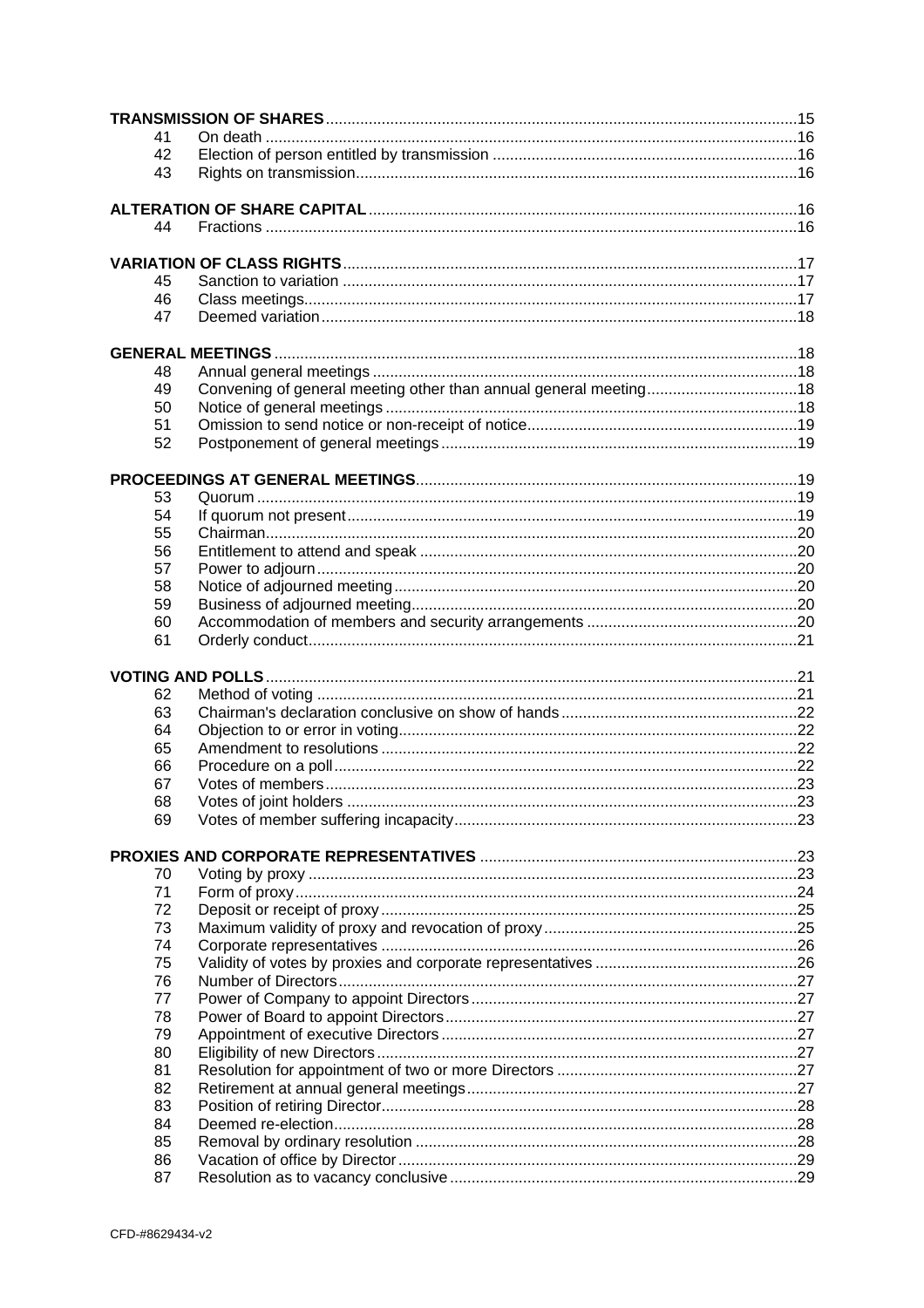|  | 88         |                             |  |  |  |  |
|--|------------|-----------------------------|--|--|--|--|
|  | 89         |                             |  |  |  |  |
|  | 90         |                             |  |  |  |  |
|  | 91         |                             |  |  |  |  |
|  | 92         |                             |  |  |  |  |
|  |            |                             |  |  |  |  |
|  |            |                             |  |  |  |  |
|  | 93         |                             |  |  |  |  |
|  | 94         |                             |  |  |  |  |
|  | 95         |                             |  |  |  |  |
|  | 96         |                             |  |  |  |  |
|  | 97         |                             |  |  |  |  |
|  |            |                             |  |  |  |  |
|  |            |                             |  |  |  |  |
|  | 98         |                             |  |  |  |  |
|  | 99         |                             |  |  |  |  |
|  | 100        |                             |  |  |  |  |
|  | 101        |                             |  |  |  |  |
|  | 102        |                             |  |  |  |  |
|  | 103        |                             |  |  |  |  |
|  | 104        |                             |  |  |  |  |
|  | 105        |                             |  |  |  |  |
|  | 106        |                             |  |  |  |  |
|  | 107<br>108 |                             |  |  |  |  |
|  | 109        |                             |  |  |  |  |
|  | 110        |                             |  |  |  |  |
|  |            |                             |  |  |  |  |
|  |            |                             |  |  |  |  |
|  | 111        |                             |  |  |  |  |
|  | 112        |                             |  |  |  |  |
|  | 113        |                             |  |  |  |  |
|  | 114        |                             |  |  |  |  |
|  | 115        |                             |  |  |  |  |
|  | 116        |                             |  |  |  |  |
|  | 117        |                             |  |  |  |  |
|  | 118        |                             |  |  |  |  |
|  | 119        |                             |  |  |  |  |
|  |            |                             |  |  |  |  |
|  |            | <b>DIRECTORS' INTERESTS</b> |  |  |  |  |
|  | 120        |                             |  |  |  |  |
|  | 121        |                             |  |  |  |  |
|  | 122        |                             |  |  |  |  |
|  | 123        |                             |  |  |  |  |
|  | 124        |                             |  |  |  |  |
|  | 125        |                             |  |  |  |  |
|  | 126        |                             |  |  |  |  |
|  | 127        |                             |  |  |  |  |
|  |            |                             |  |  |  |  |
|  |            |                             |  |  |  |  |
|  | 128.       |                             |  |  |  |  |
|  |            |                             |  |  |  |  |
|  |            |                             |  |  |  |  |
|  | 129        |                             |  |  |  |  |
|  | 130        |                             |  |  |  |  |
|  | 131        |                             |  |  |  |  |
|  |            |                             |  |  |  |  |
|  |            |                             |  |  |  |  |
|  | 132        |                             |  |  |  |  |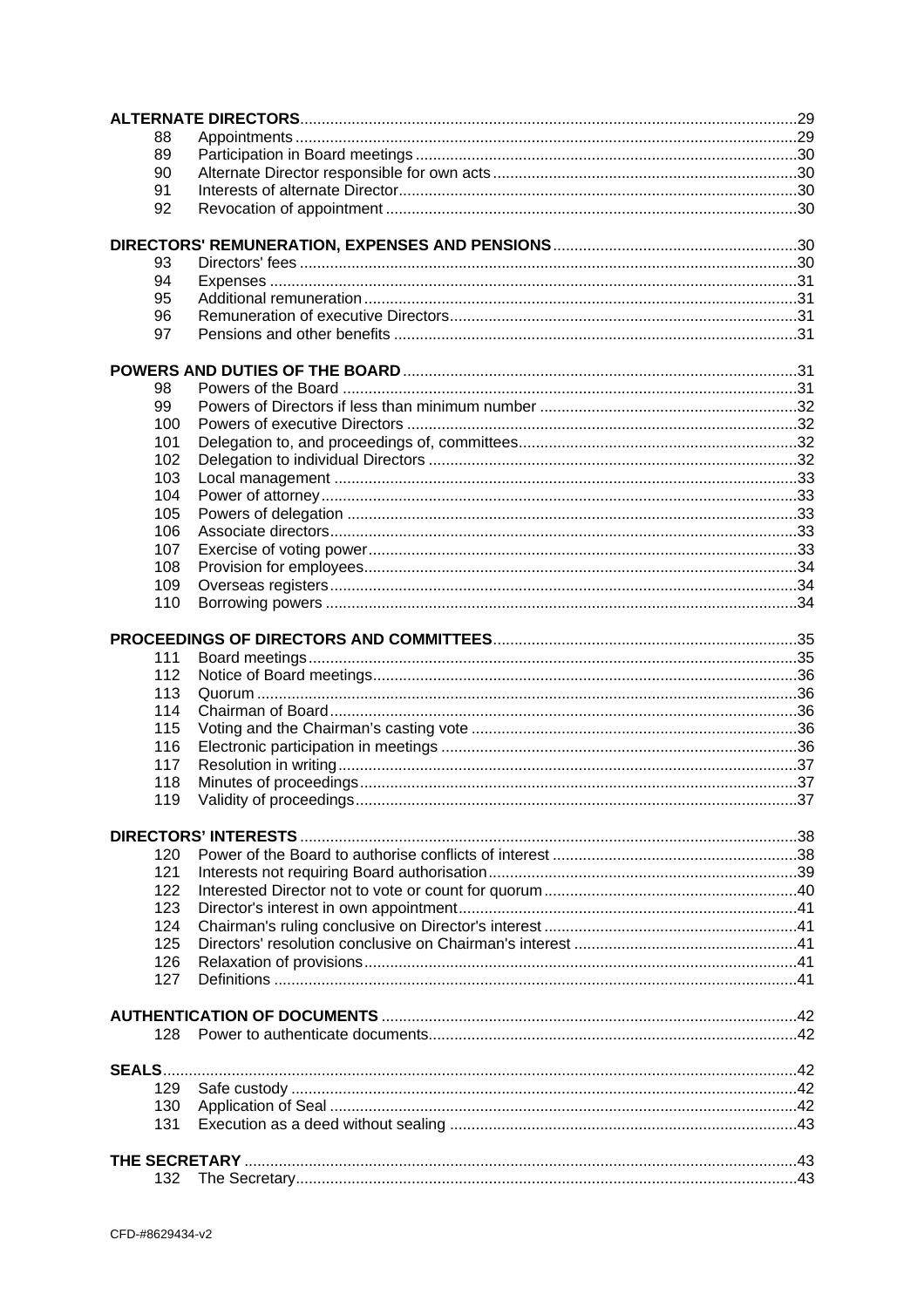|                  | 133 |  |
|------------------|-----|--|
|                  | 134 |  |
|                  | 135 |  |
|                  | 136 |  |
|                  | 137 |  |
|                  | 138 |  |
|                  | 139 |  |
|                  | 140 |  |
|                  | 141 |  |
|                  | 142 |  |
|                  | 143 |  |
|                  | 144 |  |
|                  | 145 |  |
| <b>ACCOUNTS.</b> |     |  |
|                  | 146 |  |
|                  | 147 |  |
|                  | 148 |  |
| <b>NOTICES.</b>  |     |  |
|                  | 149 |  |
|                  | 150 |  |
|                  | 151 |  |
|                  | 152 |  |
|                  | 153 |  |
|                  | 154 |  |
|                  |     |  |
|                  | 155 |  |
|                  |     |  |
|                  | 156 |  |
|                  | 157 |  |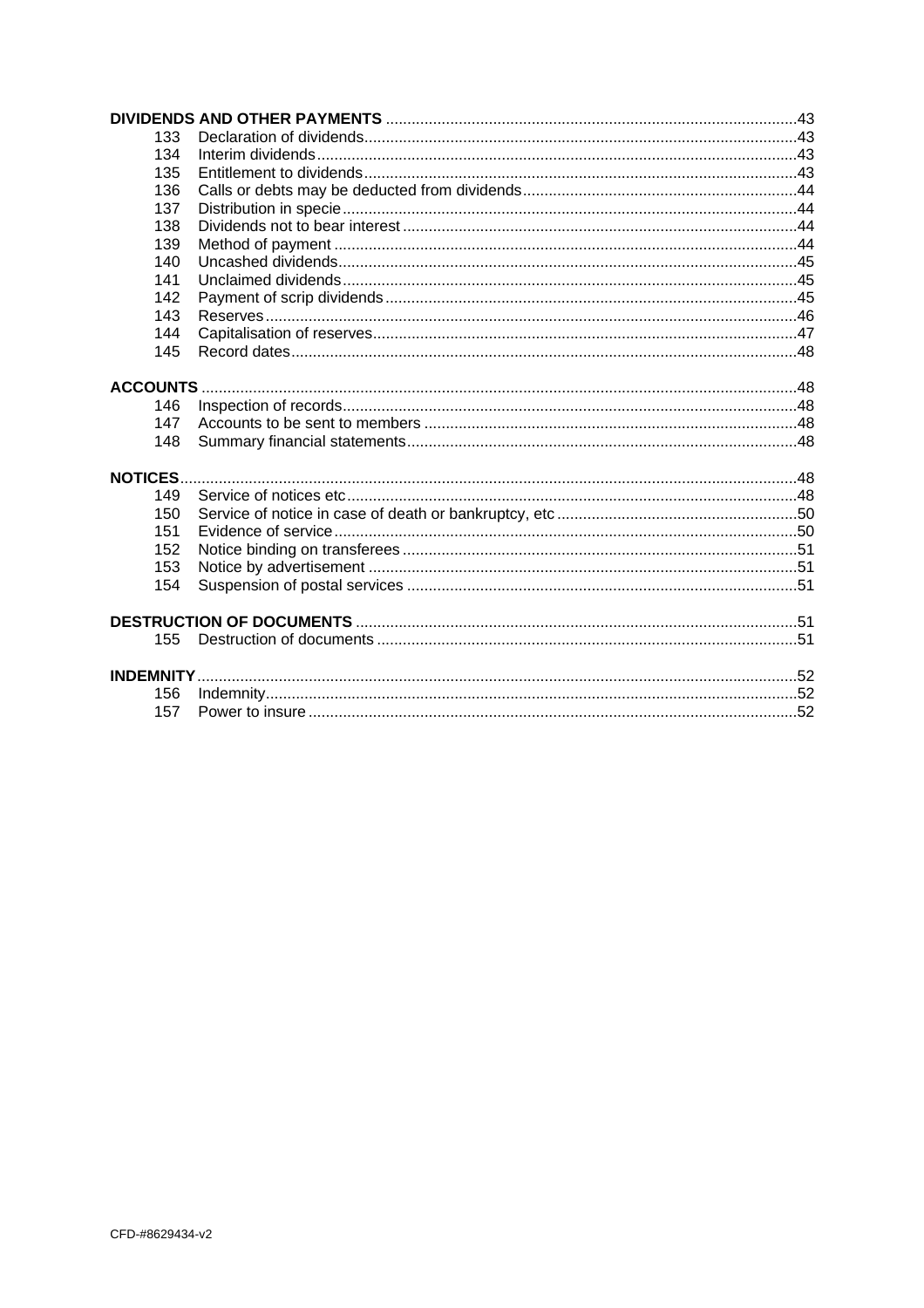#### **PRELIMINARY**

### <span id="page-5-0"></span>**1 Table A and Model Articles not to apply**

No regulations set out in any statute or in any statutory instrument or other subordinate legislation concerning companies (including the regulations in Table A of The Companies (Tables A to F) Regulations 1985 as amended and any model articles prescribed under the Companies Act 2006) shall apply as the regulations or articles of the Company, but the following shall be the Articles of Association of the Company.

### **2 Interpretation**

2.1 In these Articles, unless the context otherwise requires, the following expressions have the following meanings:

**address** includes a number or address used for the purposes of sending or receiving documents or information by electronic means;

**these Articles** means these Articles of Association as originally adopted as the same may be amended from time to time (and **Article** means one of these Articles);

**Auditors** means the auditors for the time being of the Company or, in the case of joint auditors, all or any one of them;

authenticated has the meaning given in the Companies Acts<sup>[1](#page-5-0)</sup>;

**Board** means the board of Directors for the time being of the Company or the Directors present or deemed to be present at a duly convened meeting of the board of Directors at which a quorum is present;

**CA 2006** means the Companies Act 2006;

**cash memorandum account** means an account so designated by the Operator of the relevant system;

**Chairman** means the chairman (if any) of the Board or, where the context requires, the chairman of a general meeting of the Company;

**clear days** means (in relation to the period of a notice) that period excluding the day when the notice is given or deemed to be given and the day for which it is given or on which it is to take effect;

**Companies Acts** means CA 2006 and, where the context requires, every other statute from time to time in force concerning companies and affecting the Company;

**Company** means Renishaw plc;

**Depositary** means a custodian or other person (or a nominee for such custodian or other person) appointed under contractual arrangements with the Company or other arrangements approved by the Board whereby such custodian or other person or nominee holds or is interested in shares of the Company or rights or interests in shares of the Company and issues securities or other documents of title or otherwise evidencing the entitlement of the holder thereof to or to receive such shares, rights or interests, and shall include, where approved by the Board, the trustees (acting in their capacity as such) of any employees' share scheme established by the Company or any other scheme or arrangement principally for the benefit of employees or those in

 $\overline{\phantom{a}}$ 

 $<sup>1</sup>$  Section 1146 CA 2006.</sup>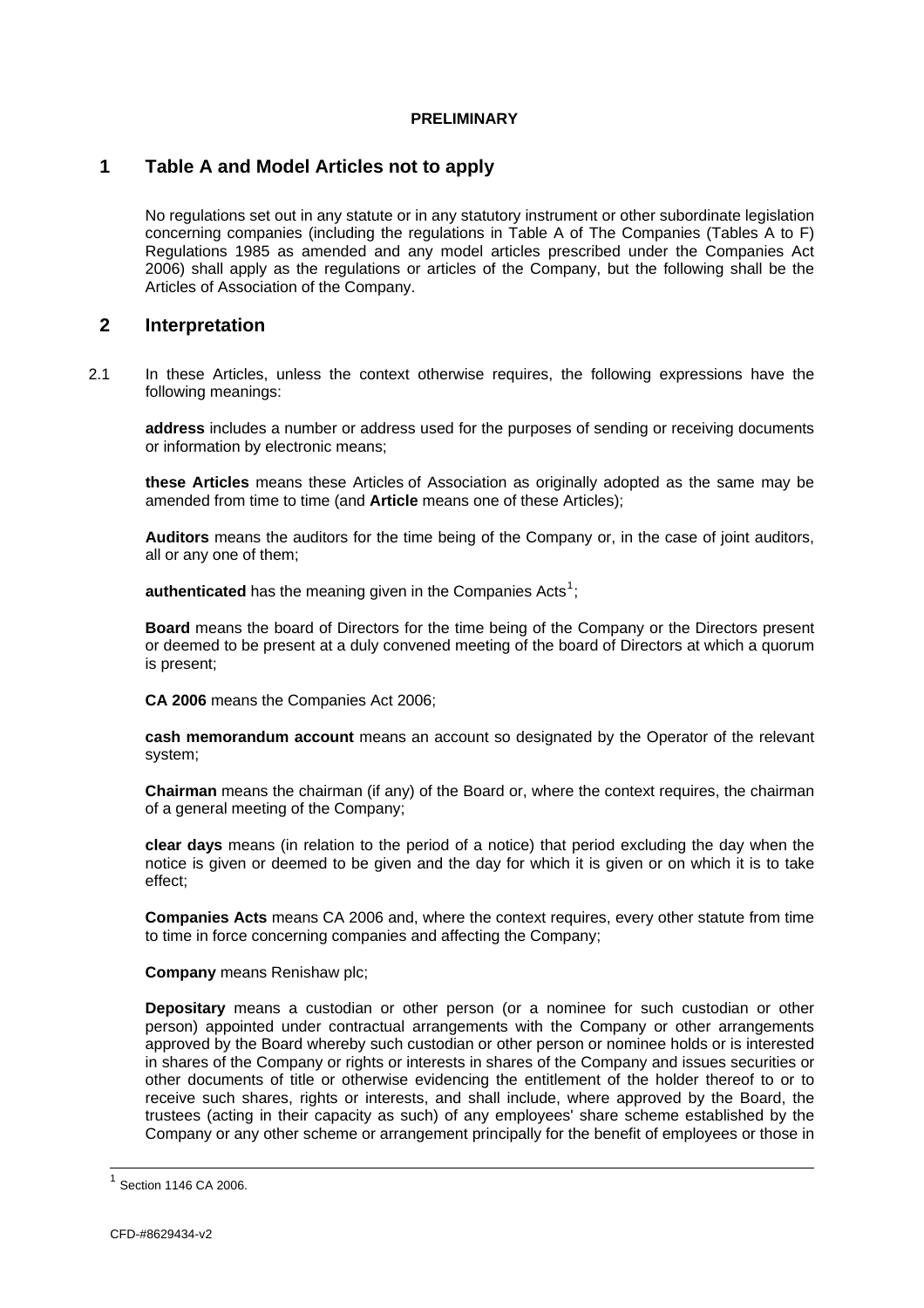<span id="page-6-0"></span>the service of the Company and/or its subsidiaries or their respective businesses and the managers (acting in their capacity as such) of any investment or savings plan, which, in each case, the Board has approved;

**Director** means a director for the time being of the Company and includes any person appointed by him as his alternate director but only while acting as such;

**Disclosure and Transparency Rules** means the Disclosure and Transparency Rules made by the UKLA as the same may be amended from time to time;

**electronic form** and **electronic means** have the meanings given to them in the Companies Acts $2$ ;

**execution** includes any mode of execution (and **executed** shall be construed accordingly);

**FSMA** means the Financial Services and Markets Act 2000;

**general meeting** means a meeting of shareholders which is an annual general meeting or any other general meeting;

**holder** means (in relation to any share) the member whose name is entered in the Register as the holder or, where the context permits, the members whose names are entered in the Register as the joint holders of that share;

**London Stock Exchange** means London Stock Exchange plc or other principal stock exchange in the United Kingdom for the time being;

**member** means a member of the Company or, where the context requires, a member of the Board or of any committee;

**Office** means the registered office for the time being of the Company;

**Operator** means Euroclear UK & Ireland Limited or such other person as may for the time being be approved by HM Treasury as Operator under the Regulations;

**paid up** means paid up or credited as paid up;

**participating security** means a security title to units of which are permitted by the Operator to be transferred by means of a relevant system;

**recognised clearing house** means a clearing house granted recognition as such under FSMA;

**recognised investment exchange** means an investment exchange granted recognition as such under FSMA;

**recognised person** means a recognised clearing house or a nominee of a recognised clearing house or of a recognised investment exchange which is designated as mentioned in the Companies Acts:<sup>[3](#page-6-0)</sup>

**Register** means the register of members of the Company to be kept pursuant to the Companies Acts<sup>[4](#page-6-0)</sup> or, as the case may be, any overseas branch register kept pursuant to Article [109](#page-38-1) *(Overseas registers)*;

<sup>2</sup> Section 1168 CA 2006.

 $3$  Section 778 CA 2006.

 $<sup>4</sup>$  Section 113 CA 2006.</sup>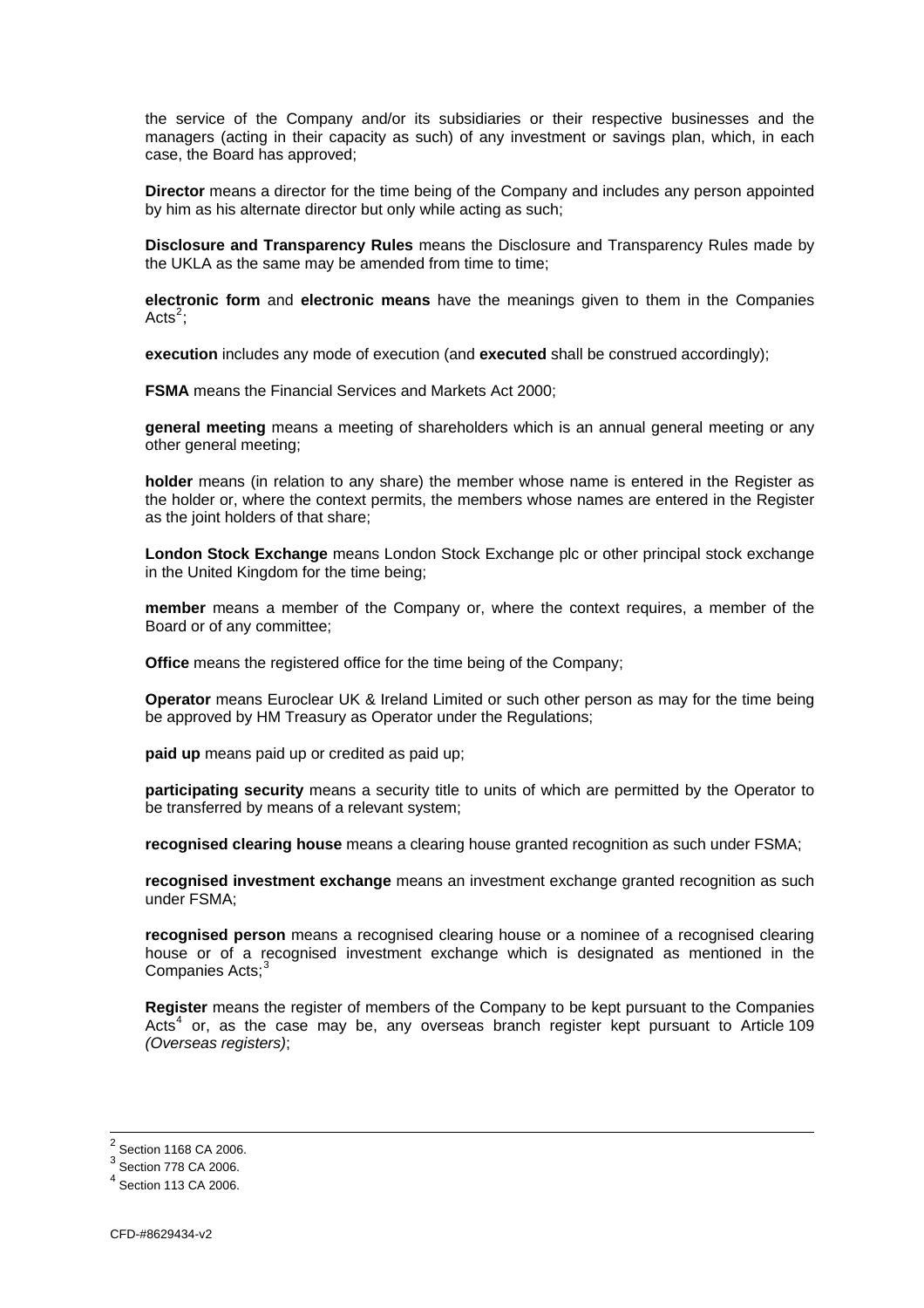<span id="page-7-0"></span>**Regulations** means The Uncertificated Securities Regulations 2001 (SI 2001 No 3755) as the same have been or may be amended from time to time and any provisions of or under the Companies Acts which supplement or replace such Regulations;

**relevant system** means the computer-based system and procedures which enable title to units of a security to be evidenced and transferred without a written instrument pursuant to the Regulations;

**Seal** means the common seal of the Company or any official or securities seal that the Company may be permitted to have under the Companies Acts<sup>[5](#page-7-0)</sup>;

**Secretary** means the secretary for the time being of the Company or any other person appointed to perform any of the duties of the secretary of the Company including (subject to the provisions of the Companies Acts<sup>[6](#page-7-0)</sup>) a joint, temporary, assistant or deputy secretary;

**share** means a share of the Company;

**subsidiary** and **holding company** have the meanings given in section 1159 CA 2006 and in interpreting section 1159 CA 2006 for the purposes of these Articles, a company is to be treated as the holding company of another company or as a member of a subsidiary even if its shares in the other company are registered in the name of (i) a nominee, or (ii) any party holding security over those shares, or that secured party's nominee;

**UKLA** means the Financial Services Authority acting in its capacity as the competent authority for the purposes of Part VI FSMA;

**United Kingdom** means Great Britain and Northern Ireland;

working day has the meaning given to it in the Companies Acts<sup>[7](#page-7-0)</sup>; and

**writing** or **written** means printing, typewriting, lithography, photography and any other mode or modes of representing or reproducing words in a legible and non-transitory form, whether sent or supplied in electronic form or otherwise.

- 2.2 In these Articles, unless the context otherwise requires:
- 2.2.1 words in the singular include the plural, and vice versa;
- 2.2.2 words importing the masculine gender include every gender;
- 2.2.3 a reference to a person includes a body corporate and an unincorporated body of persons;
- 2.2.4 a reference to a Director being **appointed** includes a Director being elected and **appointment** of a Director shall be construed accordingly;
- 2.2.5 a reference to an uncertificated share or to a share (or to a holding of shares) being in uncertificated form is to that share being an uncertificated unit of a security which, for the time being, is a participating security, and a reference to a certificated share or to a share being in certificated form is to that share being a unit of a security which is not an uncertificated unit;
- 2.2.6 a reference to any statute or statutory provision includes any orders, regulations or other subordinate legislation made under it and any statutory modification or re-enactment of it for the time being in force; and
- 2.2.7 words or expressions defined in the CA 2006 shall have the meaning given to them in that Act.

 5 Section 45 CA 2006.

 $^6$  Section 274 CA 2006.

<sup>7</sup> Section 1173 CA 2006.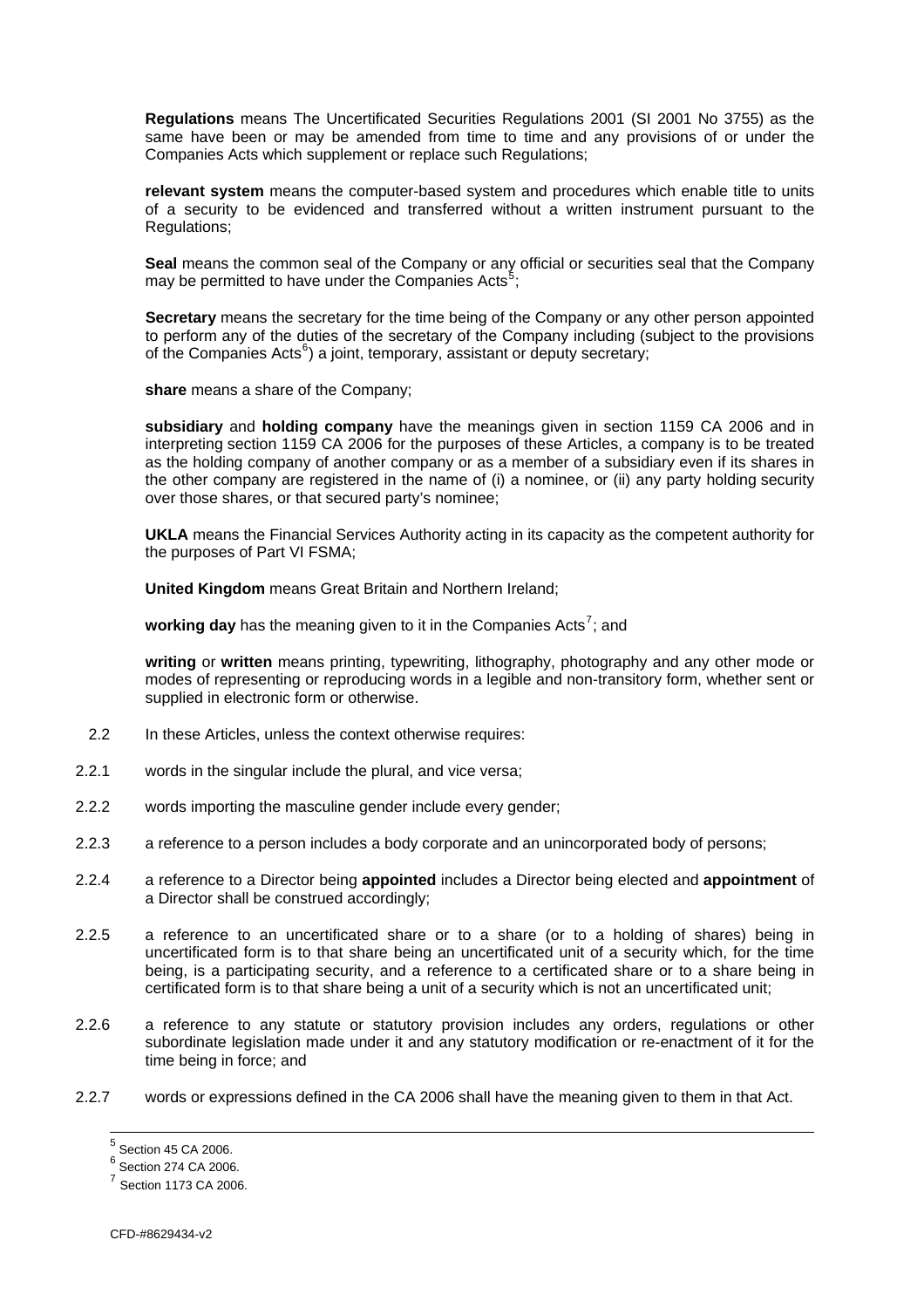- <span id="page-8-0"></span>2.3 The headings are inserted for convenience only and shall not affect the construction of these **Articles**
- 2.4 The footnotes do not form part of these Articles and are only included so as to give statutory references and other guidance.

### **3 Change of name**

The name of the Company may be changed by a resolution of the Board.

### **4 Limited liability**

The liability of the members is limited to the amount, if any, unpaid on their shares.

#### **SHARE CAPITAL**

### **5 Share rights**

Subject to the provisions of the Companies Acts $<sup>8</sup>$  $<sup>8</sup>$  $<sup>8</sup>$  and to any rights for the time being attached to</sup> any existing shares, any shares may be allotted or issued with, or have attached to them, such preferred, deferred or other rights or restrictions, whether in regard to dividend, voting, transfer, return of capital or otherwise, as the Company may from time to time by ordinary resolution determine or, if no such resolution has been passed or so far as the resolution does not make specific provision, as the Board may determine.

### **6 Allotment**

- 6.1 Subject to the provisions of the Companies Acts<sup>[9](#page-8-0)</sup> and to any relevant authority of the Company required by the Companies Acts, the Board may allot (with or without conferring rights of renunciation), grant options over, offer or otherwise deal with or dispose of any new shares or rights to subscribe for or convert any security into shares, to such persons (including the Directors themselves), at such times and generally on such terms and conditions as the Board may decide, provided that no share shall be issued at a discount to its nominal value.
- 6.2 The Board may, at any time after the allotment of any share but before any person has been entered in the Register as the holder, recognise a renunciation thereof by the allottee in favour of some other person and accord to any allottee of a share a right to effect such renunciation and/or allow the rights represented thereby to be one or more participating securities, in each case upon and subject to such terms and conditions as the Board may think fit to impose.

# **7 Redeemable shares**

Subject to the provisions of the Companies Acts<sup>[10](#page-8-0)</sup> and to any special rights for the time being attached to any existing shares, any share may be issued which is, or at the option of the Company or of the holder of such share is liable, to be redeemed on such terms and conditions and in such manner as these Articles may provide or the Directors may determine.

## **8 Share warrants to bearer**

8.1 The Company may, with respect to any fully paid shares, issue a warrant (a **share warrant**) stating that the bearer of the share warrant is entitled to the shares specified in it and may

<sup>8</sup> Sections 549-609 CA 2006.

 $^9$  Sections 549-609 CA 2006.

<sup>10</sup> Section 684 CA 2006.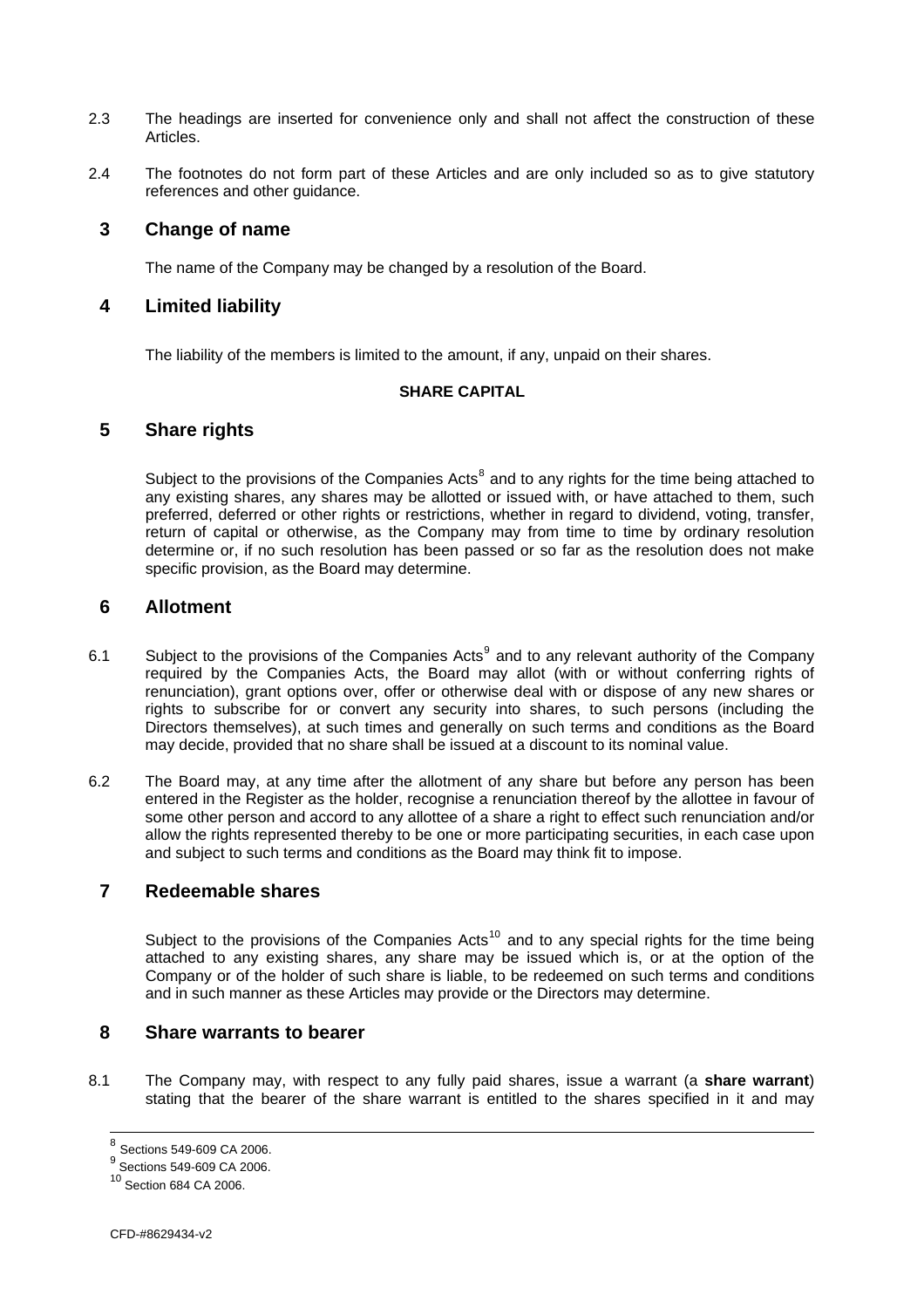<span id="page-9-0"></span>provide (by coupons or otherwise) for the payment of future dividends on the shares included in a share warrant.

- 8.2 The powers referred to in Article [8.1](#page-9-1) may be exercised by the Board, which may determine and vary the conditions on which share warrants shall be issued, and in particular on which:
- 8.2.1 a new share warrant or coupon will be issued in the place of one damaged, defaced, worn out or lost (provided that no new share warrant shall be issued to replace one that has been lost unless the Board is satisfied beyond reasonable doubt that the original has been destroyed);
- 8.2.2 the bearer of a share warrant shall be entitled to receive notice of and to attend, vote and demand a poll at general meetings;
- 8.2.3 dividends will be paid; and
- 8.2.4 a share warrant may be surrendered and the name of the holder entered in the Register in respect of the shares specified in it.
	- 8.3 Subject to such conditions and to these Articles, the bearer of a share warrant shall be deemed to be a member for all purposes. The bearer of a share warrant shall be subject to the conditions for the time being in force and applicable to it, whether made before or after the issue of such share warrant.

### **9 Commission and brokerage**

The Company may, in connection with the issue of any shares, exercise all powers of paying commission and brokerage conferred or permitted by the Companies Acts<sup>[11](#page-9-0)</sup>. Subject to the provisions of the Companies Acts<sup>[12](#page-9-0)</sup>, any such commission or brokerage may be satisfied by the payment of cash, the allotment of fully or partly paid shares, the grant of an option to call for an allotment of shares or any combination of such methods.

### **10 Trusts not to be recognised**

Except as otherwise expressly provided by these Articles, as required by law or as ordered by a court of competent jurisdiction, the Company shall not recognise any person as holding any share on any trust, and the Company shall not be bound by or required in any way to recognise (even when having notice of it) any equitable, contingent, future, partial or other claim to or interest in any shares other than an absolute right of the holder to the whole of the share.

### **11 Certificated and uncertificated shares**

- 11.1 Notwithstanding anything in these Articles to the contrary, any shares may be issued, held, registered, converted to, transferred or otherwise dealt with in certificated or in uncertificated form and converted from uncertificated form to certificated form in accordance with the Regulations and practices instituted by the Operator of the relevant system. The provisions of these Articles shall not apply to any uncertificated shares to the extent that such provisions are inconsistent with:
- 11.1.1 the holding of shares in uncertificated form;
- <span id="page-9-1"></span>11.1.2 the transfer of title to shares by means of the relevant system; or
- 11.1.3 any provision of the Regulations.

 $11$  Section 552 and 553 CA 2006

<sup>12</sup> Section 552 and 553 CA 2006.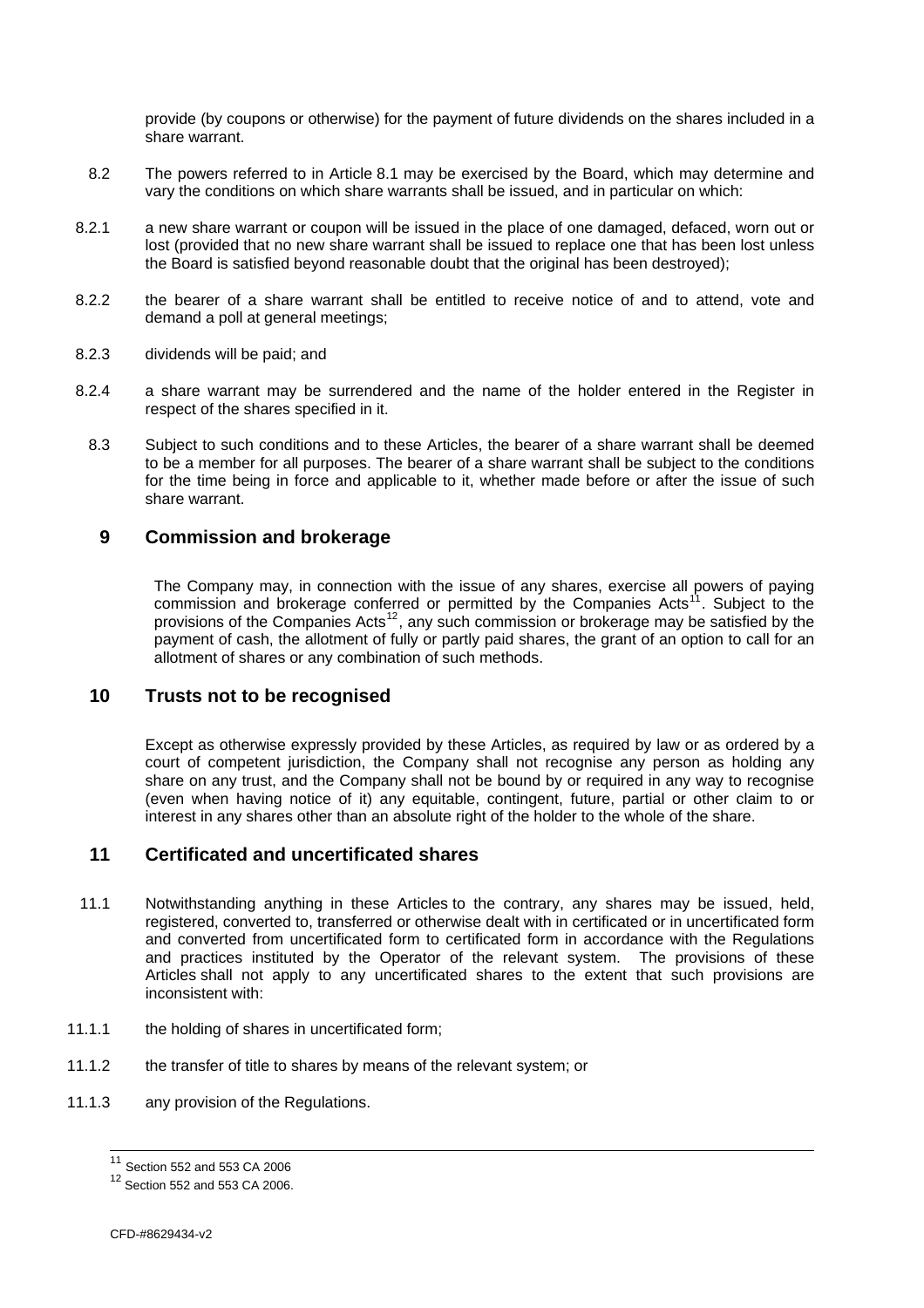- 11.2 Without prejudice to the generality and effectiveness of the foregoing:
- 11.2.1 references in these Articles to a requirement on any person to execute or deliver an instrument of transfer or certificate or other document shall, in the case of uncertificated shares, be treated as references to a requirement to comply with any relevant requirements of the relevant system and any relevant arrangements or regulations which the Board may make from time to time pursuant to Article [11.2.4](#page-10-0);
- 11.2.2 the Company shall enter on the Register the number of shares which are held by each member in uncertificated form and in certificated form and shall, in the case of uncertificated shares, maintain the Register in each case as is required by the Regulations and the relevant system and, unless the Board otherwise determines, holdings of the same holder or joint holders of shares in certificated form and in uncertificated form shall be treated as separate holdings but where such holdings are in the same form, they shall be treated as a single holding:
- 11.2.3 a class of share shall not be treated as two classes by virtue only of that class comprising both certificated shares and uncertificated shares or as a result of any provision of these Articles or the Regulations which applies only in respect of certificated shares or uncertificated shares;
- <span id="page-10-0"></span>11.2.4 the Board may make such arrangements or regulations (if any) as it may from time to time in its absolute discretion think fit in relation to the evidencing and transfer of uncertificated shares and otherwise for the purpose of implementing and/or supplementing the provisions of these Articles in relation to uncertificated shares and the Regulations and the facilities and requirements of the relevant system and such arrangements and regulations (as the case may be) shall have the same effect as if set out in these Articles;
- 11.2.5 the Board may utilise the relevant system to the fullest extent available from time to time in the exercise of the Company's powers or functions under the Companies Acts or these Articles or otherwise in effecting any actions; and
- 11.2.6 the Board may resolve that a class of shares is to become a participating security and may at any time determine that a class of shares shall cease to be a participating security.
- 11.3 Where any class of shares is a participating security and the Company is entitled under any provisions of the Companies Acts or the rules made and practices instituted by the Operator of any relevant system or under these Articles to dispose of, forfeit, enforce a lien or sell or otherwise procure the sale of any shares which are held in uncertificated form, such entitlement (to the extent permitted by the Regulations and the rules made and practices instituted by the Operator of the relevant system and subject to the arrangements and regulations referred to in Article [11.2.4\)](#page-10-0) shall include the right to:
- 11.3.1 request or require the deletion of any computer-based entries in the relevant system relating to the holding of such shares in uncertificated form; and/or
- 11.3.2 require any holder of any uncertificated shares which are the subject of any exercise by the Company of any such entitlement, by notice in writing to the holder concerned, to change his holding of such uncertificated shares into certificated form within such period as may be specified in the notice, prior to completion of any disposal, sale or transfer of such shares, or direct the holder to take such steps (by instructions given by means of the relevant system or otherwise) as may be necessary to dispose of, sell or transfer such shares; and/or
- 11.3.3 appoint any person to take such other steps (by instructions given by means of the relevant system or otherwise) in the name of the holder of such shares as may be required to effect a transfer of such shares and such steps shall be as effective as if they had been taken by the registered holder of the uncertificated shares concerned; and/or
- 11.3.4 transfer any uncertificated shares which are the subject of any exercise by the Company of any such entitlement by entering the name of the transferee in the Register in respect of that share as a transferred share; and/or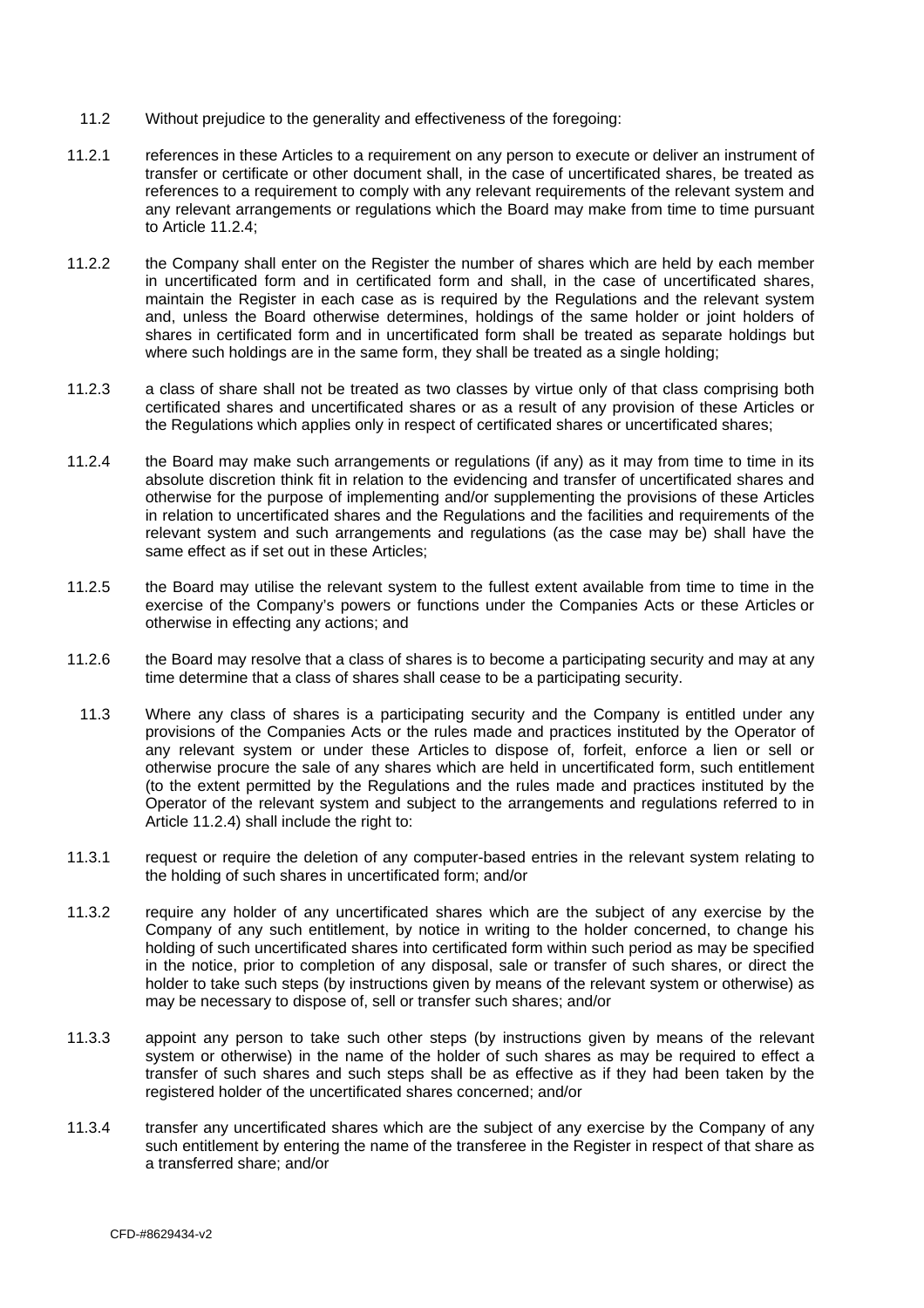- <span id="page-11-0"></span>11.3.5 otherwise rectify or change the Register in respect of that share in such manner as may be appropriate; and
- 11.3.6 take such other action as may be necessary to enable those shares to be registered in the name of the person to whom the shares have been disposed of, sold or transferred or as directed by him.
	- 11.4 The Company shall be entitled to assume that the entries on any record of securities maintained by it in accordance with the Regulations and regularly reconciled with the relevant Operator register of securities are a complete and accurate reproduction of the particulars entered in the Operator register of securities and shall accordingly not be liable in respect of any act or thing done or omitted to be done by or on behalf of the Company in reliance on such assumptions. In particular, any provision of these Articles which requires or envisages that action will be taken in reliance on information contained in the Register shall be construed so as to permit that action to be taken in reliance on information contained in any relevant record of securities (as so maintained and reconciled).

#### **SHARE CERTIFICATES**

### <span id="page-11-1"></span>**12 Right to certificates**

- 12.1 On becoming the holder of any share in certificated form, every person (except a recognised person in respect of whom the Company is not by law required to complete and have ready for delivery a certificate) shall be entitled, without charge, to have issued within two months after allotment or lodgement of a transfer (unless the terms of issue of the shares provide otherwise) one certificate for all of the shares of that class registered in his name. Such certificate shall specify the number and class of the shares in respect of which it is issued and the amount or respective amounts paid up thereon and shall be issued as provided in Article [130](#page-46-1) *(Application of Seal)*.
- 12.2 The Company shall not be bound to issue more than one certificate in respect of shares held jointly by two or more persons. Delivery of a certificate to the person first named on the Register shall be sufficient delivery to all joint holders.
- 12.3 Where a member (other than a recognised person) has transferred part only of the shares comprised in a certificate, he shall be entitled without charge to a certificate for the balance of such shares. Where a member receives more shares of any class, he shall be entitled without charge to a certificate for the extra shares of that class.
- 12.4 No certificate representing shares of more than one class or in respect of shares held by a recognised person shall be issued.
- 12.5 This Article [12](#page-11-1) does not apply to uncertificated shares.

#### <span id="page-11-2"></span>**13 Replacement certificates**

- 13.1 Any two or more certificates representing shares of any one class held by any member may at his request be cancelled and a single new certificate for such shares issued in lieu without charge on surrender of the original certificates for cancellation.
- 13.2 If any member shall surrender for cancellation a share certificate representing shares held by him and request the Company to issue in lieu thereof two or more share certificates representing such shares in such proportions as he may specify, the Board may, if it thinks fit, comply with such request.
- 13.3 Share certificates may be renewed or replaced on such terms as to provision of evidence and indemnity (with or without security) and to payment of any exceptional out of pocket expenses, including those incurred by the Company in investigating such evidence and preparing such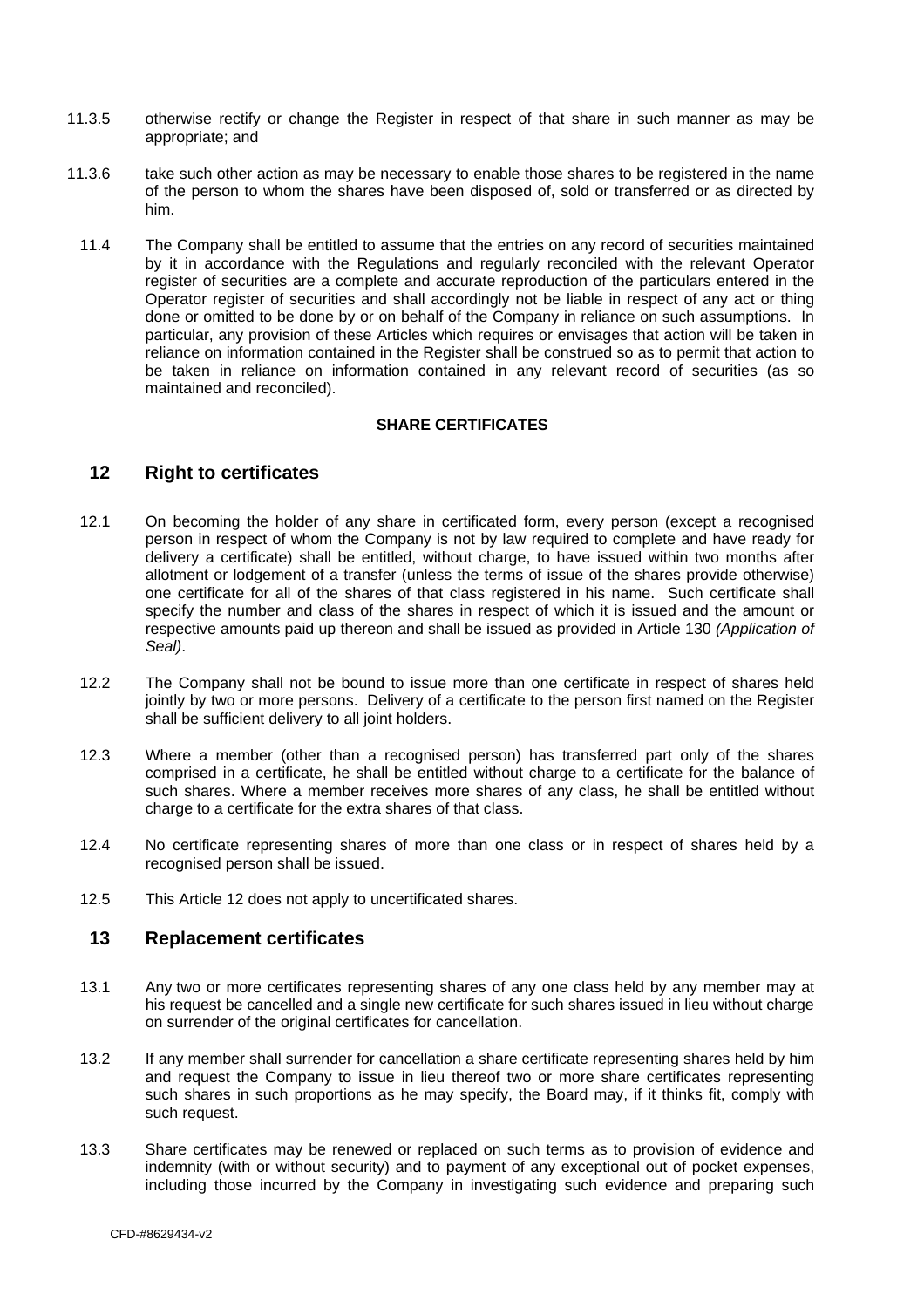<span id="page-12-0"></span>indemnity and security, as the Board may decide, and on surrender of the original certificate (where it is defaced, damaged or worn out), but without any further charge.

- 13.4 In the case of shares held jointly by several persons, any such request as is mentioned in this Article [13](#page-11-2) may be made by any one of the joint holders.
- 13.5 This Article [13](#page-11-2) does not apply to uncertificated shares.

#### **LIEN ON SHARES**

# **14 Lien on shares not fully paid**

The Company shall have a first and paramount lien on each of its shares which is not fully paid, for all amounts payable to the Company (whether presently or not) in respect of that share to the extent and in the circumstances permitted by the Companies  $Acts<sup>13</sup>$  $Acts<sup>13</sup>$  $Acts<sup>13</sup>$ . The Board may waive any lien which has arisen and may resolve that any share shall for some limited period be exempt wholly or partially from the provisions of this Article.

## <span id="page-12-1"></span>**15 Enforcement of lien by sale**

The Board may sell all or any of the shares subject to any lien at such time or times and in such manner as it may determine. However, no sale shall be made until such time as any money in respect of which such lien exists is presently payable or the liability or engagement in respect of which such lien exists is liable to be presently fulfilled or discharged, and until notice in writing shall have been served on the holder or the person (if any) entitled by transmission to the shares, demanding the amount due or specifying the liability or engagement and demanding payment or fulfilment or discharge thereof and giving notice of intention to sell if default in payment, fulfilment or discharge shall continue for 14 clear days after service of such notice. For giving effect to any such sale, the Board may authorise some person to execute an instrument of transfer of the shares sold in the name and on behalf of the holder or the person (if any) entitled by transmission in favour of the purchaser or as the purchaser may direct. The purchaser shall not be bound to see to the application of any purchase consideration nor shall his title to the shares be affected by any act, omission, irregularity or invalidity relating to or connected with the proceedings in reference to the sale.

# **16 Application of proceeds of sale**

The net proceeds of any sale of shares subject to any lien, after payment of the expenses of sale, shall be applied in or towards satisfaction of so much of the amount due to the Company or of the liability or engagement (as the case may be) as is presently payable or is liable to be presently fulfilled or discharged. The balance (if any) shall (on surrender to the Company for cancellation of the certificate for the shares sold, and subject to a like lien for any money not presently payable or any liability or engagement not liable to be presently fulfilled or discharged as existed on the shares before the sale) be paid (without interest) to the holder or the person (if any) entitled by transmission to the shares so sold.

#### **CALLS ON SHARES**

# **17 Calls**

l

Subject to the terms of allotment of shares, the Board may from time to time make calls on the members in respect of any money unpaid on the shares of any class held by them respectively (whether in respect of nominal value or premium) and not payable on a date fixed by or in accordance with the terms of issue. A call may be required to be paid by instalments. Each

<sup>&</sup>lt;sup>13</sup> Section 670 CA 2006.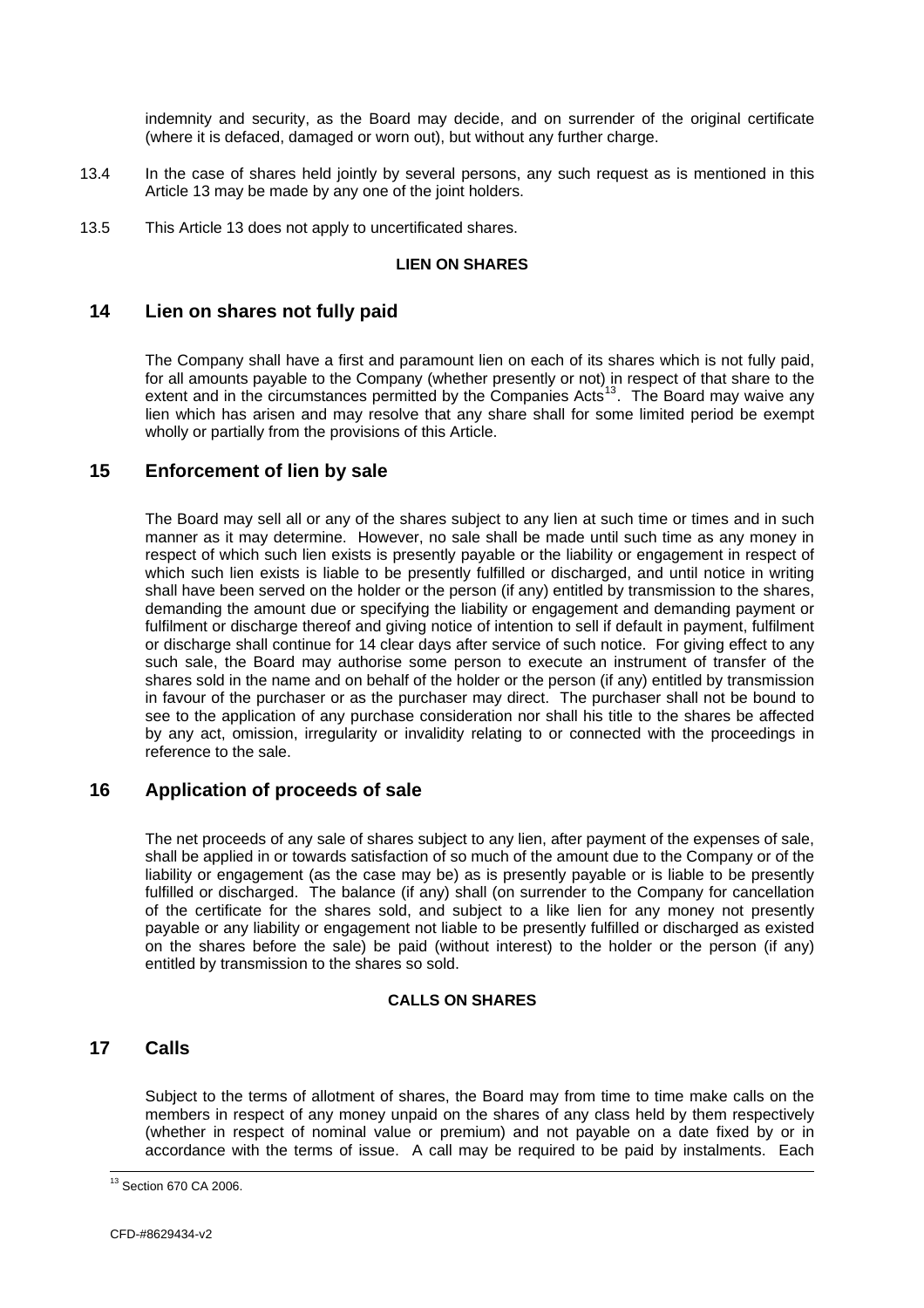<span id="page-13-0"></span>member shall (subject to receiving at least 14 clear days' notice specifying when and where payment is to be made and whether or not by instalments) be liable to pay the amount of every call so made on him as required by the notice. A call shall be deemed to have been made at the time when the resolution of the Board authorising such call was passed or (as the case may require) any person to whom power has been delegated pursuant to these Articles serves notice of exercise of such power. A call may, before receipt by the Company of any sum due thereunder, be either revoked or postponed in whole or part as regards all or any such members as the Board may determine. A person on whom a call is made shall remain liable notwithstanding the subsequent transfer of the shares in respect of which the call was made.

### **18 Liability of joint holders**

The joint holders of a share shall be jointly and severally liable for the payment of all calls in respect thereof.

### **19 Interest on calls**

If the whole of the sum payable in respect of any call is not paid on or before the day appointed for payment, the person from whom it is due and payable shall pay all costs, charges and expenses that the Company may have incurred by reason of such non-payment, together with interest on the unpaid amount from the day appointed for payment thereof to the day of payment (both days inclusive) at the rate fixed by the terms of the allotment of the share or in the notice of the call or, if no rate is so fixed, at 15 per cent per annum (or such lower rate as the Board may determine). The Board may waive payment of such costs, charges, expenses or interest in whole or in part.

### **20 Rights of member when call unpaid**

Unless the Board otherwise determines, no member shall be entitled to receive any dividend or to be present and vote at a general meeting or at any separate general meeting of the holders of any class of shares either in person or (save as proxy for another member) by proxy, or be reckoned in a quorum, or to exercise any other right or privilege as a member in respect of a share held by him unless and until he shall have paid all calls for the time being due and payable by him in respect of that share, whether alone or jointly with any other person, together with interest and expenses (if any) payable by such member to the Company.

### **21 Sums due on allotment treated as calls**

Any sum payable in respect of a share on allotment or at any fixed date, whether in respect of the nominal value of the share or by way of premium or as an instalment of a call, shall for the purposes of these Articles be deemed to be a call duly made. If it is not paid, the provisions of these Articles shall apply as if such amount had become due and payable by virtue of a call.

### **22 Power to differentiate**

The Board may make arrangements on the allotment or issue of shares for a difference as between the allottees or holders of such shares in the amount and time of payment of calls.

#### **23 Payment in advance of calls**

The Board may, if it thinks fit, receive from any member willing to advance the same all or any part of the moneys uncalled and unpaid on the shares held by him. Such payment in advance of calls shall extinguish pro tanto the liability on the shares in respect of which it is made. The Company may pay interest on the money paid in advance, or so much of it as exceeds the amount for the time being called up on the shares in respect of which such advance has been made, at such rate as the Board may decide. The Board may at any time repay the amount so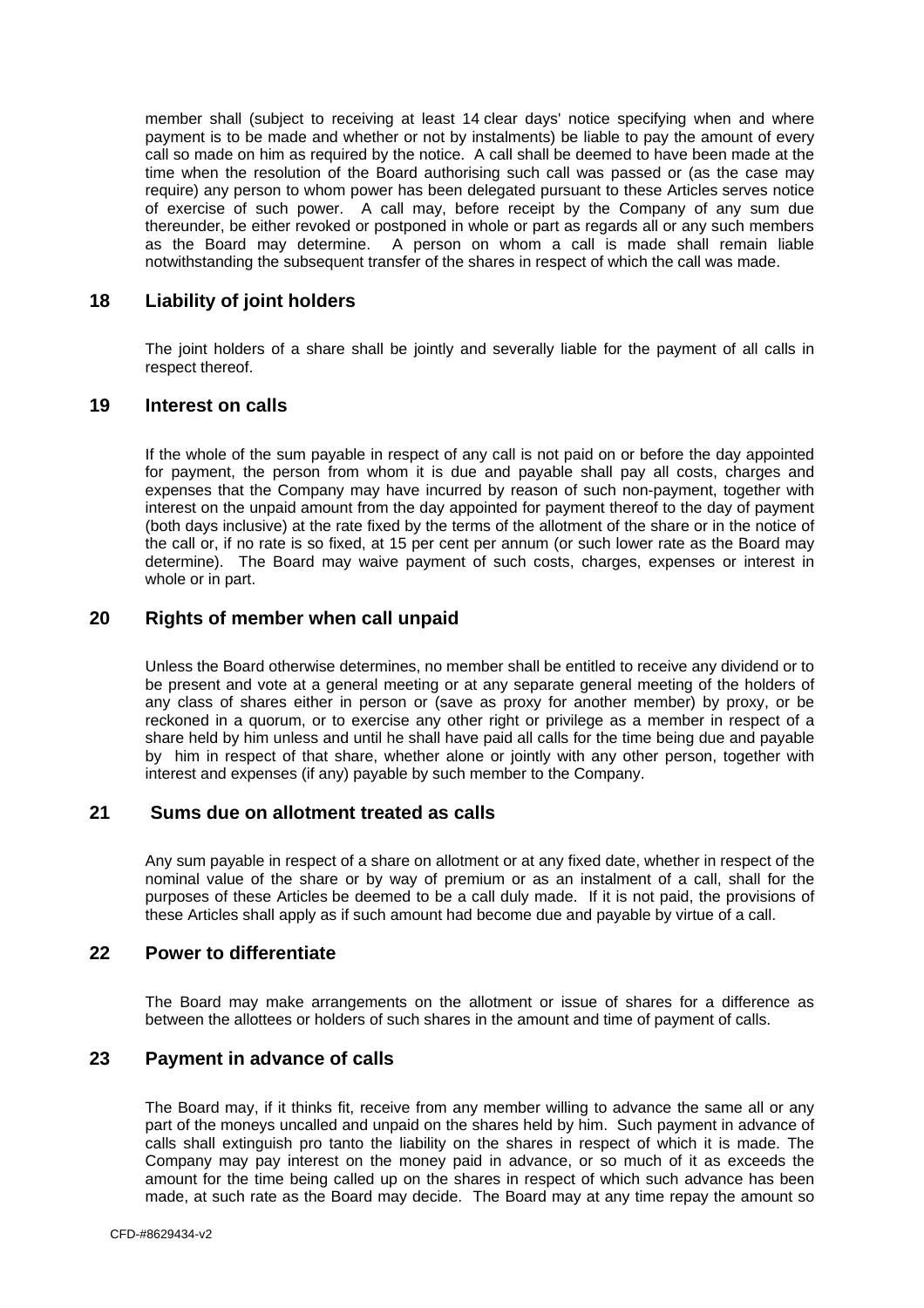<span id="page-14-0"></span>advanced on giving to such member not less than three months' notice in writing of its intention to do so, unless before the expiration of such notice the amount so advanced shall have been called up on the shares in respect of which it was advanced.

#### **FORFEITURE OF SHARES**

# <span id="page-14-1"></span>**24 Notice if call not paid**

If any member fails to pay the whole of any call or any instalment of any call on or before the day appointed for payment, the Board may at any time serve a notice in writing on such member or on any person entitled to the shares by transmission, requiring payment, on a date not less than 14 clear days from the date of the notice, of the amount unpaid and any interest which may have accrued thereon and any costs, charges and expenses incurred by the Company by reason of such non-payment. The notice shall name the place where the payment is to be made and state that, if the notice is not complied with, the shares in respect of which such call was made will be liable to be forfeited.

### **25 Forfeiture for non-compliance**

If the notice referred to in Article [24](#page-14-1) is not complied with, any share in respect of which it was given may, at any time before the payment required by the notice has been made, be forfeited by a resolution of the Board to that effect which shall state the date of forfeiture. Such forfeiture shall include all dividends declared or other money payable in respect of the forfeited shares and not paid before the forfeiture.

### **26 Notice after forfeiture**

When any share has been forfeited, notice of the forfeiture shall be served on the person who was before forfeiture the holder of the share or the person entitled to such share by transmission (as the case may be). An entry of such notice having been given and of the forfeiture with the date thereof shall forthwith be made in the Register in respect of such share. However, no forfeiture shall be invalidated by any omission to give such notice or to make such entry as aforesaid.

#### **27 Forfeiture may be annulled**

The Board may, at any time before any share so forfeited has been cancelled or sold, re-allotted or otherwise disposed of, annul the forfeiture, on the terms that payment shall be made of all calls and interest due thereon and all expenses incurred in respect of the share and on such further terms (if any) as the Board shall see fit.

#### **28 Surrender**

The Board may accept a surrender of any share liable to be forfeited. In such case, references in these Articles to forfeiture shall include surrender.

## **29 Disposal of forfeited shares**

Every share which is forfeited shall on forfeiture become the property of the Company. Subject to the provisions of the Companies Acts<sup>[14](#page-14-0)</sup>, any forfeited share may be sold, re-allotted or otherwise disposed of, either to the person who was the holder before forfeiture or otherwise entitled to the share, or to any other person, on such terms and in such manner as the Board shall determine.

 $\overline{\phantom{a}}$ 

<sup>&</sup>lt;sup>14</sup> Section 662 CA 2006.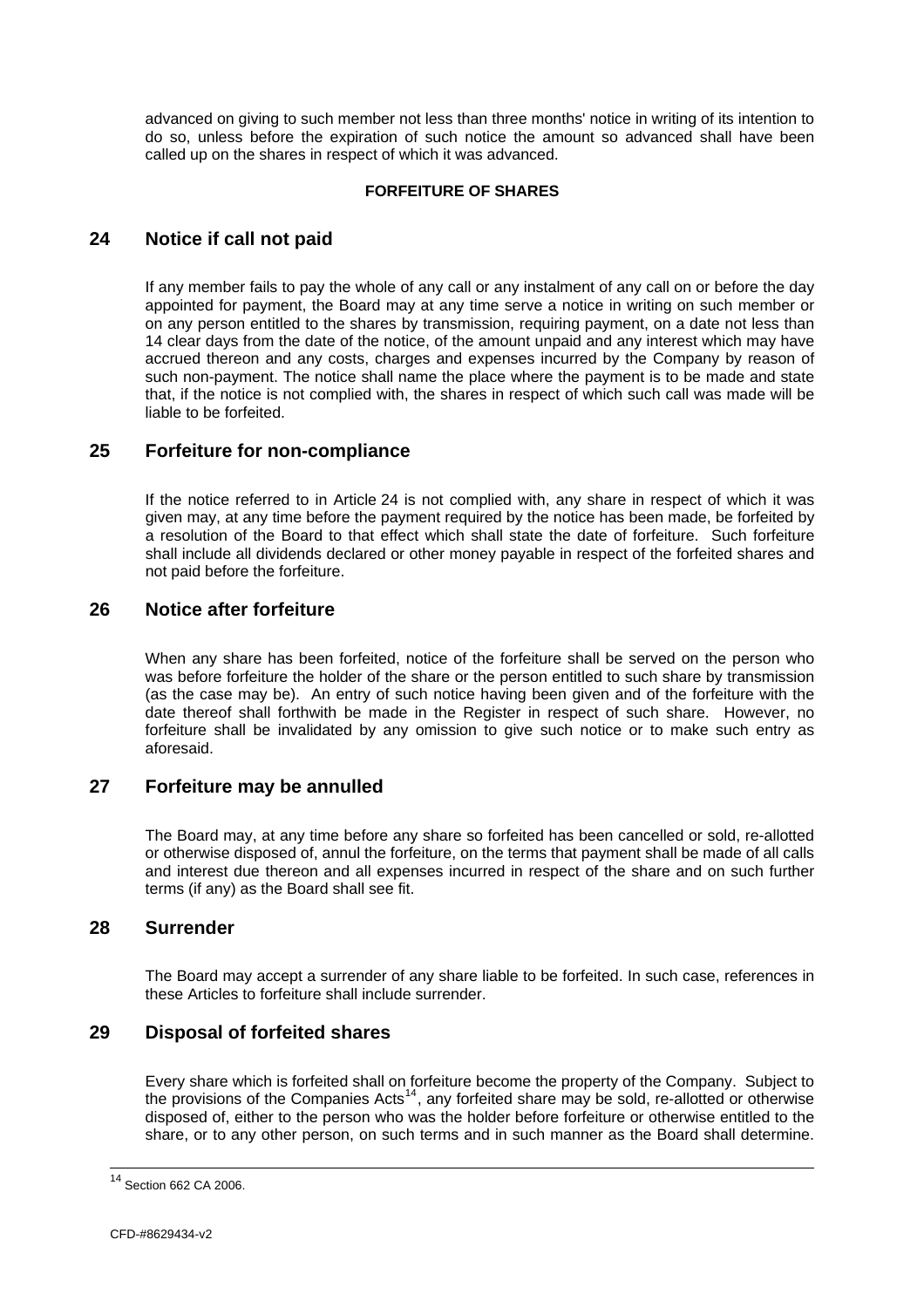<span id="page-15-0"></span>The Board may, for the purposes of the disposal, authorise some person to transfer the share in question and may enter the name of the transferee in respect of the transferred share in the Register, notwithstanding the absence of any share certificate being lodged in respect of the share and may issue a new certificate to the transferee. An instrument of transfer executed by that person shall be as effective as if it had been executed by (as the case may be) the holder (if any) of, or the person entitled by transmission to, the share. The Company may receive the consideration (if any) given for the share on its disposal.

### **30 Effect of forfeiture**

A shareholder whose shares have been forfeited shall cease to be a member in respect of the shares forfeited and shall, in the case of a holder of certificated shares, surrender to the Company for cancellation the certificate for such shares. He shall nevertheless be liable to pay to the Company all calls made and not paid on such shares at the time of forfeiture, and interest thereon at 15 per cent per annum (or such lower rate as the Board may determine) from the date of the forfeiture to the date of payment (both dates inclusive), in the same manner in all respects as if the shares had not been forfeited, and to satisfy all (if any) claims, demands and liabilities which the Company might have enforced in respect of the shares at the time of forfeiture, without any reduction or allowance for the value of the shares at the time of forfeiture or for any consideration received on their disposal.

### **31 Extinction of claims**

The forfeiture of a share shall involve the extinction at the time of forfeiture of all interest in and all claims and demands against the Company in respect of the share and all other rights and liabilities incidental to the share as between the holder if any whose share is forfeited or the person entitled by transmission to the forfeited share (as the case may be) and the Company, except only such of those rights and liabilities as are by these Articles expressly saved, or as are by the Companies Acts given or imposed in the case of past members.

### **32 Evidence of forfeiture**

A statutory declaration by a Director or the Secretary that a share has been forfeited in pursuance of these Articles, and stating the date on which it was forfeited, shall, as against all persons claiming to be entitled to that share, be conclusive evidence of the facts therein stated. The declaration, together with the receipt by the Company for the consideration (if any) given for the share on the sale or disposition thereof and a certificate for the share delivered to the person to whom the same is sold or disposed of, shall (subject if necessary to the execution of an instrument of transfer) constitute a good title to the share. Subject to the execution of any necessary transfer, such person shall be registered as the holder of the share and shall be discharged from all calls made prior to such sale or disposition and shall not be bound to see to the application of any purchase consideration, nor shall his title to the share be affected by any act, omission, irregularity or invalidity relating to or connected with the proceedings in reference to the forfeiture or disposal of the share. Such person shall not (except by express agreement with the Company) become entitled to any dividend which might have accrued on the share before the completion of the sale or disposition thereof.

#### **DISCLOSURE OF INTERESTS**

# <span id="page-15-2"></span>**33 Failure to disclose interests in shares**

<span id="page-15-1"></span>33.1 Where a member, or any other person interested in shares held by that member, has been issued with a notice pursuant to the Companies Acts requiring such person to provide information about his interests in the Company's shares (a **Section 793 Notice**) and has failed in relation to any shares (the **default shares**, which expression includes any shares issued after the date of such notice in respect of those shares) to give the Company the information required within the prescribed period from the service of the notice, the following sanctions shall apply unless the Board otherwise determines: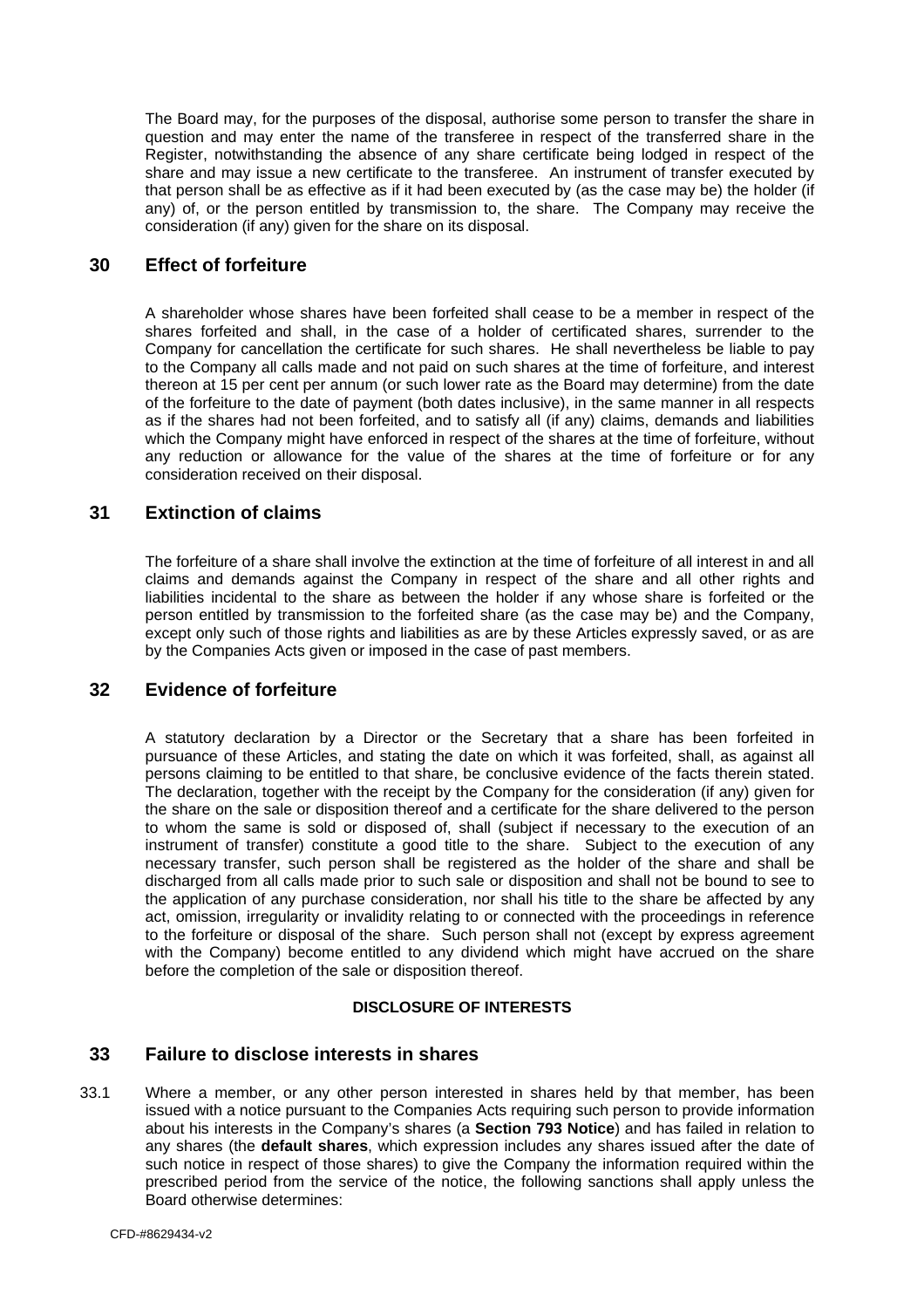- 33.1.1 the member shall not be entitled (in respect of the default shares) to be present or to vote (either in person or by representative or by proxy) at any general meeting or at any separate meeting of the holders of any class of shares or on any poll, or to exercise any other right conferred by membership in relation to any such meeting or poll; and
- <span id="page-16-0"></span>33.1.2 where the default shares represent at least 0.25 per cent in nominal value of the issued shares of their class (excluding any shares of that class held as treasury shares):
	- (a) any dividend or other money payable in respect of the shares shall be withheld by the Company, which shall not have any obligation to pay interest on it, and the member shall not be entitled to elect, pursuant to Article [142](#page-49-1) *(Payment of scrip dividends)*, to receive shares instead of that dividend; and
	- (b) no transfer (other than an excepted transfer) of any shares held by the member shall be registered unless:
		- (i) the member is not himself in default as regards supplying the information required; and
		- (ii) the member proves to the satisfaction of the Board that no person in default as regards supplying such information is interested in any of the shares the subject of the transfer.
	- 33.2 For the purposes of Article [33.1.2,](#page-16-0) the Board may only exercise its discretion not to register a transfer of shares in uncertificated form if permitted to do so by the Regulations, and it may determine to treat shares of a member in certificated and uncertificated form as separate holdings and apply the sanctions only to the former or to the latter or make different provisions for the former and the latter.
- 33.3 Where the sanctions under Article [33.1](#page-15-1) apply in relation to any shares, they shall cease to have effect (and any dividends withheld under Article [33.1.2](#page-16-0) shall become payable):
- 33.3.1 if the shares are transferred by means of an excepted transfer but only in relation to the shares transferred; or
- 33.3.2 at the end of a period of seven days (or such shorter period as the Board may determine) following receipt by the Company of the information required by the Section 793 Notice and the Board being satisfied that such information is full and complete.
	- 33.4 Where, on the basis of information obtained from a member in respect of any share held by him, the Company issues a Section 793 Notice to any other person, it shall at the same time send a copy of the Section 793 Notice to the member, but the accidental omission to do so, or the non-receipt by the member of the copy, shall not invalidate or otherwise affect the application of Article [33.1.](#page-15-1)
	- 33.5 Where default shares in which a person appears to be interested are held by a Depositary, the provisions of this Article [33](#page-15-2) shall be treated as applying only to those shares held by the Depositary in which such person appears to be interested and not (insofar as such person's apparent interest is concerned) to any other shares held by the Depositary.
	- 33.6 Where the member on which a Section 793 Notice is served is a Depositary acting in its capacity as such, the obligations of the Depositary as a member of the Company shall be limited to disclosing to the Company such information relating to any person appearing to be interested in the shares held by it as has been recorded by it pursuant to the arrangements under which it was appointed as a Depositary.
- 33.7 For the purposes of this Article [33](#page-15-2):
- 33.7.1 a person, other than the member holding a share, shall be treated as appearing to be interested in that share if the member has informed the Company that the person is, or may be, so interested, or if the Company (after taking account of any information obtained from the member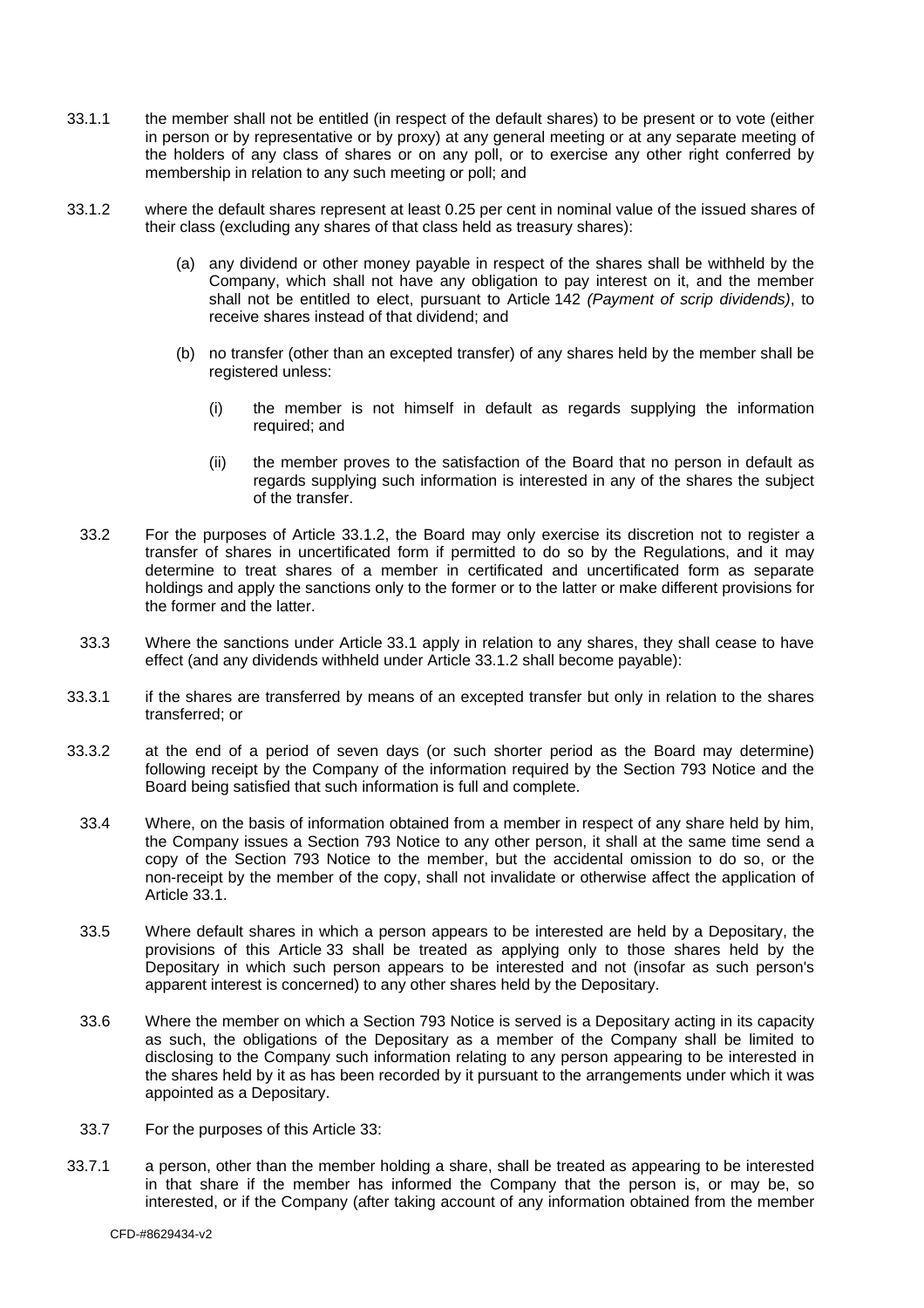or, pursuant to a Section 793 Notice, from anyone else) knows or has reasonable cause to believe that the person is, or may be, so interested;

- <span id="page-17-0"></span>33.7.2 **interested** shall be construed as it is for the purpose of section 821 CA 2006;
- 33.7.3 reference to a person having failed to give the Company the information required by a Section 793 Notice, or being in default as regards supplying such information, includes, without limitation, reference:
	- (a) to his having failed or refused to give all or any part of it; and
	- (b) to his having given information which he knows to be false in a material particular or his having recklessly given information which is false in a material particular;
- 33.7.4 **prescribed period** means 14 days;
- 33.7.5 **excepted transfer** means, in relation to any shares held by a member:
	- (a) a transfer by way of or pursuant to acceptance of a takeover offer for the Company (within the meaning of the Companies Acts<sup>[15](#page-17-0)</sup>); or
	- (b) a transfer in consequence of a sale made through a recognised investment exchange or any other stock exchange outside the United Kingdom on which the Company's shares are normally traded; or
	- (c) a transfer which is shown to the satisfaction of the Board to be made in consequence of a bona fide sale of the whole of the beneficial interest in the shares to a person who is unconnected with the member or with any other person appearing to be interested in the shares. For the purposes of this sub-paragraph (c), any associate (as defined in the Insolvency Act  $1986$ <sup>[16](#page-17-0)</sup> shall be included in the class of persons who are connected with the member or any person interested in such shares.
	- 33.8 Nothing contained in this Article [33](#page-15-2) shall be taken to limit the powers of the Company under the Companies Acts<sup>[17](#page-17-0)</sup> to apply to the court for an order imposing restrictions on a person's shares.

#### **UNTRACED MEMBERS**

# **34 Power of sale**

- <span id="page-17-2"></span>34.1 The Company shall be entitled to sell at the best price reasonably obtainable any share of a member, or any share to which a person is entitled by transmission, if and provided that:
- <span id="page-17-3"></span>34.1.1 during the period of 12 years immediately prior to the date of the publication of the advertisements referred to in Article [34.1.2](#page-17-1) (or, if published on different dates, the earlier or earliest thereof) (the **relevant period**), the Company has paid at least three cash dividends (whether interim or final) on the share and no cash dividend payable on the share has either been claimed or cashed;
- <span id="page-17-1"></span>34.1.2 on or after expiry of the relevant period, the Company has given notice of its intention to sell such share by advertisements in two newspapers, of which one shall be a national newspaper published in the United Kingdom and the other shall be a newspaper circulating in the area of the address on the Register or other last known address of the member or the person entitled by transmission to the share or the address for the service of notices notified under Article [149.5](#page-53-0) *(Service of notices etc.)*;

l 15 Section 974 CA 2006

<sup>16&</sup>lt;br>
<sup>16</sup> Section 435 Insolvency Act 1986.<br>
<sup>17</sup> Section 794 CA 2006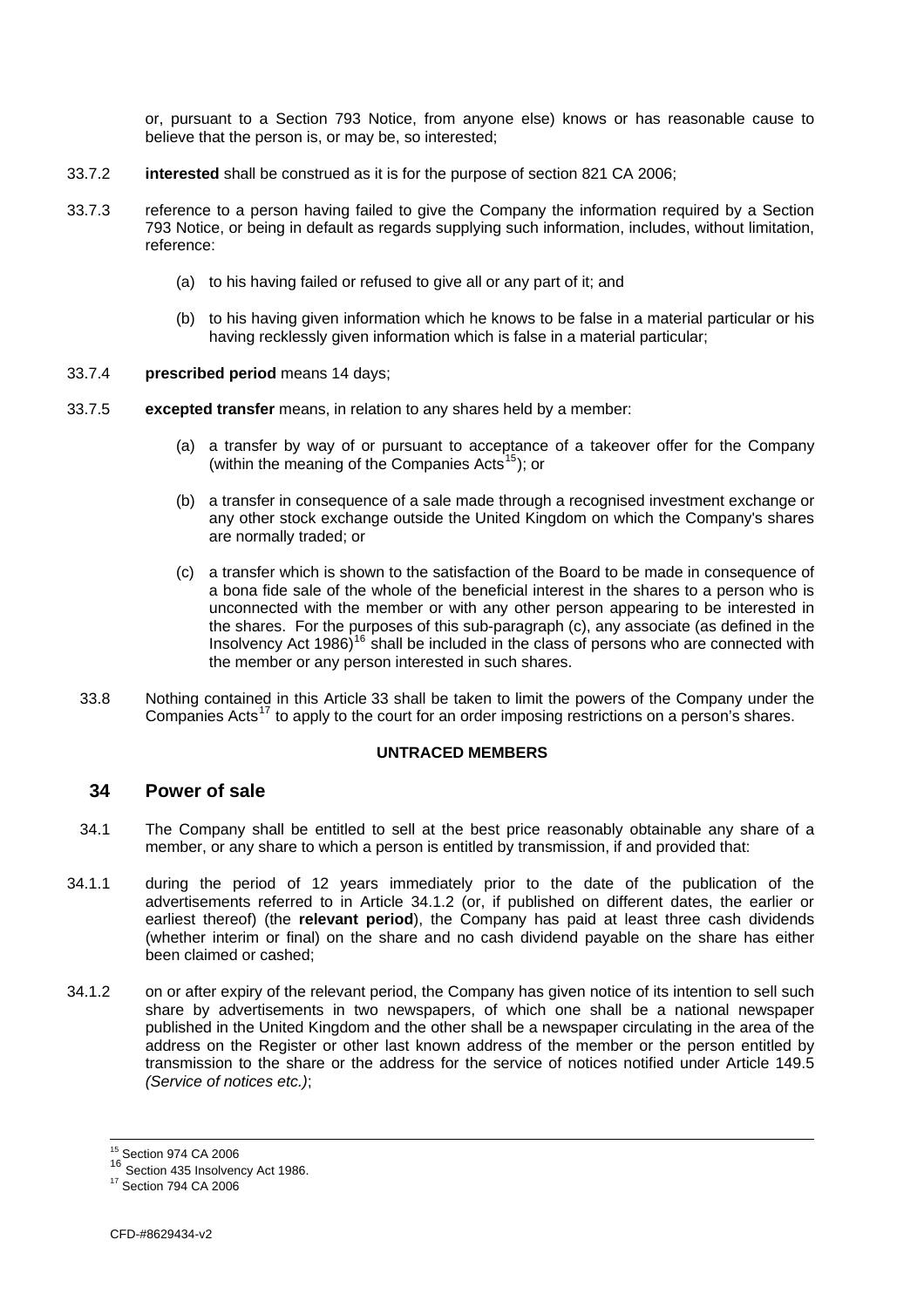- <span id="page-18-0"></span>34.1.3 the said advertisements, if not published on the same day, shall have been published within 30 days of each other; and
- <span id="page-18-1"></span>34.1.4 during the further period of three months following the date of publication of the said advertisements (or, if published on different dates, the later or latest thereof) and prior to the exercise of the power of sale, the Company has not received any communication in respect of such share from the member or person entitled by transmission.
	- 34.2 To give effect to any sale of shares pursuant to this Article, the Board may authorise some person to transfer the shares in question and may enter the name of the transferee in respect of the transferred shares in the Register, notwithstanding the absence of any share certificate being lodged in respect thereof, and may issue a new certificate to the transferee. An instrument of transfer executed by that person shall be as effective as if it had been executed by the holder of, or the person entitled by transmission to, the shares. The purchaser shall not be bound to see to the application of any purchase consideration, nor shall his title to the shares be affected by any act, omission, irregularity or invalidity relating to or connected with the proceedings in reference to the sale.
	- 34.3 If, during the relevant period referred to in Article [34.1](#page-17-2) or during any period ending on the date when all the requirements of Articles [34.1.1](#page-17-3) to [34.1.4](#page-18-1) have been satisfied, any additional shares have been issued in respect of those held at the beginning of, or previously so issued during, any such period and all the requirements of Articles [34.1.2](#page-17-1) to [34.1.4](#page-18-1) have been satisfied in regard to such additional shares, the Company shall also be entitled to sell the additional shares.

#### **35 Application of proceeds of sale**

The net proceeds of sale shall belong to the Company which shall account to the member or other person entitled to such share for an amount equal to such net proceeds by carrying all money in respect thereof to a separate account. The Company shall be deemed to be a debtor to, and not a trustee for, such member or other person in respect of such money. Money carried to such separate account may either be employed in the business of the Company or invested in such investments as the Board may from time to time think fit. No interest shall be payable to such member or other person in respect of such money and the Company shall not be required to account for any interest earned thereon.

#### **TRANSFER OF SHARES**

#### **36 Form of transfer**

Subject to such of the restrictions of these Articles as may be applicable, each member may transfer all or any of his shares which are in certificated form by instrument of transfer in writing in any usual form or in any form approved by the Board. Such instrument shall be executed by or on behalf of the transferor and (in the case of a transfer of a share which is not fully paid up) by or on behalf of the transferee. The transferor shall be deemed to remain the holder of such share until the name of the transferee is entered in the Register in respect of it. All instruments of transfer which are registered may be retained by the Company.

## **37 Right to refuse registration**

- <span id="page-18-2"></span>37.1 The Board may, in its absolute discretion, refuse to register any transfer of a share (or renunciation of a renounceable letter of allotment) unless:
- 37.1.1 it is in respect of a share which is fully paid up:
- 37.1.2 it is in respect of only one class of shares;
- 37.1.3 it is in favour of a single transferee or not more than four joint transferees;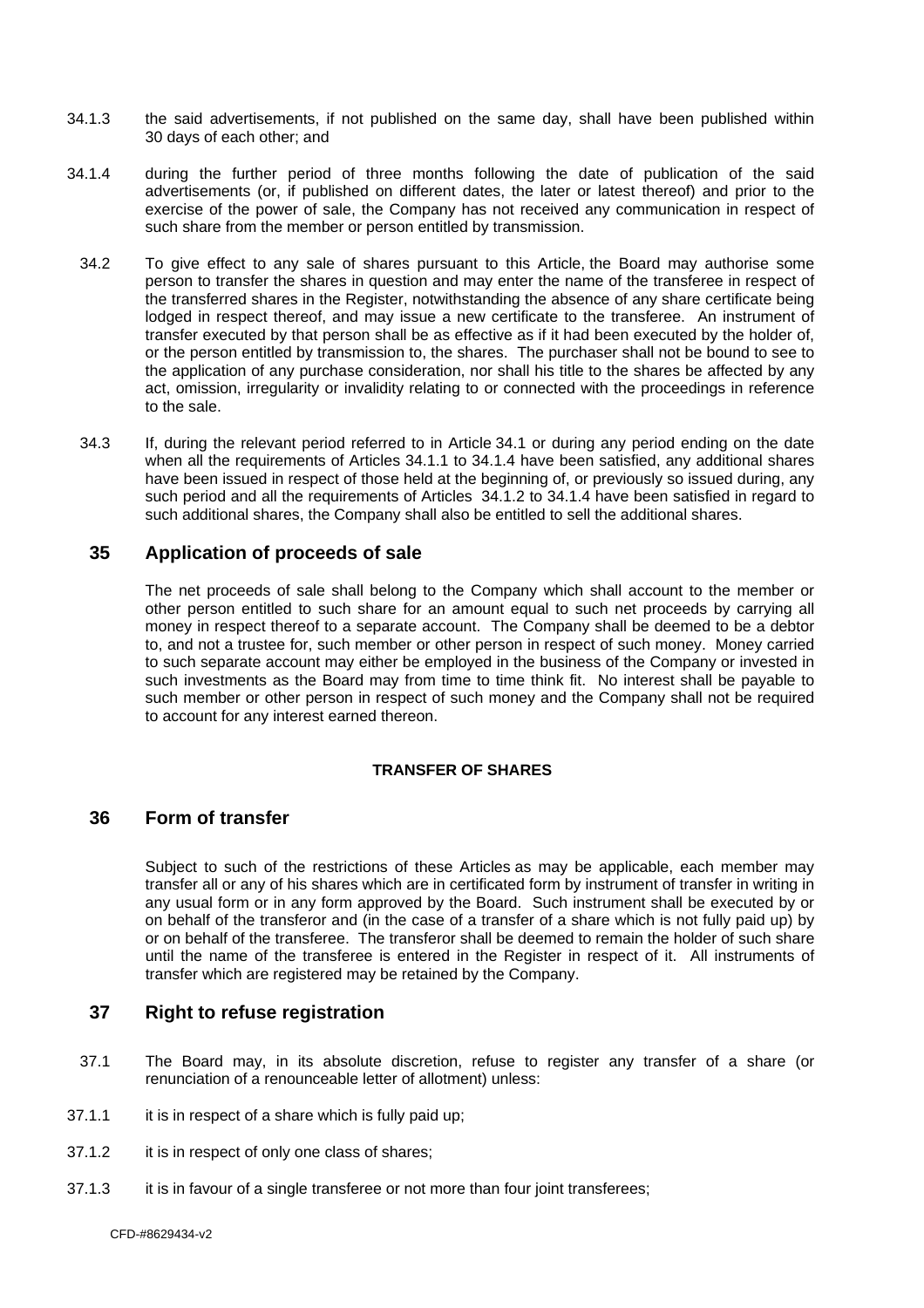- <span id="page-19-0"></span>37.1.4 it is duly stamped (if so required); and
- 37.1.5 it is delivered for registration to the Office or such other place as the Board may from time to time determine, accompanied (except in the case of (a) a transfer by a recognised person where a certificate has not been issued, (b) a transfer of an uncertificated share or (c) a renunciation) by the certificate for the share to which it relates and such other evidence as the Board may reasonably require to prove the title of the transferor or person renouncing and the due execution of the transfer or renunciation by him or, if the transfer or renunciation is executed by some other person on his behalf, the authority of that person to do so,

provided that the Board shall not refuse to register a transfer or renunciation of a partly paid share on the grounds that it is partly paid in circumstances where such refusal would prevent dealings in such share from taking place on an open and proper basis on the market on which such share is admitted to trading.

- 37.2 Without prejudice to Article [37.1,](#page-18-2) the Board may refuse to register a transfer of an uncertificated share in such other circumstances as may be permitted or required by the Regulations and the relevant system.
- 37.3 Transfers of shares will not be registered in the circumstances referred to in Article [33](#page-15-2) *(Failure to disclose interests in shares)*.

### **38 Notice of and reasons for refusal**

- <span id="page-19-1"></span>38.1 If the Board refuses to register a transfer of a share it shall, as soon as practicable and in any event within two months after the date on which the transfer was lodged with the Company, send notice of the refusal to the transferee. At the same time as it sends the transferee notice of the refusal to register a transfer, the Board will provide the transferee with its reasons for the refusal. Any instrument of transfer which the Board refuses to register shall (except in the case of suspected or actual fraud) be returned to the person depositing it.
- 38.2 The Board shall provide the transferee with such further information about the reasons for their refusal as the transferee may reasonably request, except that nothing herein shall compel the Company to provide to the transferee a copy of the minutes of a Director's meeting.
- 38.3 The first sentence of Article [38.1](#page-19-1) applies to uncertificated shares as if the reference to the date on which the transfer was lodged with the Company were a reference to the date on which the appropriate instruction was received by or on behalf of the Company in accordance with the facilities and requirements of the relevant system. The second and third sentences of Article [38.1](#page-19-1) do not apply to uncertificated shares.

### **39 Fees on registration**

No fee shall be charged for registration of a transfer or on the registration of any probate, letters of administration, certificate of death or marriage, power of attorney, notice or other instrument relating to or affecting the title to any shares.

# **40 Other powers in relation to transfers**

Nothing in these Articles shall preclude the Board from recognising a renunciation of the allotment of any share by the allottee in favour of some other person or from authorising any person to transfer that share in accordance with any procedures implemented pursuant to Article [15](#page-12-1) *(Enforcement of lien by sale)*.

#### **TRANSMISSION OF SHARES**

l <sup>18</sup> Section 771 CA 2006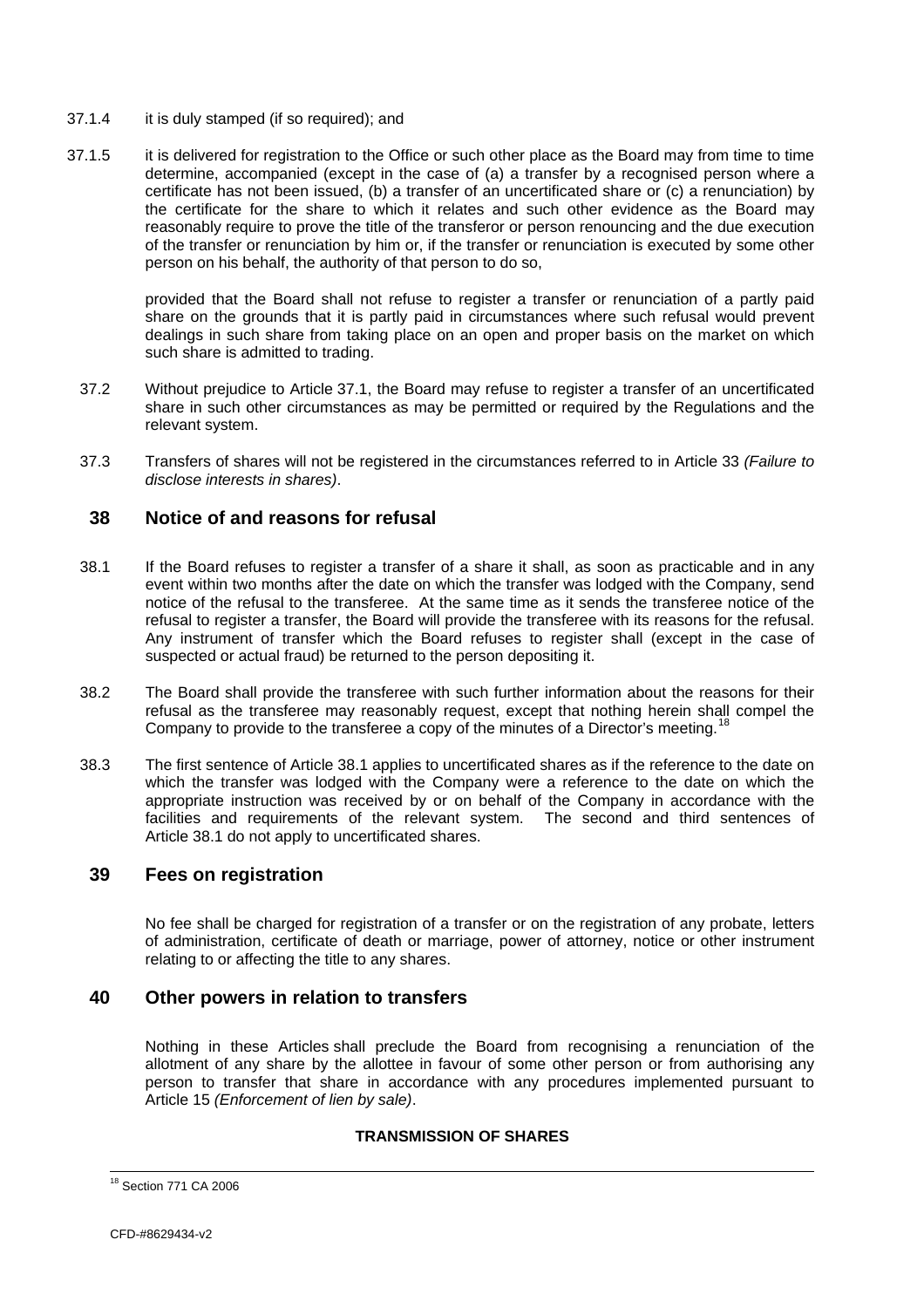# <span id="page-20-0"></span>**41 On death**

If a member dies, the survivors or survivor, where he was a joint holder, and his executors or administrators, where he was a sole or the only survivor of joint holders, shall be the only persons recognised by the Company as having any title to his shares. Nothing in these Articles shall release the estate of a deceased member from any liability in respect of any share which has been solely or jointly held by him.

### **42 Election of person entitled by transmission**

- <span id="page-20-1"></span>42.1 Any person becoming entitled to a share in consequence of the death or bankruptcy of any member, or of any other event giving rise to a transmission of such entitlement by operation of law, may, on such evidence as to his title being produced as the Board may require, elect either to become registered as a member or to have some person nominated by him registered as a member. If he elects to become registered himself, he shall give notice to the Company to that effect. If he elects to have some other person registered, he shall execute an instrument of transfer of such share to that person. All the provisions of these Articles relating to the transfer of shares shall apply to the notice or instrument of transfer (as the case may be) as if it were an instrument of transfer executed by the member and his death, bankruptcy or other event as aforesaid had not occurred. Where the entitlement of a person to a share in consequence of the death or bankruptcy of a member or of any other event giving rise to its transmission by operation of law is proved to the satisfaction of the Board, the Board shall within two months after such proof cause the entitlement of that person to be noted in the Register.
- 42.2 For the purposes referred to in Article [42.1,](#page-20-1) a person entitled by transmission to a share in uncertificated form who elects to have some other person registered shall either:
- 42.2.1 procure that instructions are given by means of the relevant system to effect the transfer of such uncertificated share to that person; or
- 42.2.2 change the uncertificated share into certificated form and execute an instrument of transfer of that certificated share in favour of that person.

# **43 Rights on transmission**

Where a person becomes entitled to a share in consequence of the death or bankruptcy of any member, or of any other event giving rise to a transmission of such entitlement by operation of law, the rights of the holder in relation to such share shall cease. However, the person so entitled may give a good discharge for any dividends and other money payable in respect of it and shall have the same rights to which he would be entitled if he were the holder of the share, except that he shall not, before he is registered as the holder of the share, be entitled in respect of it to receive notice of, or to attend or vote at, any meeting of the Company or at any separate meeting of the holders of any class of shares. The Board may at any time give notice requiring any such person to elect either to be registered himself or to transfer the share. If the notice is not complied with within 60 days, the Board may thereafter withhold payment of all dividends and other money payable in respect of such share until the requirements of the notice have been complied with.

#### **ALTERATION OF SHARE CAPITAL**

#### **44 Fractions**

<span id="page-20-2"></span>44.1 Whenever as the result of any consolidation, division or sub-division or redenomination of shares any holders would become entitled to fractions of a share, the Board may, on behalf of those holders: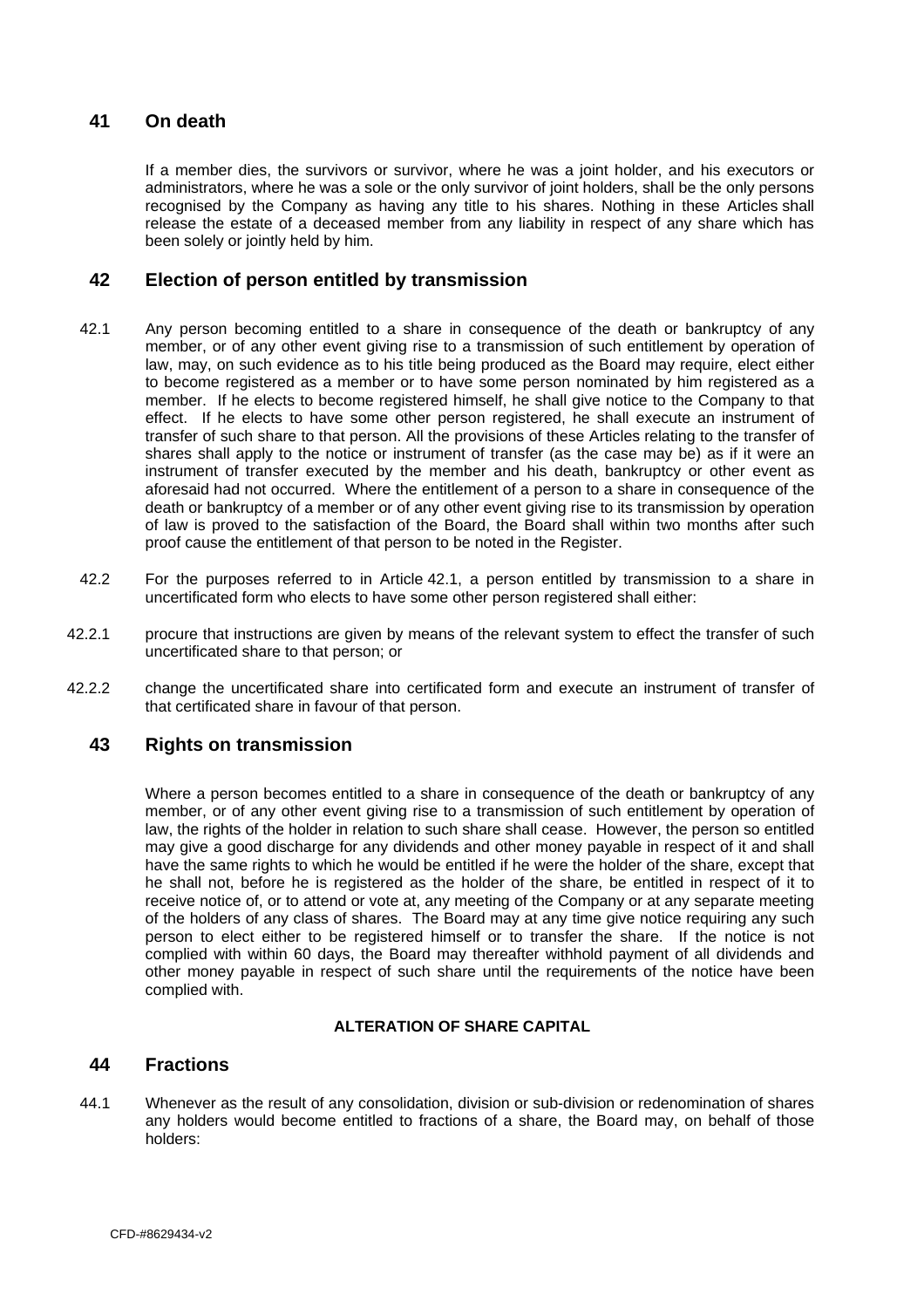- <span id="page-21-0"></span>44.1.1 sell the shares representing the fractions for the best price reasonably obtainable to any person (including, subject to the provisions of the Companies Acts<sup>[19](#page-21-0)</sup>, the Company) and distribute the net proceeds of sale after deduction of the expenses of sale in due proportion among those holders (except that any amount otherwise due to a holder, being less than £3 or such other sum as the Board may from time to time determine, may be retained for the benefit of the Company); or
- 44.1.2 to such a capitalisation the Board may exercise all the powers conferred on it by Article 144 *(Capitalisation of reserves)* without an ordinary resolution of the Company. the Board may issue to such holder credited as fully paid by way of capitalisation the minimum number of shares required to round up his holding to an exact multiple of the number of shares to be consolidated into a single share (such issue being deemed to have been effected prior to consolidation); and the amount required to pay up such shares shall be appropriated at the Board's discretion from any of the sums standing to the credit of any of the Company's reserve accounts (including share premium account and capital redemption reserve) or to the credit of profit and loss account and capitalised by applying the same in paying up the share. In relation
	- representing fractional entitlements to be entered in the Register as shares in certificated form where this is desirable to facilitate the sale thereof. 44.2 Subject to the provisions of the Companies Acts<sup>[20](#page-21-0)</sup>, the Board may treat shares of a holder in certificated form and in uncertificated form as separate holdings in giving effect to sub-divisions and/or consolidations and may cause any shares arising on sub-division or consolidation and
	- the holder to transfer the relevant shares in accordance with the facilities and requirements of the relevant system. 44.3 For the purposes of any sale of consolidated shares pursuant to Article [44.1](#page-20-2), the Board may authorise a person to execute an instrument of transfer of the shares to, or in accordance with, the directions of the purchaser, and the transferee shall not be bound to see to the application of any purchase consideration, nor shall his title to the shares be affected by any act, omission, irregularity or invalidity relating to or connected with the proceedings in reference to the sale. In respect of uncertificated shares, the Board may authorise some person to transfer and/or require

#### **VARIATION OF CLASS RIGHTS**

### **45 Sanction to variation**

or with the sanction of a special resolution passed at a separate general meeting of the holders of shares of the class duly convened and held in accordance with the Companies  $\text{Acts}^{21}$ . If at any time the share capital of the Company is divided into shares of different classes, any of the rights for the time being attached to any shares (whether or not the Company may be or is about to be wound up) may from time to time be varied or abrogated in such manner (if any) as may be provided in these Articles by such rights or, in the absence of any such provision, either with the consent in writing of the holders of not less than three-quarters in nominal value of the issued shares of the relevant class (excluding any shares of that class held as treasury shares)

# **46 Class meetings**

All the provisions in these Articles as to general meetings shall, with any necessary modifications, apply equally to every meeting of the holders of any class of shares. The Board may convene a meeting of the holders of any class of shares whenever it thinks fit and whether or not the business to be transacted involves a variation or abrogation of class rights. The quorum at every such meeting shall be not less than two persons present (in person or by proxy) holding at least one-third of the nominal amount paid up on the issued shares of the relevant class (excluding any shares of that class held as treasury shares) provided that a person present by proxy is treated as holding only the shares in respect of which the proxy is authorised to exercise voting rights.

<sup>&</sup>lt;sup>19</sup> Sections 658-659 CA 2006.

<sup>20</sup> Sections 617-621 CA 2006.<br>
<sup>21</sup> Section 334 CA 2006.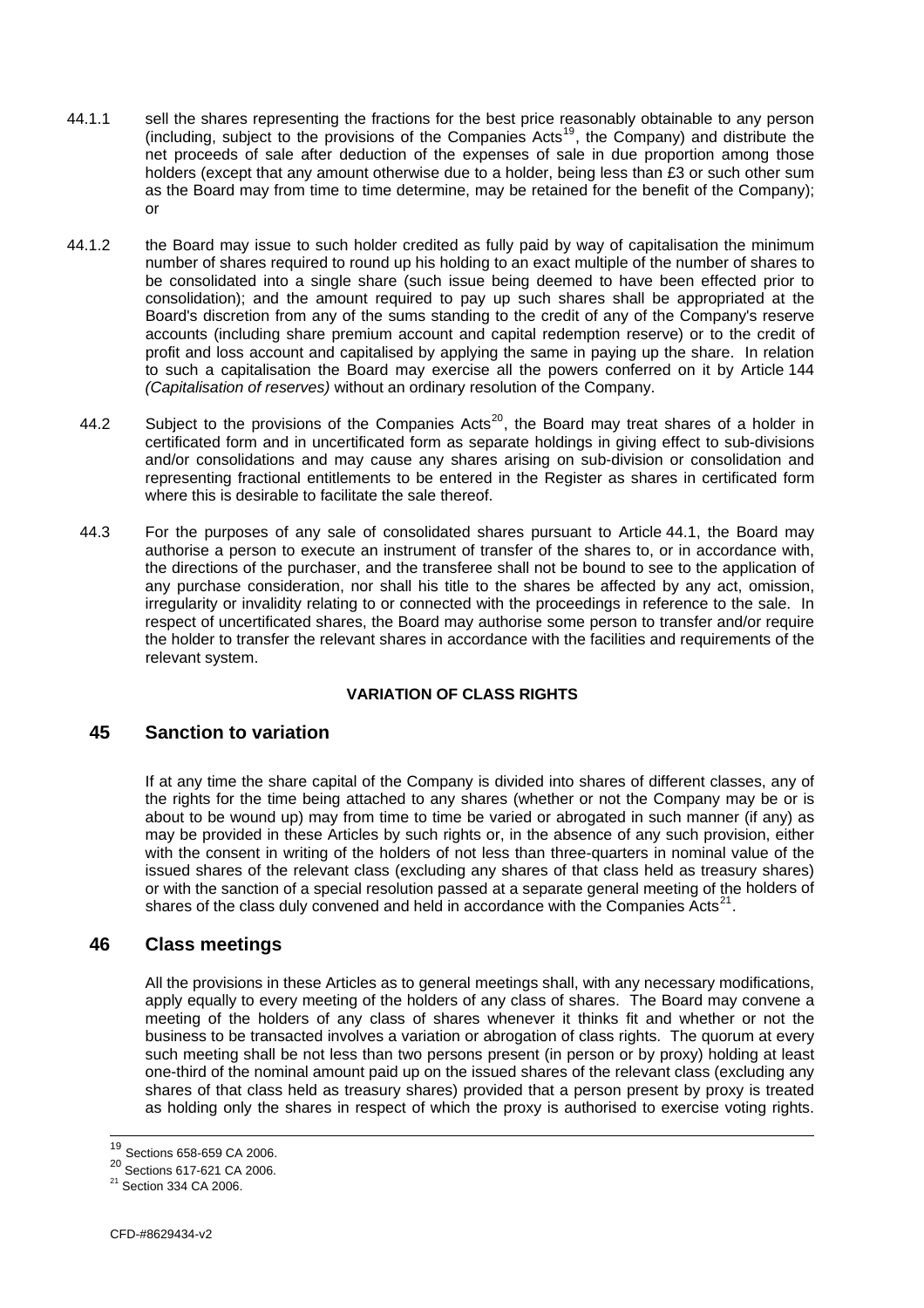<span id="page-22-0"></span>Every holder of shares of the class (other than a holder of treasury shares), present in person or by proxy, may demand a poll. If at any adjourned meeting of such holders a quorum is not present, one person holding shares of the relevant class (whatever the number of shares held by him but excluding any shares of that class held as treasury shares) who is present in person or by proxy shall be a quorum.

### **47 Deemed variation**

shares or the sale of any shares held as treasury shares in accordance with the provisions of the Companies Acts<sup>22</sup> and these Articles. Subject to the terms of issue of or rights attached to any shares, the rights for the time being attached to any shares shall not be deemed to be varied or abrogated by the creation or issue of any new shares ranking pari passu in all respects (save as to the date from which such new shares shall rank for dividend) with or subsequent to those already issued or by the reduction of the capital paid up on such shares or by the purchase or redemption by the Company of its own

#### **MEETINGS OF MEMBERS**

#### **48 Annual general meetings**

Subject to the provisions of the Companies Acts<sup>23</sup>, annual general meetings shall be held at such time and place as the Board may determine.

### **49 Convening of general meeting other than annual general meeting**

- thinks fit. If there are within the United Kingdom insufficient members of the Board to convene such a general meeting, any Director may call such a general meeting. 49.1 The Board may convene a general meeting, other than an annual general meeting, whenever it
- 49.2 At any general meeting convened on a members' requisition or by the requisitionists no business shall be transacted except that stated by the requisition or proposed by the Board.

#### **50 Notice of general meetings**

- 50.1 A general meeting shall be convened by such notice as may be required by law from time to time.
- 50.2 The notice of any general meeting shall include such statements as are required by the Companies Acts and shall in any event specify:
- 50.2.1 whether the meeting is convened as an annual general meeting or any other general meeting;
- 50.2.2 the place, the day and the time of the meeting;
- 50.2.3 the general nature of the business to be transacted at the meeting;
- 50.2.4 if the meeting is convened to consider a special resolution, the text of the resolution and the intention to propose the resolution as such; and
- 50.2.5 the member) more proxies to attend and to speak and vote instead of him and that a proxy need not also be a member. with reasonable prominence, that a member entitled to attend and vote is entitled to appoint one or (provided each proxy is appointed to exercise the rights attached to a different share held by
	- Articles or of any restrictions imposed on any shares, are not entitled to receive notice from the 50.3 The notice shall be given to the members (other than any who, under the provisions of these

<sup>&</sup>lt;sup>22</sup> Section 727 CA 2006.

<sup>23</sup> Section 336 CA 2006.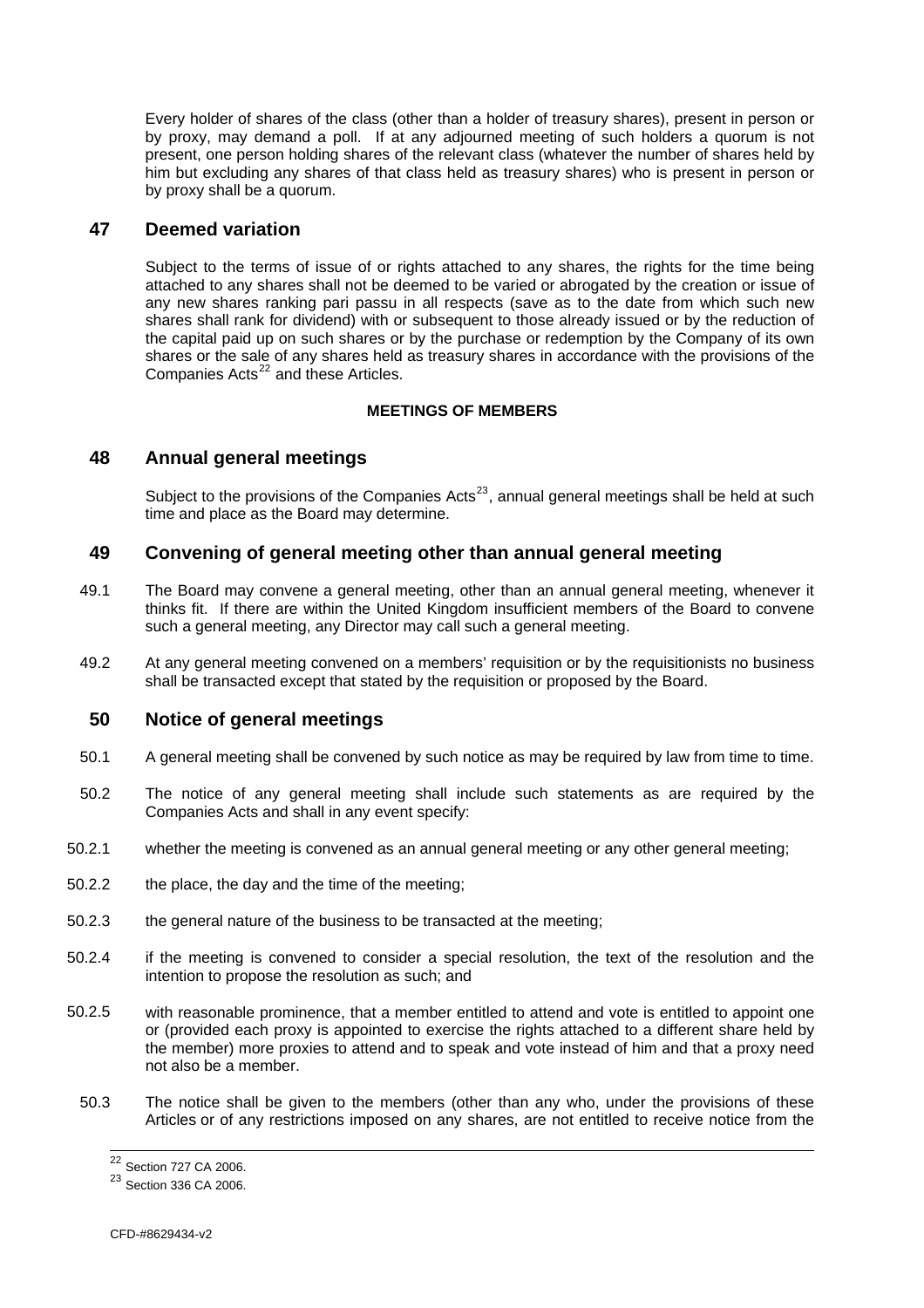<span id="page-23-0"></span>Company), to the Directors and to the Auditors and to any other person who may be entitled to receive it.

### **51 Omission to send notice or non-receipt of notice**

The accidental omission to give or send notice of any meeting or, in cases where it is intended that it be given or sent out with the notice, any other document relating to the meeting including an appointment of proxy to, or the non-receipt of either by, any person entitled to receive the same shall not invalidate the proceedings at that meeting.

### **52 Postponement of general meetings**

If the Board, in its absolute discretion, considers that it is impractical or unreasonable for any reason to hold a meeting on the date or at the time or place specified in the notice calling the meeting, it may postpone the meeting to another date, time and/or place. The Board shall take reasonable steps to ensure that notice of the date, time and place of the postponed meeting is provided to any member trying to attend the meeting at the original time and place. When a meeting is so postponed, notice of the date, time and place of the postponed meeting shall, if practicable, also be placed in at least two national newspapers in the United Kingdom. No business shall be transacted at any postponed meeting other than business which might properly have been transacted at the meeting had it not been postponed. Notice of the business to be transacted at such postponed meeting shall not be required. If a meeting is postponed in accordance with this Article, the appointment of a proxy will be valid if it is delivered and received as required by these Articles not less than 48 hours before the time appointed for holding the postponed meeting. The Board may also postpone any meeting which has been rearranged under this Article. When calculating the 48 hour period mentioned in this Article, the Directors can decide not to take account of any part of a day that is not a working day.

#### **PROCEEDINGS AT GENERAL MEETINGS**

#### **53 Quorum**

- <span id="page-23-1"></span>53.1 No business shall be transacted at any general meeting unless a quorum is present when the meeting proceeds to business. Save as otherwise provided in these Articles, two persons entitled to attend and to vote on the business to be transacted, each being a member so entitled or a proxy for a member so entitled or a duly authorised representative of a corporation which is a member so entitled, shall be a quorum.
- 53.2 In calculating whether a quorum is present for the purposes of Article [53.1,](#page-23-1) if two or more persons are appointed as proxies for the same member or two or more persons are appointed as corporate representatives of the same corporate member, only one of such proxies or only one of such corporate representatives shall be counted.

### **54 If quorum not present**

If within five minutes (or such longer interval as the Chairman in his absolute discretion thinks fit) from the time appointed for the holding of a general meeting a quorum is not present, or if during a meeting such a quorum ceases to be present, the meeting, if convened by or upon the requisition of members, shall be dissolved. In any other case, the meeting shall stand adjourned to such day (being not less than ten clear days after the original meeting) and at such time and place as the Chairman (or, in default, the Board) may determine. If at such adjourned meeting a quorum is not present within five minutes from the time appointed for holding the meeting, one person entitled to vote on the business to be transacted, being a member so entitled or a proxy for a member so entitled or a duly authorised representative of a corporation which is a member so entitled, shall be a quorum.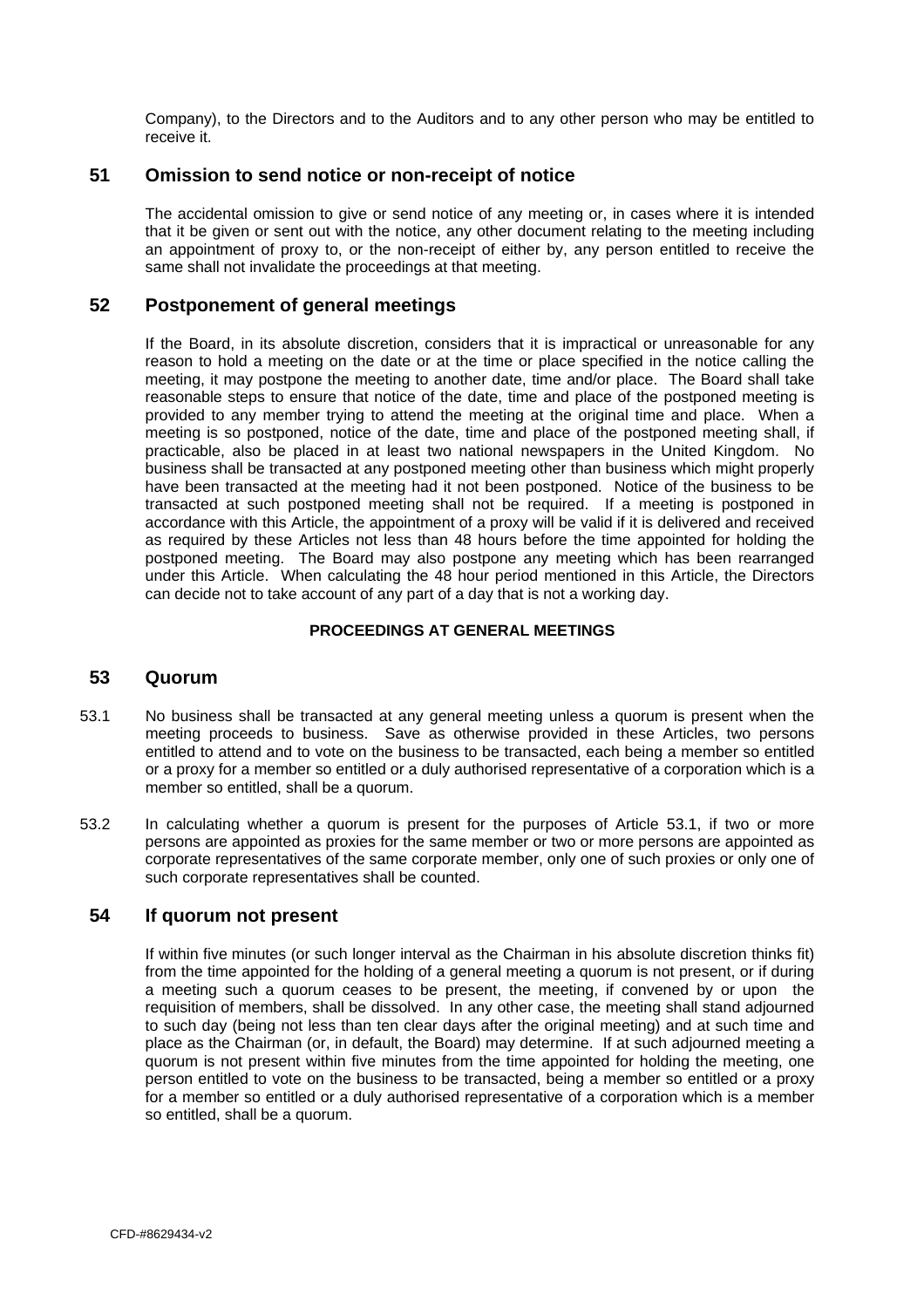## <span id="page-24-0"></span>**55 Chairman**

The Chairman (if any) of the Board shall preside as Chairman at every general meeting of the Company. If there is no Chairman or if at any meeting he is not present within five minutes after the time appointed for holding the meeting, or is unwilling to act as Chairman, the Deputy Chairman (if any) of the Board shall (if present and willing to act) preside as Chairman at such meeting. If neither the Chairman nor the Deputy Chairman is present and willing to act, the Directors present shall choose one of their number to act or, if there is only one Director present, he shall preside as Chairman if willing to act. If no Director is present and willing to act, the members present (in person or by proxy) and entitled to vote on the business to be transacted shall choose one of their number to preside as Chairman of the meeting.

# **56 Entitlement to attend and speak**

Each Director shall, notwithstanding that he is not a member, be entitled to attend and speak at any general meeting and at any separate meeting of the holders of any class of shares of the Company. The Chairman may invite any person to attend and speak at any general meeting where he considers this will assist in the deliberations of the meeting.

# **57 Power to adjourn**

The Chairman may, with the consent of a meeting at which a quorum is present, and shall, if so directed by the meeting, adjourn any meeting from time to time (or indefinitely) and from place to place as the meeting shall determine. However, without prejudice to any other power which he may have under these Articles or at common law, the Chairman may, without the need for the consent of the meeting, interrupt or adjourn any meeting (whether or not it has commenced or a quorum is present) from time to time and from place to place, or for an indefinite period, if he is of the opinion that it has become necessary to do so in order to secure the proper and orderly conduct of the meeting or to give all persons entitled to do so a reasonable opportunity of attending, speaking and voting at the meeting or to ensure that the business of the meeting is properly disposed of.

# **58 Notice of adjourned meeting**

Whenever a meeting is adjourned for 30 days or more or indefinitely, at least seven clear days' notice, specifying the place, the day and time of the adjourned meeting and the general nature of the business to be transacted, shall be given in the same manner as in the case of an original meeting. Save as aforesaid and subject to the Companies Acts<sup>[24](#page-24-0)</sup>, no member shall be entitled to any notice of an adjournment or of the business to be transacted at any adjourned meeting.

# **59 Business of adjourned meeting**

No business shall be transacted at any adjourned meeting other than the business which might properly have been transacted at the meeting from which the adjournment took place.

### **60 Accommodation of members and security arrangements**

60.1 The Board may, for the purpose of controlling the level of attendance and ensuring the safety of those attending at any place specified for the holding of a general meeting, from time to time make such arrangements as the Board shall in its absolute discretion consider to be appropriate and may from time to time vary any such arrangements in place or make new arrangements therefor. The entitlement of any member or proxy to attend a general meeting at such place shall be subject to any such arrangements as may be for the time being approved by the Board. In the case of any meeting to which such arrangements apply the Board may, when specifying the place of the meeting:

 $24$  Section 307A(6) CA 2006.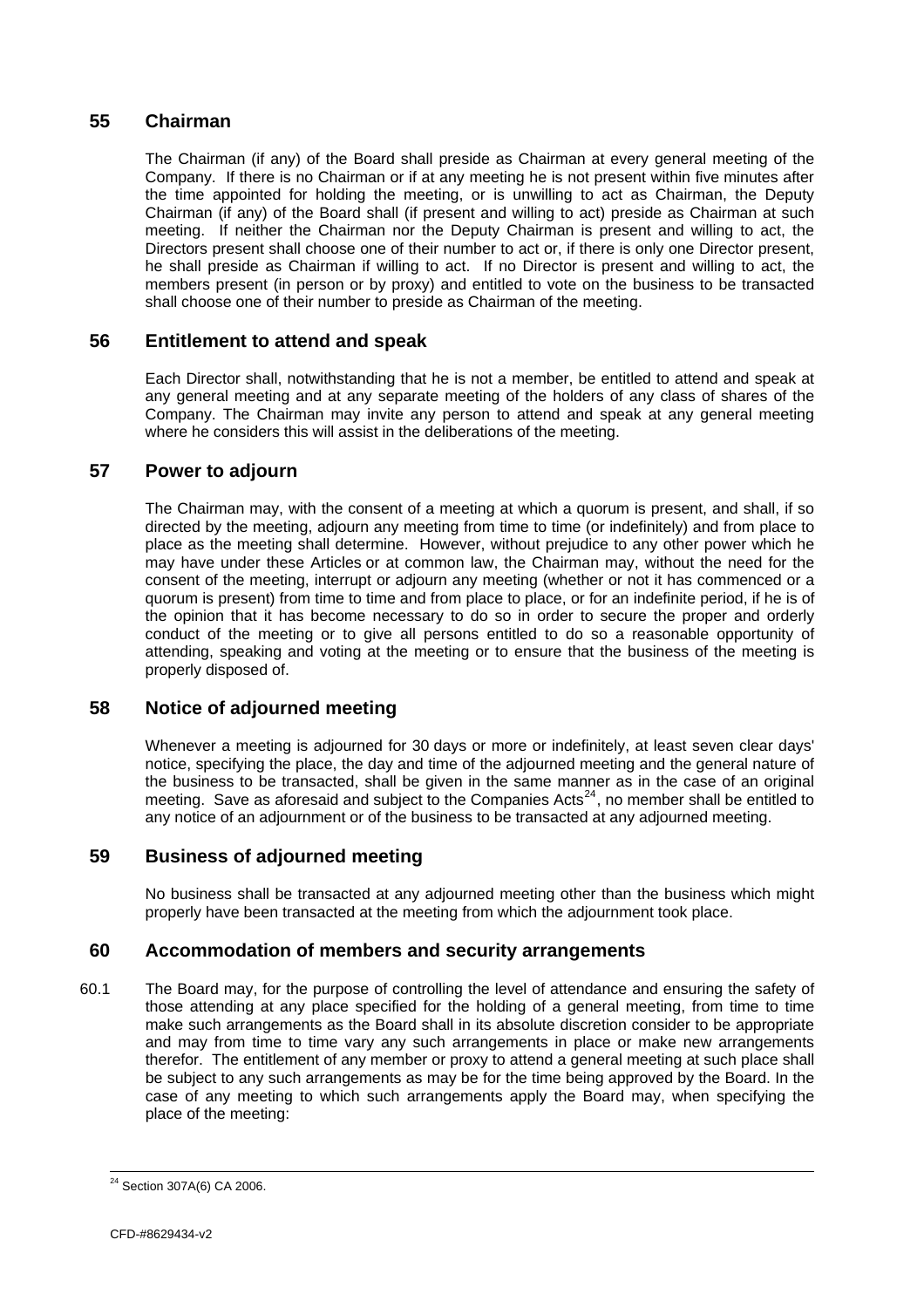- <span id="page-25-0"></span>60.1.1 direct that the meeting shall be held at a place specified in the notice at which the Chairman of the meeting shall preside (the **Principal Place**); and
- 60.1.2 make arrangements for simultaneous attendance and participation at satellite meeting places or by way of any other electronic means by members otherwise entitled to attend the general meeting but excluded from the Principal Place under the provisions of this Article, or who wish to attend at satellite meeting places or other places at which persons are participating via electronic means provided that persons attending at the Principal Place and at satellite meeting places or other places at which persons are participating via electronic means shall be able to see, hear and be seen and heard by, persons attending at the Principal Place and at such other places, by any means. Such arrangements for simultaneous attendance at any of such other places may include arrangements for controlling the level of attendance in any manner at any of such other places (as stated above), provided that they shall operate so that any members and proxies excluded from attending at the Principal Place are able to attend at one of the satellite meeting places or other places at which persons are participating via electronic means. For the purposes of all other provisions of these Articles any such meeting shall be treated as taking place and being held at the Principal Place.
	- 60.2 The Board may direct that any person wishing to attend any meeting should provide evidence of identity and submit to such searches or other security arrangements or restrictions as the Board shall consider appropriate in the circumstances. The Board shall be entitled in its absolute discretion to refuse entry to, or eject from, any meeting any person who fails to provide such evidence of identity or to submit to such searches or to otherwise comply with such security arrangements or restrictions.

# **61 Orderly conduct**

The Chairman shall take such action or give such directions as he thinks fit to promote the orderly conduct of the business of the meeting as laid down in the notice of the meeting. The Chairman's decision on matters of procedure or arising incidentally from the business of the meeting shall be final, as shall his determination as to whether any matter is of such a nature.

#### **VOTING AND POLLS**

# **62 Method of voting**

- 62.1 At any general meeting a resolution put to a vote of the meeting shall be decided on a show of hands, unless (before or on the declaration of the result of the show of hands) a poll is duly demanded. Subject to the provisions of the Companies Acts<sup>[25](#page-25-0)</sup>, a poll may be demanded by:
- 62.1.1 the Chairman of the meeting; or
- 62.1.2 at least five members present in person or by proxy and entitled to vote on the resolution; or
- 62.1.3 a member or members present in person or by proxy representing not less than 10 per cent of the total voting rights of all the members having the right to vote on the resolution (excluding any voting rights attached to shares held as treasury shares); or
- 62.1.4 a member or members present in person or by proxy holding shares conferring a right to vote on the resolution, being shares on which an aggregate sum has been paid up equal to not less than 10 per cent of the total sum paid up on all the shares conferring that right (excluding shares in the Company conferring a right to vote on the resolution held as treasury shares).
- 62.2 The Chairman may also demand a poll before a resolution is put to the vote on a show of hands.
- 62.3 At general meetings, resolutions shall be put to the vote by the Chairman and there shall be no requirement for the resolution to be proposed or seconded by any person.

 $\overline{a}$ <sup>25</sup> Section 321 CA 2006.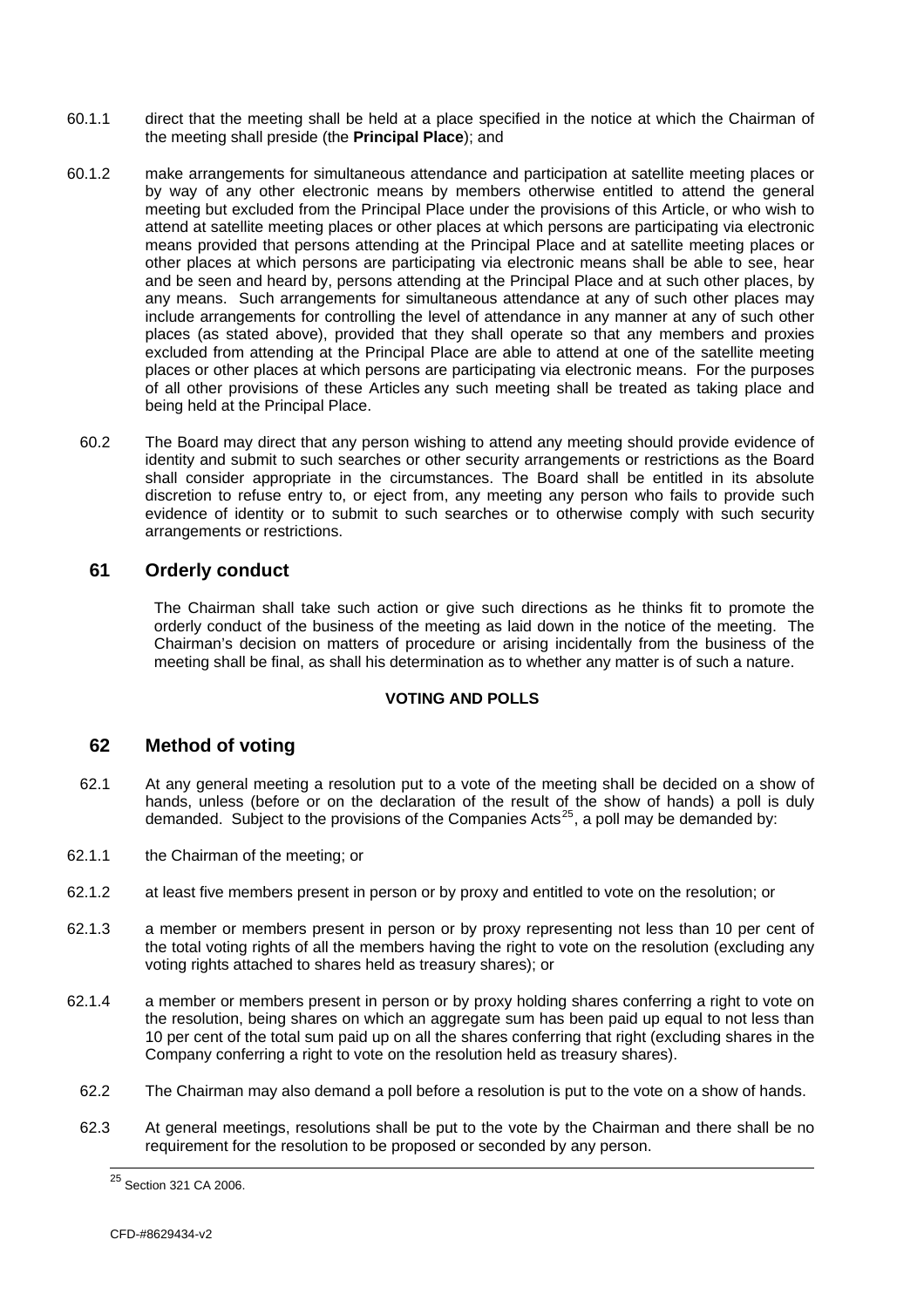<span id="page-26-0"></span>62.4 Subject to the Companies Acts, where for any purpose an ordinary resolution is required, a special resolution shall also be effective.

### **63 Chairman's declaration conclusive on show of hands**

Unless a poll is duly demanded and the demand is not withdrawn, a declaration by the Chairman of the meeting that a resolution on a show of hands has been carried, or carried unanimously or by a particular majority, or lost, or not carried by a particular majority, and an entry to that effect in the book containing the minutes of proceedings of the Company, shall be conclusive evidence of the fact, without proof of the number or proportion of the votes recorded for or against such resolution.

#### **64 Objection to or error in voting**

No objection shall be raised to the qualification of any voter or to the counting of, or failure to count, any vote, except at the meeting or adjourned meeting or poll at which the vote objected to is given or tendered or at which the error occurs. Any objection or error shall be referred to the Chairman of the meeting and shall only vitiate the decision of the meeting on any resolution if the Chairman decides that the same is of sufficient magnitude to vitiate the resolution or may otherwise have affected the decision of the meeting. Any vote which is not disallowed at such a meeting or poll shall be valid for all purposes. The decision of the Chairman on such matters shall be final and conclusive.

### **65 Amendment to resolutions**

- 65.1 If an amendment is proposed to any resolution under consideration but is in good faith ruled out of order by the Chairman of the meeting, any error in such ruling shall not invalidate the proceedings on the substantive resolution.
- 65.2 In the case of a resolution duly proposed as a special resolution, no amendment thereto (other than an amendment to correct a patent error) may be considered or voted on.
- 65.3 In the case of a resolution duly proposed as an ordinary resolution, no amendment thereto (other than an amendment to correct a clerical or patent error) may be considered or voted on, unless either (a) at least 48 hours prior to the time appointed for holding the meeting or adjourned meeting at which such ordinary resolution is to be proposed, notice in writing of the terms of the amendment and intention to move the same has been lodged at the Office or (b) the Chairman of the meeting in his absolute discretion decides that it may be considered or voted on. The Chairman of the meeting may agree to the withdrawal of any proposed amendment before it is voted on at the meeting.

#### **66 Procedure on a poll**

- 66.1 A poll duly demanded on the election of the Chairman of a meeting or on any question of adjournment shall be taken forthwith. A poll duly demanded on any other matter shall be taken in such manner (including the use of ballot or voting papers or electronic means, or any combination thereof) and at such time and place, not being more than 30 days from the date of the meeting or adjourned meeting at which the poll was demanded, as the Chairman shall direct. The Chairman may appoint scrutineers who need not be members. No notice need be given of a poll not taken immediately if the time and place at which it is to be taken are announced at the meeting at which it is demanded. In any other case, at least seven clear days' notice shall be given, specifying the time and place at which the poll is to be taken. The result of the poll shall be deemed to be the resolution of the meeting at which the poll was demanded.
- 66.2 The demand for a poll (other than on the election of the Chairman of the meeting or any question of adjournment) shall not prevent the continuance of the meeting for the transaction of any business, other than the question on which a poll has been demanded. If a poll is demanded before the declaration of the result on a show of hands and the demand is duly withdrawn, the meeting shall continue as if the demand had not been made.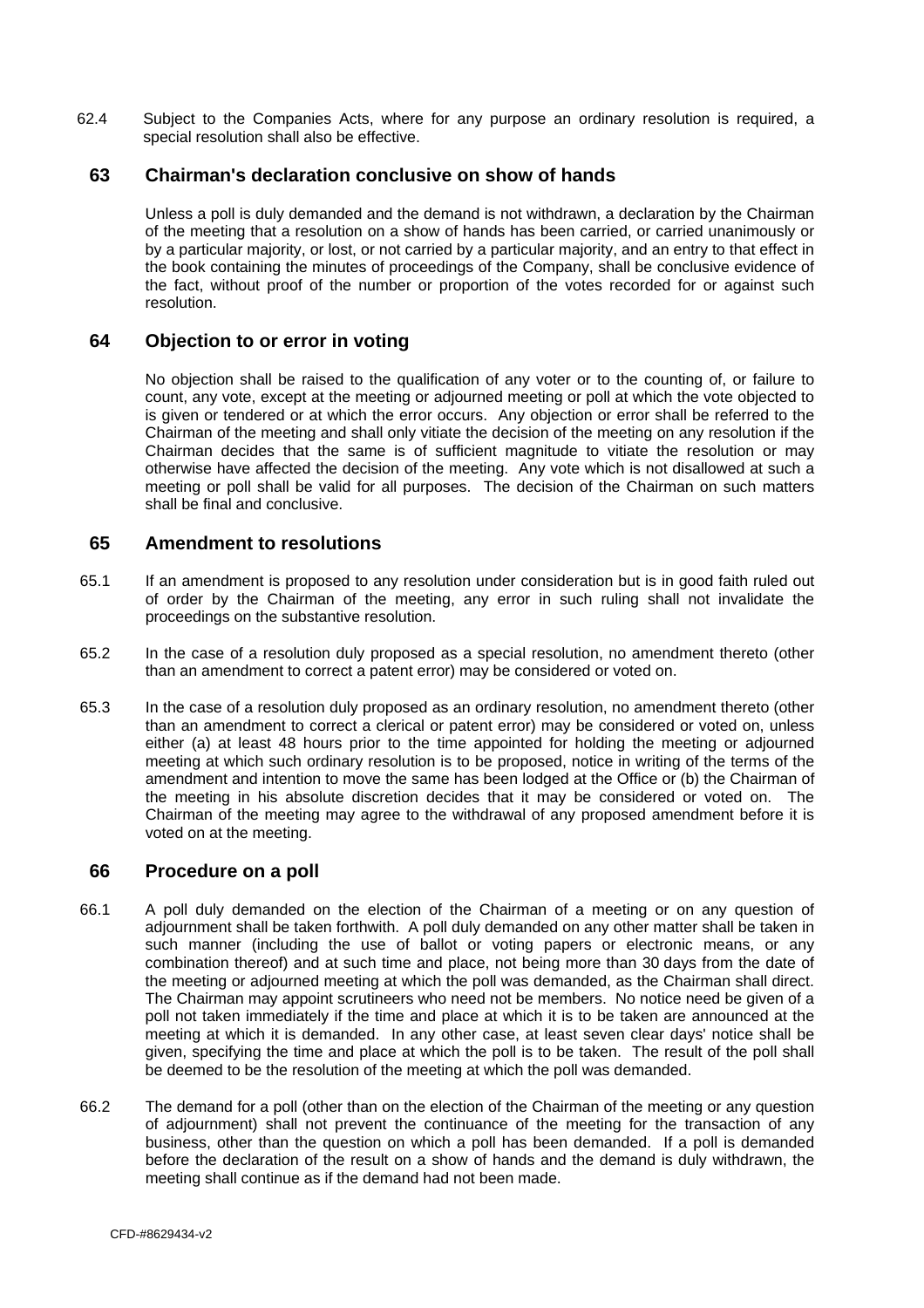- <span id="page-27-0"></span>66.3 The demand for a poll may be withdrawn at any time before the poll is taken, but only with the consent of the Chairman of the meeting. A demand so withdrawn shall not invalidate the result of a show of hands declared before the demand was made.
- 66.4 On a poll votes may be given in person or by proxy. A member entitled to more than one vote need not, if he votes, use all his votes or cast all the votes he uses in the same way.

### **67 Votes of members**

Subject to the provisions of the Companies Acts<sup>[26](#page-27-0)</sup>, to any special terms as to voting on which any shares may have been issued or may for the time being be held and to any suspension or abrogation of voting rights pursuant to these Articles, at any general meeting, every member who is present in person shall, on a show of hands, have one vote and every member present in person shall, on a poll, have one vote for each share of which he is the holder.

# **68 Votes of joint holders**

If two or more persons are joint holders of a share, then in voting on any question, the vote of the senior who tenders a vote (whether in person or by proxy) shall be accepted to the exclusion of the votes of the other joint holders. For this purpose, seniority shall be determined by the order in which the names of the holders stand in the Register.

### **69 Votes of member suffering incapacity**

- 69.1 Where, in England or elsewhere, a receiver or other person (by whatever name called) has been appointed by any court claiming jurisdiction in that behalf to exercise powers with respect to the property or affairs of any member on the ground (however formulated) of mental disorder, the Board may , subject to the Companies Acts<sup>[27](#page-27-0)</sup>, in its absolute discretion, on or subject to the production of such evidence of the appointment as the Board may require, permit such receiver or other person to vote in person or by proxy on behalf of such member at any general meeting.
- 69.2 Evidence to the satisfaction of the Board of the authority of the person claiming to exercise the right to vote shall be deposited at the Office, or deposited or received at such other place or address as is specified in accordance with these Articles for the deposit or receipt of appointments of proxy, not less than 48 hours before the time appointed for holding the meeting or adjourned meeting at which the right to vote is to be exercised, and in default the right to vote shall not be exercisable. When calculating the 48 hour period mentioned in this Article, the Directors can decide not to take account of any part of a day that is not a working day.

#### **PROXIES AND CORPORATE REPRESENTATIVES**

# **70 Voting by proxy**

- 70.1 Any person (whether a member of the Company or not) may be appointed to act as a proxy and more than one proxy may be appointed provided that each proxy is appointed to exercise the rights attached to a different share or shares held by the member.
- 70.2 Every proxy who has been appointed by one or more members entitled to vote on the resolution shall, on a show of hands, have one vote unless Article [70.3](#page-27-1) applies.
- <span id="page-27-1"></span>70.3 Every proxy who has been appointed by more than one member entitled to vote on the resolution shall, on a show of hands, have two votes, one vote for and one against the resolution if:
- 70.3.1 one or more of the members instructed him to vote for and one or more of the members instructed him to vote against the resolution; or

<sup>&</sup>lt;sup>26</sup> Sections 284-285 CA 2006.

<sup>&</sup>lt;sup>27</sup> Section 327(A1) CA 2006.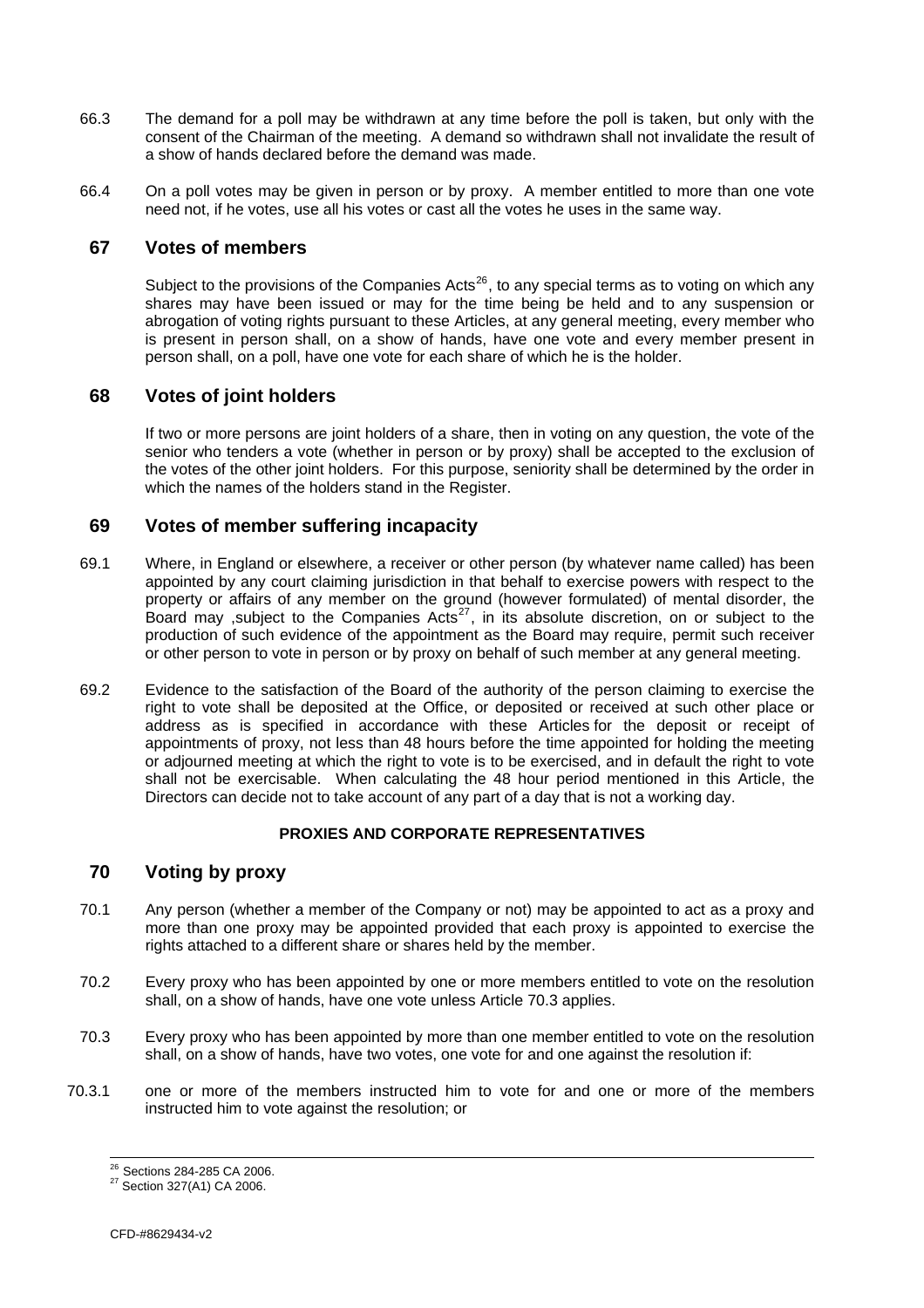- <span id="page-28-0"></span>70.3.2 one or more of the members instructed him to vote for the resolution and one or more of the members gave him discretion as to how to vote and he exercises his discretion by voting against the resolution; or
- 70.3.3 one or more of the members instructed him to vote against the resolution and one or more of the members gave him discretion as to how to vote and he exercises his discretion by voting for the resolution.
	- 70.4 Every proxy who has been appointed by one or more members entitled to vote on the resolution shall, on a poll, have one vote for each share held by his appointor(s).
	- 70.5 The appointment of a proxy shall not preclude a member from attending and voting in person on a show of hands or on a poll on any matters in respect of which the proxy is appointed. In the event that and to the extent that a member personally votes his shares, his proxy shall not be entitled to vote and any vote cast by a proxy in such circumstances shall be ignored.
	- 70.6 When two or more valid but differing appointments of proxy are received in respect of the same share for use at the same meeting and in respect of the same matter, the one which is last validly received (regardless of its date or of the date of its execution or submission) shall be treated as replacing and revoking the other or others as regards that share. If the Company is unable to determine which appointment was last validly received, none of them shall be treated as valid in respect of that share.

# <span id="page-28-1"></span>**71 Form of proxy**

- 71.1 The appointment of a proxy shall, subject to the provisions of the Companies Acts<sup>[28](#page-28-0)</sup>:
- 71.1.1 be in writing, in any common form or in such other form as the Board may approve, and (i) if in writing but not in electronic form, made under the hand of the appointor or of his attorney duly authorised in writing; or, if the appointor is a corporation, under its common seal or under the hand of some officer or attorney or other person duly authorised in that behalf; or (ii) if in writing in electronic form, submitted by or on behalf of the appointor and authenticated;
- 71.1.2 be deemed (subject to any contrary direction contained in it) to confer authority on the proxy to exercise all or any rights of his appointor to demand or join in demanding a poll and to speak at any meeting and to vote (whether on a show of hands or on a poll) on any resolution or amendment of a resolution put to the meeting in respect of which the proxy is given, as the proxy thinks fit;
- 71.1.3 unless the contrary is stated in it, be valid as well for any adjournment of the meeting as for the meeting to which it relates; and
- 71.1.4 where it is stated to apply to more than one meeting, be valid for all such meetings as well as for any adjournment of any of such meetings.
- 71.2 The Board may allow a proxy for a holder of any shares in uncertificated form to be appointed by electronic communication in the form of an uncertificated proxy instruction. The Board may also allow any supplement to the uncertificated proxy instruction or any amendment or revocation of any uncertificated proxy instruction to be made by a further uncertificated proxy instruction.
- 71.3 The Board may decide what method should be used to determine at what time the instruction or notification is treated as being received by the Company. The Board may treat any notification purporting or expressed to be sent on behalf of a holder of a share in uncertificated form as sufficient evidence of the authority of the person sending the instruction to send it on behalf of that holder.

 $\overline{a}$ 

 $^{28}$  Sections 324 to 331 CA 2006.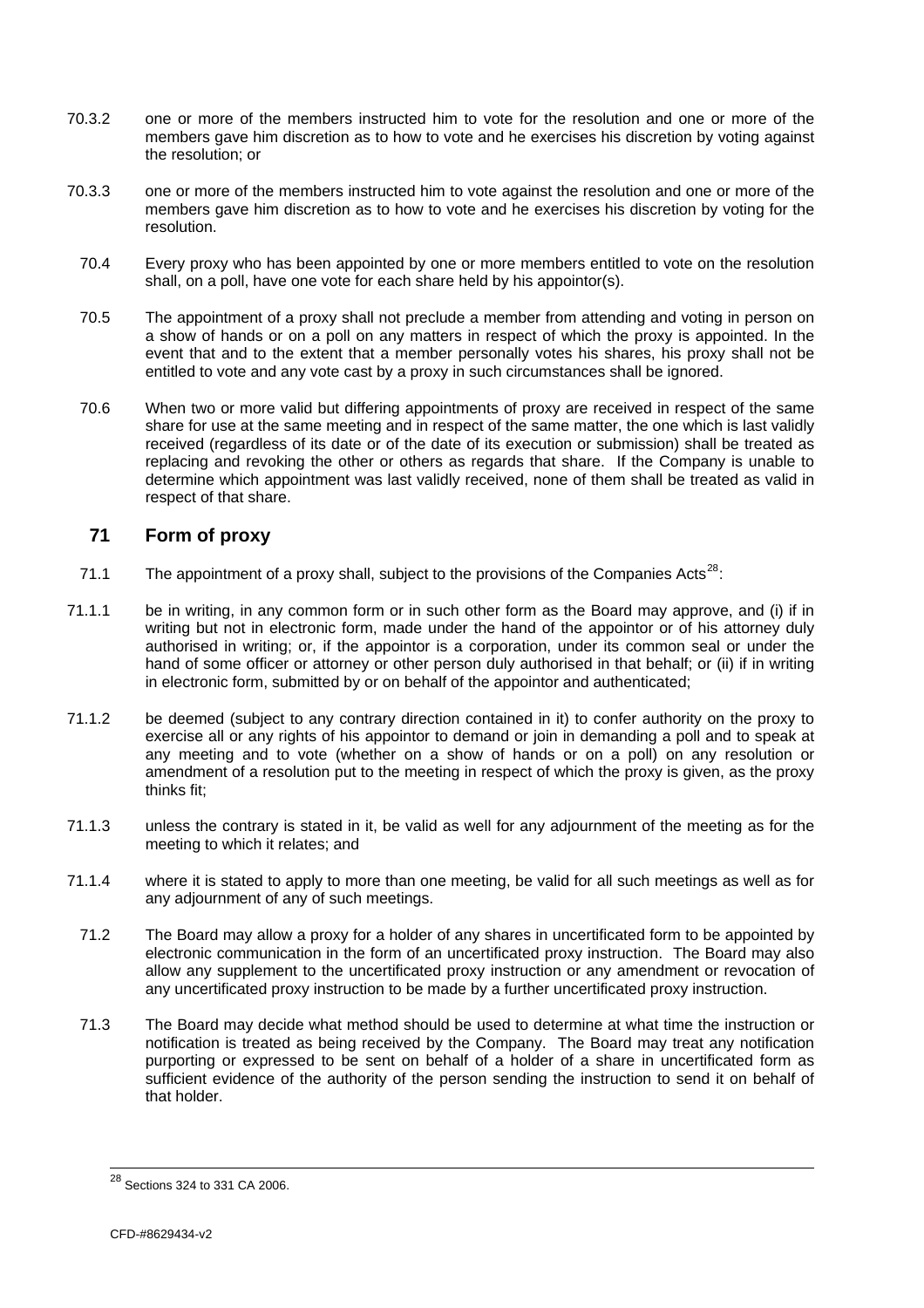<span id="page-29-0"></span>71.4 For the purposes of this Article [71,](#page-28-1) an uncertificated proxy instruction is a properly authenticated dematerialised instruction, and/or other instruction or notification, if sent through a relevant system to a participant in that system chosen by the Board to act for the Company. The uncertificated proxy instruction may be in any form and subject to any terms and conditions that the Board deems appropriate, but always subject to the facilities and requirements of the relevant system.

### **72 Deposit or receipt of proxy**

- <span id="page-29-1"></span>72.1 The appointment of a proxy and the power of attorney or other authority (if any) under which it is authenticated, or a copy of such authority certified notarially or in some other way approved by the Board, shall:
- 72.1.1 in the case of an appointment not in electronic form (including any such power of attorney or other authority) be deposited at the Office, or at such other place (within the United Kingdom) as is specified in the notice convening the meeting or in any notice of any adjourned meeting or in any appointment of proxy sent out by the Company in relation to the meeting, not less than 48 hours before the time appointed for holding the meeting or adjourned meeting at which the person named in the appointment proposes to vote; or
- 72.1.2 in the case of an appointment in electronic form (including any such power of attorney or other authority), where an address has been specified for the purpose of receiving documents or information in electronic form:
	- (a) in the notice convening the meeting; or
	- (b) in any instrument of proxy sent out by the Company in relation to the meeting; or
	- (c) in any invitation in electronic form to appoint a proxy issued by the Company in relation to the meeting,

be received at such address not less than 48 hours before the time appointed for holding the meeting or adjourned meeting at which the person named in the appointment proposes to vote; or

- 72.1.3 in the case of a poll taken more than 48 hours after it is demanded, be deposited or received as aforesaid after the poll has been demanded and not less than 24 hours before the time appointed for taking the poll; or
- 72.1.4 in the case of a poll not taken forthwith but taken not more than 48 hours after it was demanded, be delivered at the meeting at which the poll was demanded to the Chairman of the meeting or any Director, the Secretary or some other person authorised for the purpose by the Company.
	- 72.2 When calculating the periods mentioned in this Article, the Directors can decide not to take account of any part of a day that is not a working day.

# **73 Maximum validity of proxy and revocation of proxy**

- 73.1 An appointment of proxy not deposited, delivered or received in the manner specified in Article [72](#page-29-1) shall be invalid. No appointment of proxy shall be valid after the expiry of 12 months from the date named in it as the date of its execution or the date of its submission, except at an adjourned meeting or on a poll demanded at a meeting or an adjourned meeting, in cases where the meeting was originally convened within 12 months from such date.
- 73.2 A vote given, or demand for a poll made, by a proxy shall be valid notwithstanding the death or mental disorder of the principal or the revocation of the appointment of proxy, or of the authority under which the appointment of proxy was executed, or the transfer of the share in respect of which the appointment of proxy is given, unless notice in writing of such death, mental disorder, revocation or transfer shall have been received by the Company at the Office, or at such other place or address as has been appointed for the deposit or receipt of appointments of proxy: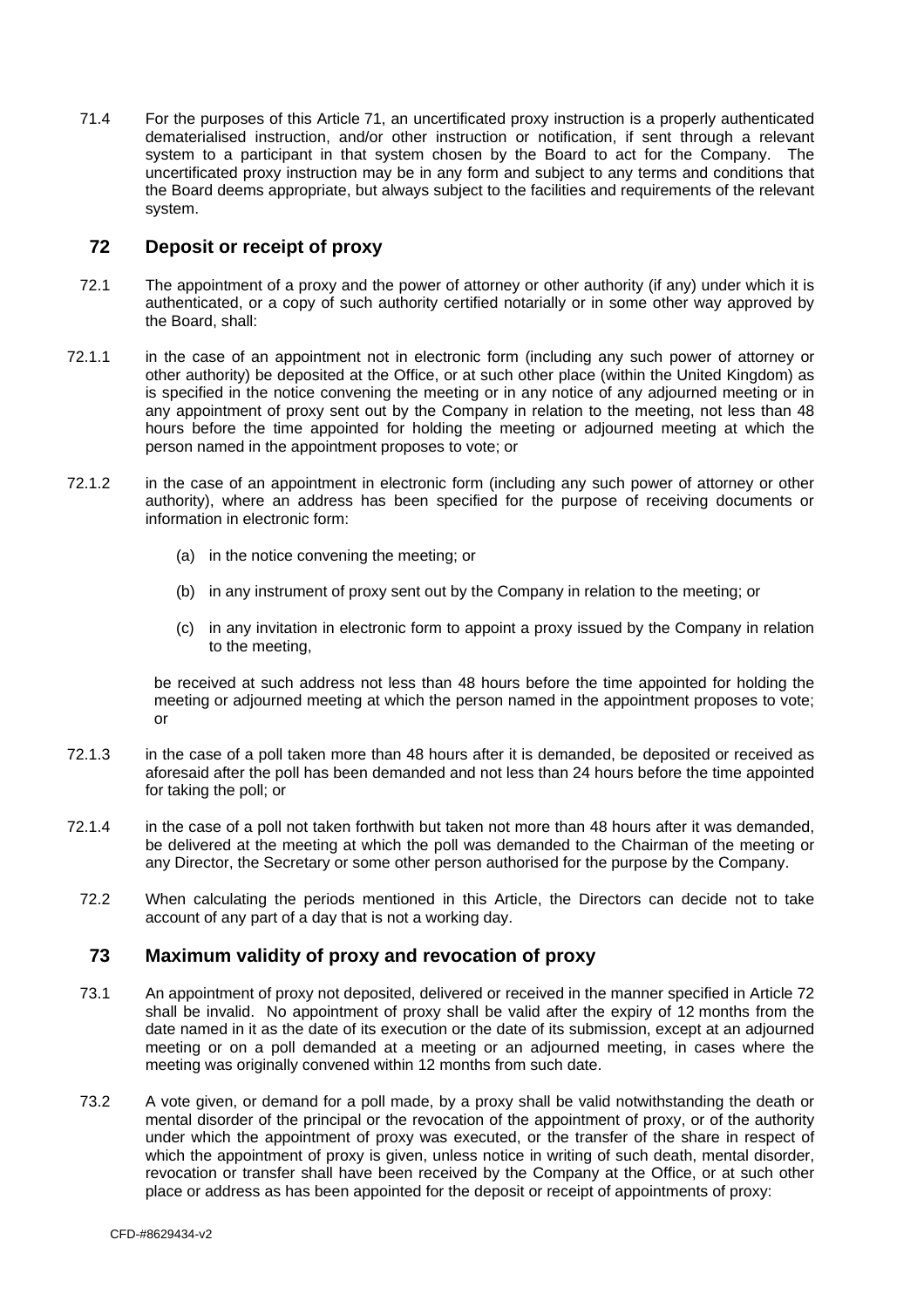- <span id="page-30-0"></span>73.2.1 in the case of a meeting or adjourned meeting, at least 48 hours before the commencement of the meeting or adjourned meeting;
- 73.2.2 in the case of a poll taken more than 48 hours after it was demanded, at least 24 hours before the taking of the poll; and
- 73.2.3 in the case of a poll not taken forthwith but taken not more than 48 hours after it was demanded, at the meeting at which the poll was demanded.
- 73.3 When calculating the 48 hour period mentioned in this Article, the Directors can decide not to take account of any part of a day that is not a working day.

### **74 Corporate representatives**

A corporation (whether or not a company within the meaning of the Companies Acts)<sup>[29](#page-30-0)</sup> which is a member may, by resolution of its directors or other governing body, authorise such person or persons as it thinks fit to act as its representative or representatives at any meeting of the Company or at any separate meeting of the holders of any class of shares. A Director, the Secretary, or some person authorised for the purpose by the Secretary, may require any representative to produce a certified copy of the resolution so authorising him or such other evidence of his authority reasonably satisfactory to such Director, Secretary or other person before permitting him to exercise his powers.

# **75 Validity of votes by proxies and corporate representatives**

- 75.1 A vote given by a proxy or by a corporate representative shall be valid for all purposes notwithstanding that the proxy or corporate representative has failed to vote in accordance with the instructions of the member by whom the proxy or corporate representative was appointed and the Company shall be under no obligation to check any vote so given is in accordance with any such instructions.
- 75.2 Any objection to the qualification of any person voting at a general meeting or to the counting of, or failure to count, any vote must be made at the meeting or at the time any poll is taken (if not taken at the meeting or adjourned meeting) at which the vote objected to is tendered. Any objection made in due time shall be referred to the Chairman whose decision shall be final and conclusive. If a vote is not disallowed by the Chairman it is valid for all purposes.
- 75.3 The Company may require reasonable evidence of the identity of any proxy appointed by a member and of the member himself.
- 75.4 Where the appointment of a proxy is expressed to have been or purports to have been executed by a duly authorised person or on behalf of a member:
- 75.4.1 the Company may treat the appointment as sufficient evidence of that person's authority to execute the appointment of proxy on behalf of that member; and
- 75.4.2 the member shall, if requested by or on behalf of the Company, send or procure the sending of any authority under which the appointment of proxy has been executed, or a certified copy of any such authority, to such address and by such time as is required for the submission of appointments of proxy under Article [72](#page-29-1) and, if the request is not complied with in any respect, the appointment of proxy may be treated as invalid.

 $\overline{a}$ 

<sup>&</sup>lt;sup>29</sup> Section 1 CA 2006.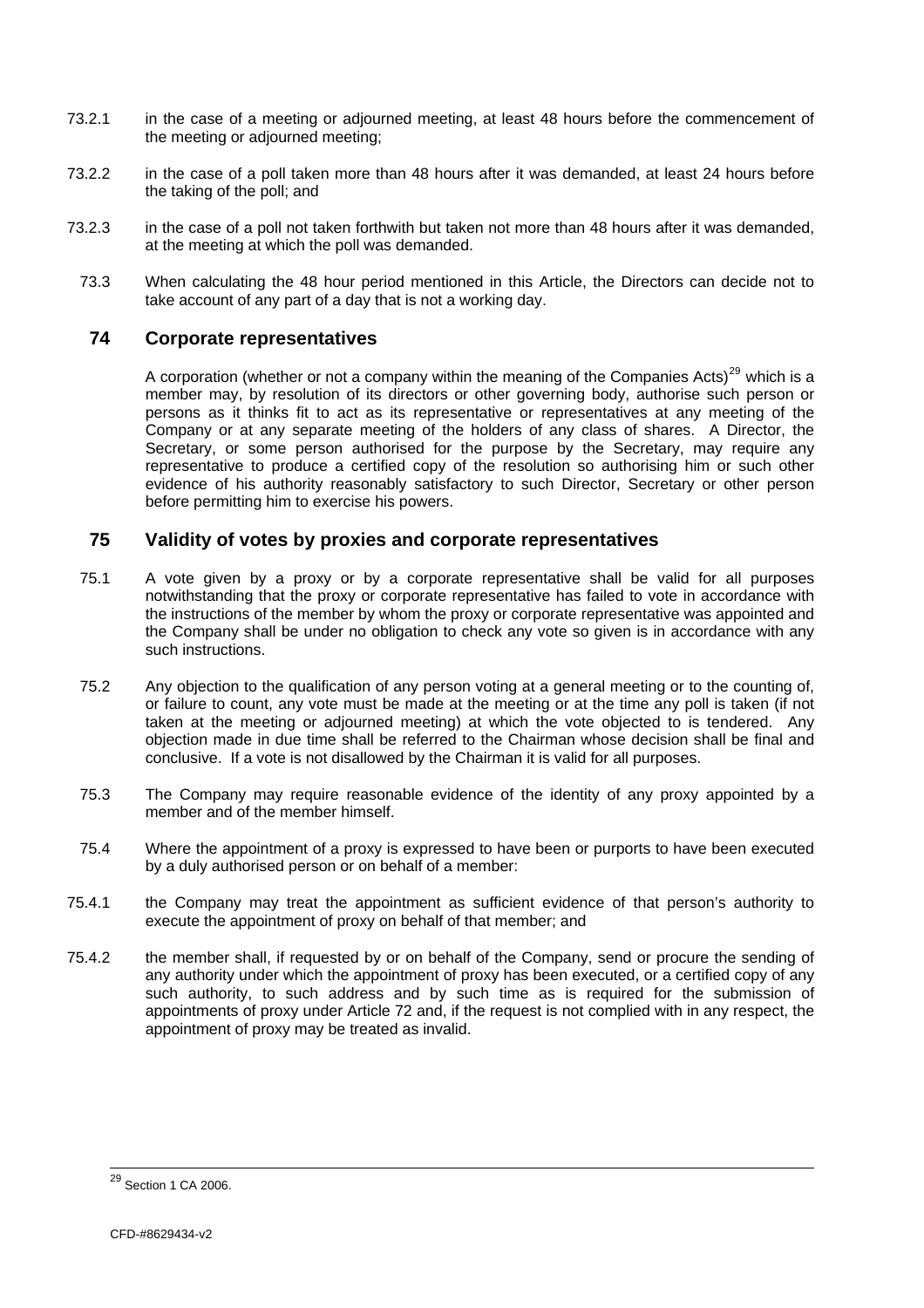#### **APPOINTMENT, RETIREMENT AND REMOVAL OF DIRECTORS**

### <span id="page-31-0"></span>**76 Number of Directors**

Unless and until otherwise determined by the Company by ordinary resolution, the number of Directors (other than any alternate Directors) shall be not more than 15 or less than two.

### **77 Power of Company to appoint Directors**

Subject to the provisions of these Articles, the Company may by ordinary resolution appoint a person who is willing to act to be a Director, either to fill a vacancy or as an addition to the existing Board, but the total number of Directors shall not at any time exceed any maximum number fixed by or in accordance with these Articles.

### **78 Power of Board to appoint Directors**

Without prejudice to the power of the Company in general meeting under these Articles to appoint any person to be a Director, the Board shall have power at any time to appoint any person who is willing to act to be a Director, either to fill a vacancy or as an addition to the existing Board, but the total number of Directors shall not exceed any maximum number fixed by or in accordance with these Articles. Any Director so appointed shall retire at the first annual general meeting of the Company following his appointment and shall not be taken into account in determining the number of Directors who are to retire by rotation at that meeting.

### **79 Appointment of executive Directors**

Subject to the provisions of the Companies Acts<sup>[30](#page-31-0)</sup>, the Board, or any committee authorised by the Board, may from time to time appoint one or more Directors to hold any employment or executive office (including that of Chief Executive or Managing Director) for such term and subject to such other conditions as the Board, or any committee authorised by the Board, thinks fit in accordance with Article [100](#page-36-1). The Board, or any committee authorised by the Board, may revoke or terminate any such appointment without prejudice to any claim for damages for breach of any contract between the Director and the Company.

#### **80 Eligibility of new Directors**

No person, other than a Director retiring (by rotation or otherwise), shall, unless recommended by the Board for election, be appointed or re-appointed a Director at any general meeting unless, not less than seven nor more than 42 clear days before the date appointed for the meeting, notice in writing duly executed by a member (other than the person to be proposed) qualified to vote at the meeting of the intention to propose that person for appointment or re-appointment, stating the particulars which would, if he were so appointed or re-appointed, be required to be included in the Company's register of Directors, together with notice executed by that person of his willingness to be appointed or re-appointed, is lodged at the Office.

# **81 Resolution for appointment of two or more Directors**

A single resolution for the appointment of two or more persons as Directors at a general meeting shall be void unless a resolution that it shall be so proposed has first been agreed to by the meeting without any vote being given against it.

# **82 Retirement at annual general meetings**

82.1 At each annual general meeting of the Company, one-third of the Directors not including Directors appointed pursuant to Article 78 (*Power of Board to appoint Directors*) or, if their number is not three or a multiple of three, the number nearest to but not exceeding one-third shall

 $\overline{\phantom{a}}$ 

 $^{30}$  Sections 188, 223 to 230 CA 2006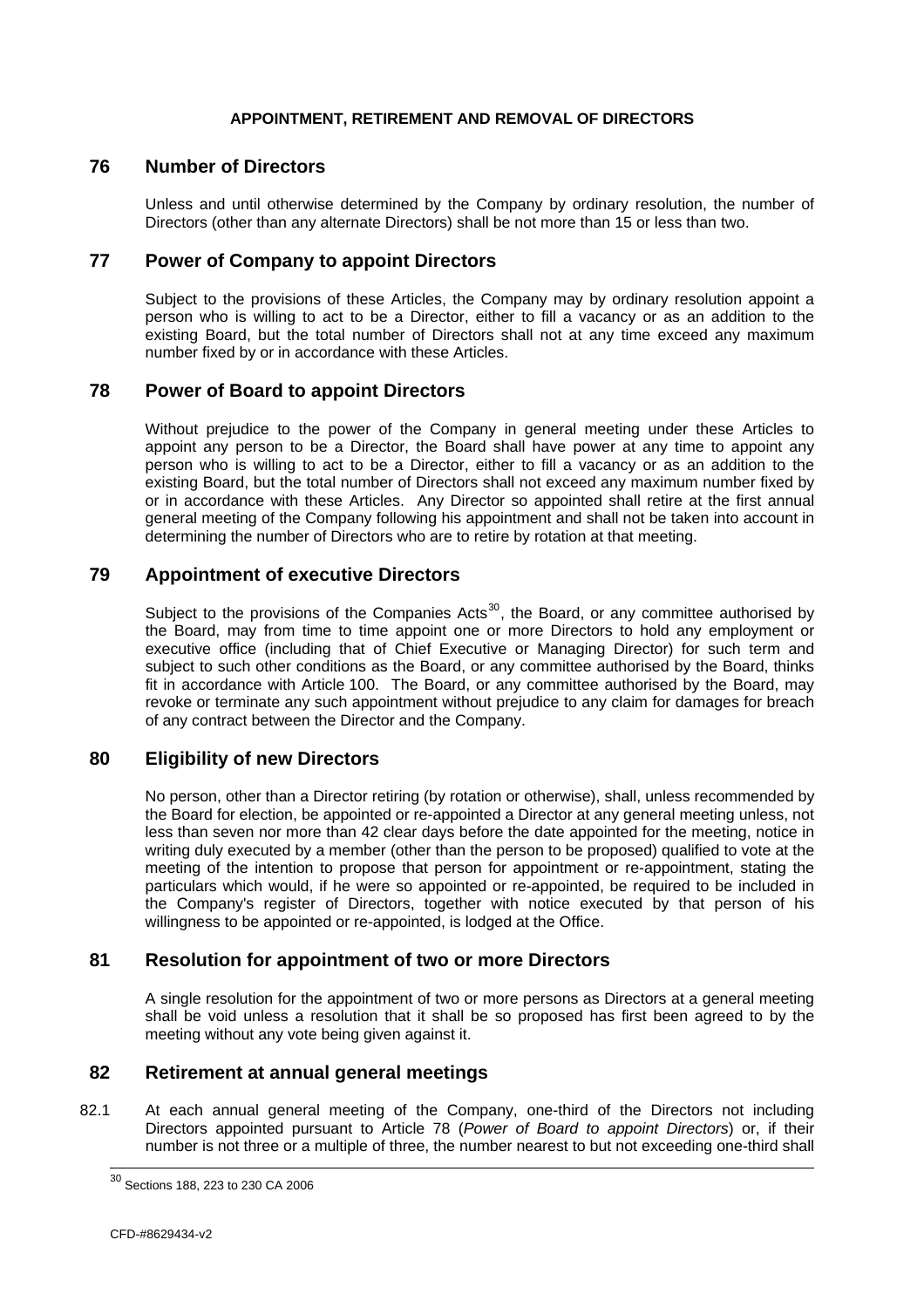<span id="page-32-0"></span>retire from office by rotation. If there are fewer than three Directors, one Director shall retire from office.

- 82.2 Any Director appointed pursuant to Article 78 *(Power of Board to appoint Directors)* shall retire at the first annual general meeting of the Company following his appointment and shall not be taken into account in determining the number of Directors who are to retire by rotation at that meeting.
- <span id="page-32-1"></span>82.3 At each annual general meeting, any Director who was elected or last re-elected at or before the annual general meeting held in the third calendar year before the current year shall retire by rotation.
- <span id="page-32-2"></span>82.4 If the number of Directors retiring pursuant to Article [82.3](#page-32-1) is less than the minimum number of Directors who are required by these Articles to retire by rotation, additional Directors up to that number shall retire. The Directors to retire under this Article [82.4](#page-32-2) shall, first, be those Directors who are subject to rotation but who wish to retire and not offer themselves for re-election and, secondly, those Directors who have been Directors longest since their appointment or last reappointment. If there are Directors who were appointed or last re-appointed on the same date, the Director to retire shall, in default of agreement between them, be determined by lot. The Directors to retire on each occasion (both as to number and identity) shall be determined by the composition of the Board at the start of business on the date of the notice convening the annual general meeting notwithstanding any change in the number or identity of the Directors after that time but before the close of the meeting.

### **83 Position of retiring Director**

A Director who retires at an annual general meeting (whether by rotation or otherwise) may, if willing to act, be re-elected. If he is not re-elected or deemed to have been re-elected, he shall retain office until the meeting appoints someone in his place or, if it does not do so, until the end of the meeting.

#### **84 Deemed re-election**

At any general meeting at which a Director retires under any provision of these Articles, the Company may by ordinary resolution fill the vacancy by re-electing the retiring Director or some other person who is eligible for appointment and willing to act as a Director. If the Company does not do so, the retiring Director shall (if willing) be deemed to have been re-elected except in the following circumstances:

- 84.1 it is expressly resolved not to fill the vacancy; or
- 84.2 a resolution for the re-election of the Director is put to the meeting and lost; or
- 84.3 the re-election is due to the moving of a resolution in contravention of Article 81; or
- 84.4 such Director is for any other reason no longer eligible for re-election.

### **85 Removal by ordinary resolution**

In addition to any power of removal conferred by the Companies Acts<sup>[31](#page-32-0)</sup>, the Company may by ordinary resolution remove any Director before the expiration of his period of office, but without prejudice to any claim for damages which he may have for breach of any contract of service between him and the Company, and may (subject to these Articles) by ordinary resolution appoint another person who is willing to act to be a Director in his place. Any person so appointed shall be treated, for the purposes of determining the time at which he or any other Director is to retire, as if he had become a Director on the day on which the person in whose place he is appointed was last appointed or re-appointed a Director.

 $\overline{\phantom{a}}$ 

 $31$  Section 168 CA 2006.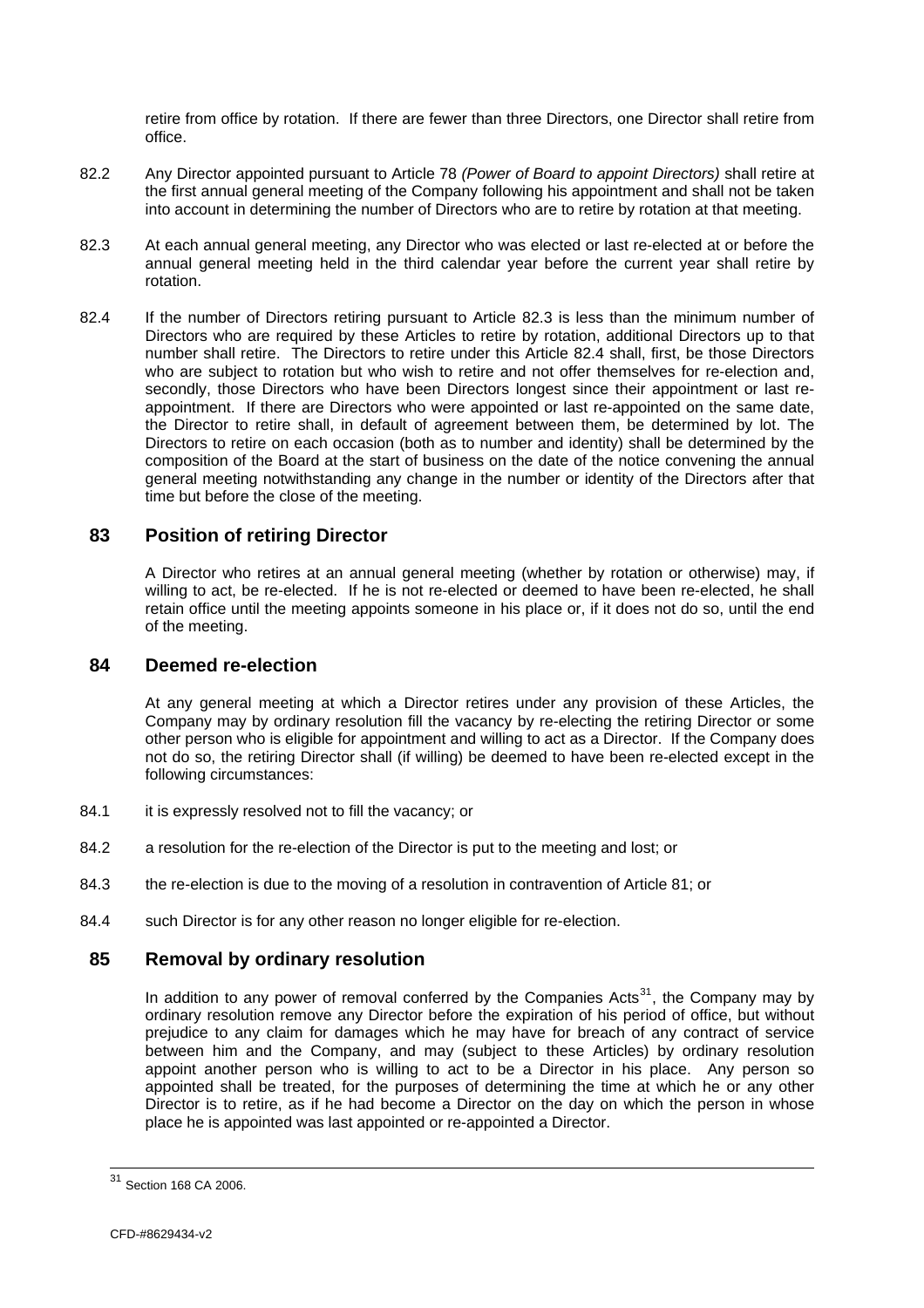### <span id="page-33-1"></span><span id="page-33-0"></span>**86 Vacation of office by Director**

Without prejudice to the provisions for retirement (by rotation or otherwise) contained in these Articles, the office of a Director shall be vacated if:

- 86.1 he resigns by notice in writing delivered to, or, if in electronic form, received by, the Secretary at the Office or tendered at a Board meeting;
- 86.2 he ceases to be a Director by virtue of any provision of the Companies Acts<sup>[32](#page-33-0)</sup>, is removed from office pursuant to these Articles or the Companies Acts<sup>[33](#page-33-0)</sup>, or becomes prohibited by law from being a Director;
- 86.3 he becomes bankrupt, has an interim receiving order made against him, makes any arrangement or compounds with his creditors generally or applies to the court for an interim order in connection with a voluntary arrangement or enters into any analogous or similar procedure in any jurisdiction:
- 86.4 by reason of his mental health a court makes an order which wholly or partly prevents him from personally exercising any powers or rights he would otherwise have;
- 86.5 he is being treated by a registered medical practitioner who gives a written opinion to the Company stating that the Director has become physically or mentally incapable of acting as a director and may remain so for more than three months;
- 86.6 both he and his alternate Director appointed pursuant to the provisions of these Articles (if any) are absent, without the permission of the Board, from Board meetings for six consecutive months and the Board resolves that his office be vacated; or
- 86.7 he is requested to resign by notice in writing addressed to him at his address as shown in the register of Directors and authenticated by not less than three-quarters of the other Directors (without prejudice to any claim for damages which he may have for breach of any contract between him and the Company) and, for this purpose, a set of like notices each authenticated by one or more of the Directors shall be as effective as a single notice authenticated by the requisite number of Directors.

### **87 Resolution as to vacancy conclusive**

A resolution of the Board declaring a Director to have vacated office under the terms of Article [86](#page-33-1) shall be conclusive as to the fact and grounds of vacation stated in the resolution.

#### **ALTERNATE DIRECTORS**

#### **88 Appointments**

- 88.1 Each Director (other than an alternate Director) may, by notice in writing delivered to or, if in electronic form, received by the Secretary at the Office, or in any other manner approved by the Board, appoint any other Director or any person approved for that purpose by the Board and willing to act, to be his alternate.
- 88.2 No appointment of an alternate Director who is not already a Director shall be effective until his consent to act as a Director in the form prescribed by or required pursuant to the Companies Acts $34$  has been received at the Office.
- 88.3 An alternate Director shall not be counted in reckoning any maximum or minimum number of Directors prescribed by these Articles.

 $^{32}$  Section 168 CA 2006.<br> $^{33}$  Section 168 CA 2006.

<sup>33</sup> Section 168 CA 2006.<br>34 Section 167 CA 2006.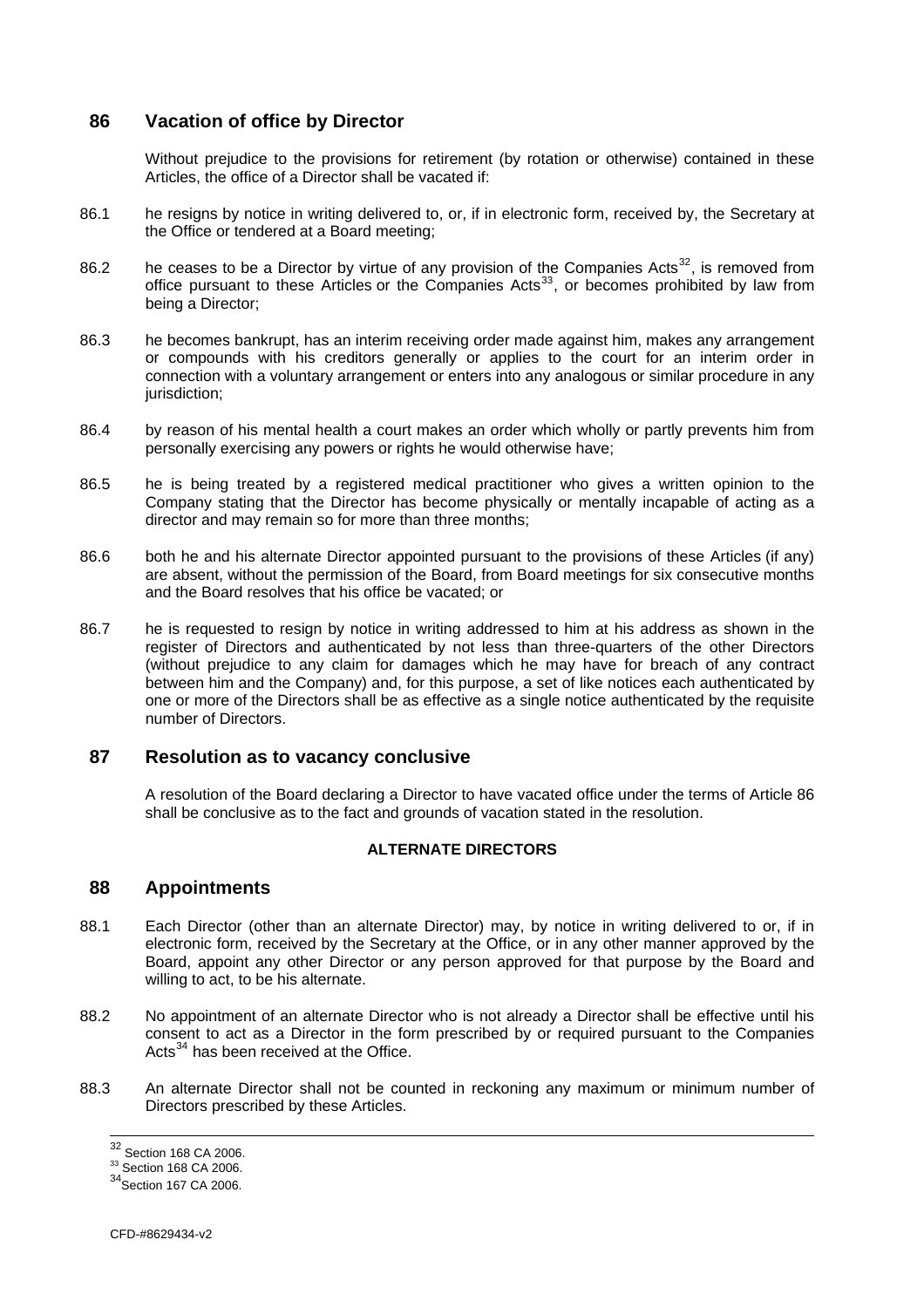<span id="page-34-0"></span>88.4 An alternate Director shall, in addition to any restrictions which may apply to him personally, be subject to the same restrictions as his appointor.

### **89 Participation in Board meetings**

Every alternate Director shall (subject to his giving to the Company a postal address within the United Kingdom, or an electronic address, at which notices may be served on him) be entitled to receive notice of all meetings of the Board and all committees of the Board of which his appointor is a member and, in the absence from such meetings of his appointor, to attend and vote at such meetings and to exercise all the powers, rights, duties and authorities of his appointor (except as regards power to appoint an alternate). A Director acting as alternate Director shall have a separate vote at Board meetings for each Director for whom he acts as alternate Director (and who is not present) in addition to his own vote (if any) as a Director, but he shall count as only one for the purpose of determining whether a quorum is present.

### **90 Alternate Director responsible for own acts**

Every person acting as an alternate Director shall be an officer of the Company, shall alone be responsible to the Company for his own acts and defaults and shall not be deemed to be the agent of the Director appointing him.

# **91 Interests of alternate Director**

The provisions of Articles [120](#page-42-1)-[127](#page-45-1) (inclusive) *(Directors' Interests)* shall apply to an alternate Director to the same extent as if he was a Director and for the purposes of those provisions an alternate Director shall be deemed to have an interest which conflicts, or possibly may conflict, with the interest of the Company if either he or his appointor has such an interest. The provisions of Articles [156](#page-56-1) and [157](#page-56-2) (*Indemnity*) shall also apply to an alternate Director to the same extent as if he was a Director. An alternate Director shall not be entitled to receive from the Company any fees in his capacity as an alternate Director, except only such part (if any) of the fees payable to his appointor as his appointor may by notice in writing to the Company direct. Subject to this Article, the Company shall pay to an alternate Director such expenses as might properly have been paid to him if he had been a Director.

#### **92 Revocation of appointment**

An alternate Director shall cease to be an alternate Director:

- 92.1 if his appointor revokes his appointment; or
- 92.2 if his appointor ceases for any reason to be a Director, provided that if any Director retires but is re-appointed or deemed to be re-appointed at the same meeting, any valid appointment of an alternate Director which was in force immediately before his retirement shall remain in force; or
- 92.3 if any event happens in relation to him which, if he were a Director otherwise appointed, would cause him to vacate office; or
- 92.4 if he resigns his office by notice in writing to the Company.

#### **DIRECTORS' REMUNERATION, EXPENSES AND PENSIONS**

#### **93 Directors' fees**

The Directors (other than alternate Directors) shall be entitled to receive by way of fees for their services as Directors such sum as the Board, or any committee authorised by the Board, may from time to time determine (not exceeding £300,000 per annum in aggregate or such other sum as the Company in general meeting by ordinary resolution shall from time to time determine). Such sum (unless otherwise directed by the resolution of the Company by which it is voted) shall be divided among the Directors in such proportions and in such manner as the Board, or any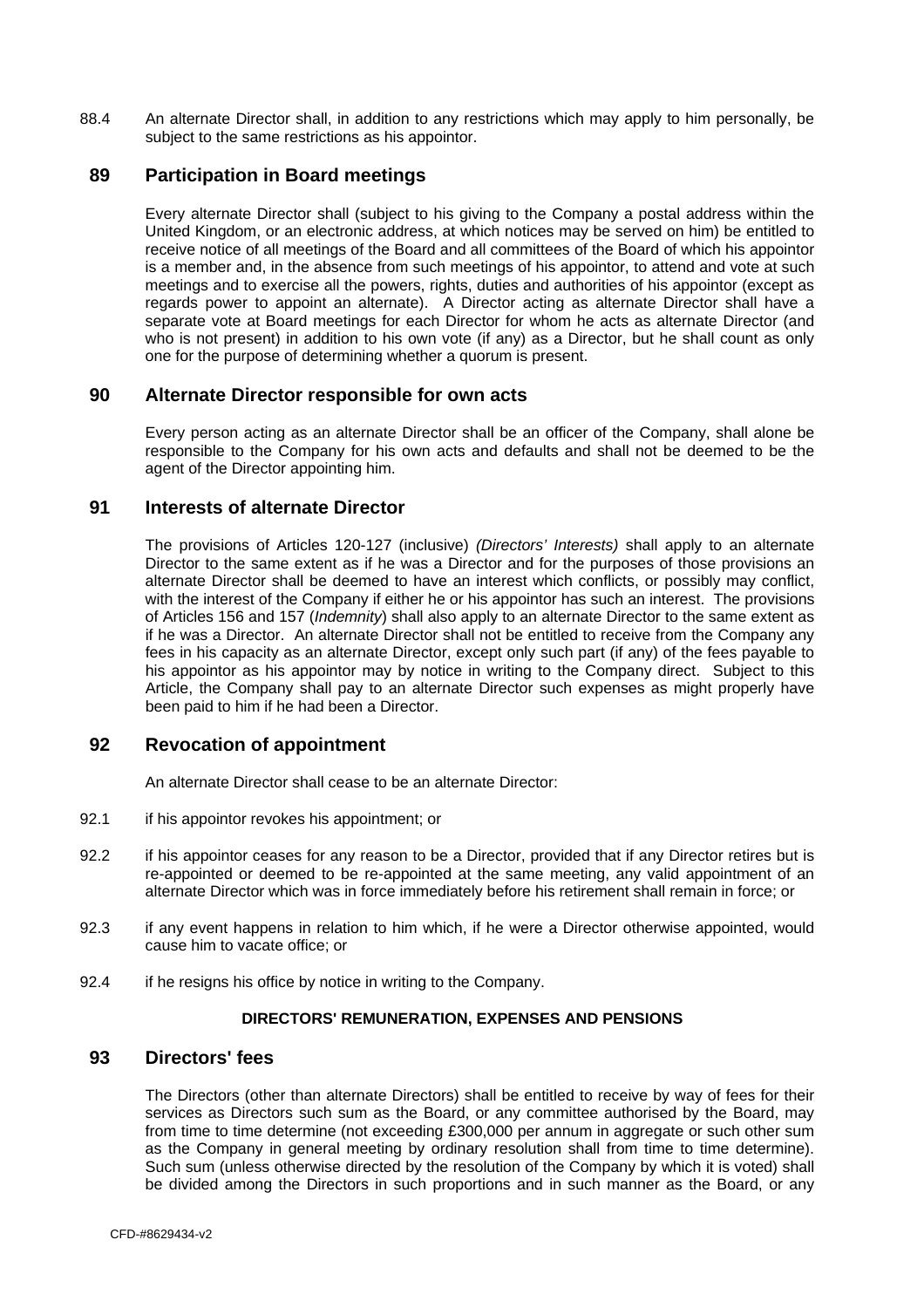<span id="page-35-0"></span>committee authorised by the Board, may determine or, in default of such determination, equally (except that in such event any Director holding office for less than the whole of the relevant period in respect of which the fees are paid shall only rank in such division in proportion to the time during such period for which he holds office). Any fees payable pursuant to this Article shall be distinct from any salary, remuneration or other amounts payable to a Director pursuant to any other provisions of these Articles or otherwise and shall accrue from day to day.

#### **94 Expenses**

Each Director shall be entitled to be repaid all reasonable travelling, hotel and other expenses properly incurred by him in or about the performance of his duties as Director, including any expenses incurred in attending meetings of the Board or any committee of the Board or general meetings or separate meetings of the holders of any class of shares or of debentures of the Company.

### **95 Additional remuneration**

If by arrangement with the Board, or any committee authorised by the Board, any Director shall perform or render any special duties or services outside his ordinary duties as a Director and not in his capacity as a holder of employment or executive office, he may be paid such reasonable additional remuneration (whether by way of salary, commission, participation in profits or otherwise) as the Board, or any committee authorised by the Board, may from time to time determine.

### **96 Remuneration of executive Directors**

The salary or remuneration of any Director appointed to hold any employment or executive office in accordance with the provisions of these Articles may be either a fixed sum of money, or may altogether or in part be governed by business done or profits made or otherwise determined by the Board, or any committee authorised by the Board, and may be in addition to or in lieu of any fee payable to him for his services as Director pursuant to these Articles.

### **97 Pensions and other benefits**

The Board, or any committee authorised by the Board, may exercise all the powers of the Company to provide pensions or other retirement or superannuation benefits and to provide death or disability benefits or other allowances or gratuities (whether by insurance or otherwise) for, or to institute and maintain any institution, association, society, club, trust, other establishment or profit-sharing, share incentive, share purchase or employees' share scheme calculated to advance the interests of the Company or to benefit, any person who is or has at any time been a Director or employee of the Company (or of any company which is (a) a holding company or a subsidiary undertaking of the Company or (b) allied to or associated with the Company or with any such holding company or subsidiary undertaking or (c) a predecessor in business of the Company or of any such holding company or subsidiary undertaking), and any member of his family (including a spouse or former spouse) and any person who is or was dependent on him. For such purpose the Board may establish, maintain, subscribe and contribute to any scheme, institution, association, club, trust or fund and pay premiums and, subject to the provisions of the Companies Acts, lend money or make payments to, guarantee or give an indemnity in respect of, or give any financial or other assistance in connection with, any of such matters. The Board may procure any of such matters to be done by the Company either alone or in conjunction with any other person. Any Director or former Director shall be entitled to receive and retain for his own benefit any pension or other benefit provided under this Article and shall not be obliged to account for it to the Company.

#### **POWERS AND DUTIES OF THE BOARD**

#### **98 Powers of the Board**

Subject to the provisions of the Companies Acts, these Articles and to any directions given by special resolution of the Company, the business of the Company shall be managed by the Board,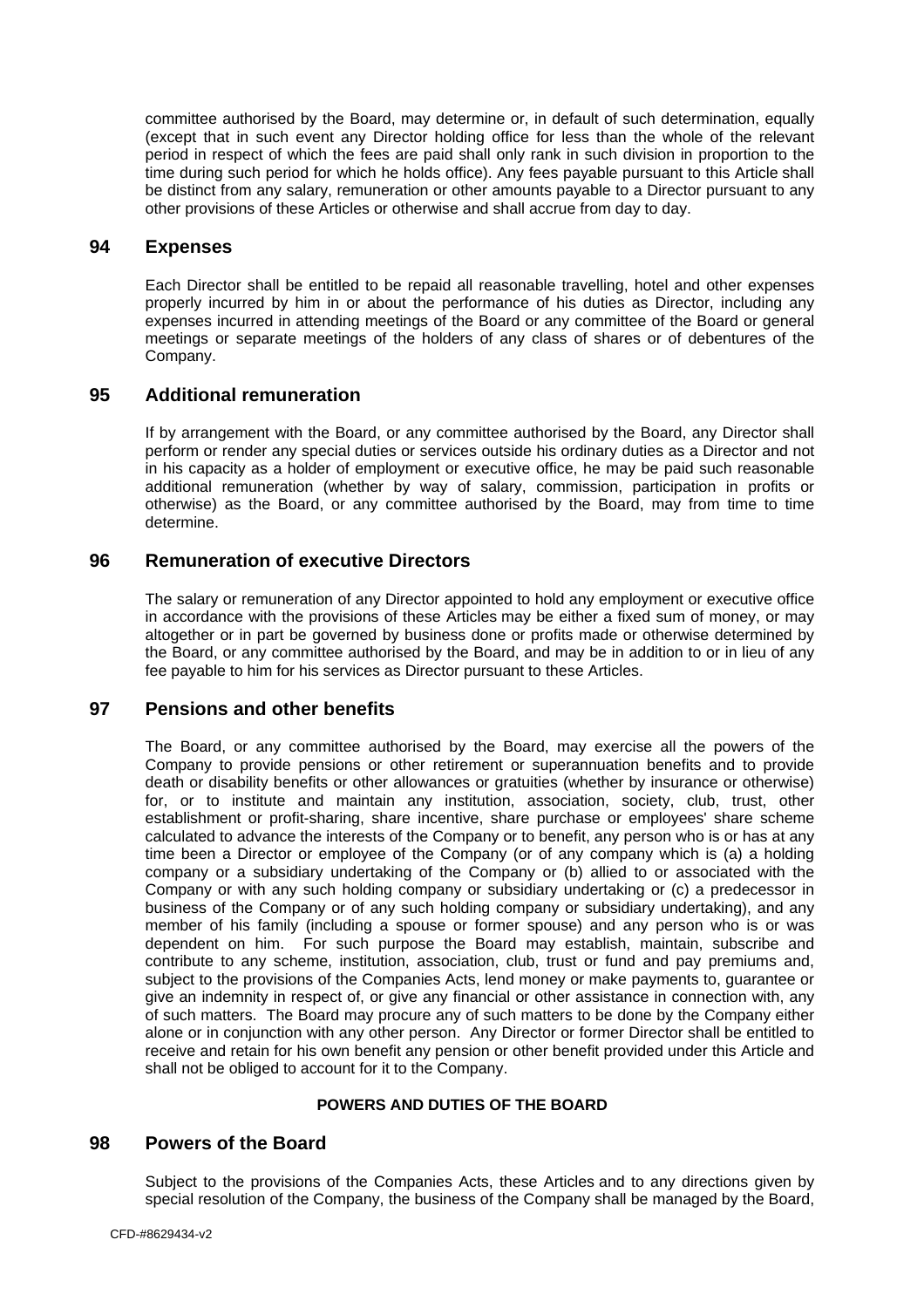<span id="page-36-0"></span>which may exercise all the powers of the Company, whether relating to the management of the business or not. No alteration of these Articles and no such direction given by the Company shall invalidate any prior act of the Board which would have been valid if such alteration had not been made or such direction had not been given. Provisions contained elsewhere in these Articles as to any specific power of the Board shall not be deemed to limit the general powers given by this Article.

# **99 Powers of Directors if less than minimum number**

If the number of Directors is less than the minimum for the time being prescribed by these Articles, the remaining Director or Directors shall act only for the purposes of appointing an additional Director or Directors to make up such minimum or of convening a general meeting of the Company for the purpose of making such appointment. If there is no Director able or willing to act, any two members may summon a general meeting for the purpose of appointing Directors. Subject to the provisions of these Articles, any additional Director so appointed shall hold office only until the dissolution of the first annual general meeting of the Company following his appointment unless he is re-elected during such meeting.

### <span id="page-36-1"></span>**100 Powers of executive Directors**

The Board may from time to time delegate or entrust to and confer on any Director holding executive office (including a Chief Executive or Managing Director) such of its powers, authorities and discretions (with power to sub-delegate) for such time, on such terms and subject to such conditions as it thinks fit, and the Board may from time to time revoke, withdraw, alter or vary all or any of such powers.

### <span id="page-36-2"></span>**101 Delegation to, and proceedings of, committees**

- 101.1 The Board may delegate to any committee appointed by the Board (consisting of one or more Directors and (if thought fit) one or more other persons) any of its powers, authorities and discretions (including, without prejudice to the generality of the foregoing, all powers, authorities and discretions the exercise of which involves or may involve the payment of remuneration to or the conferring of any other benefit on all or any of the Directors) for such time, on such terms and subject to such conditions as it thinks fit.
- 101.2 Any such committee shall, unless the Board otherwise resolves, have power to sub-delegate to sub-committees any of the powers, authorities or discretions delegated to it.
- 101.3 A majority of the members of any committee or sub-committee shall be Directors and no resolution of a committee or sub-committee shall be effective unless a majority of those present and voting on the resolution when it is passed are Directors or alternate Directors.
- <span id="page-36-3"></span>101.4 The Board may confer any of its powers, authorities and discretions either collaterally with, or to the exclusion of and in substitution for, all or any of the powers, authorities and discretions of the Board in that respect and may from time to time revoke, withdraw, alter or vary any of such powers, authorities and discretions and discharge any such committee or sub-committee in whole or in part. Insofar as any power, authority or discretion is so delegated, any reference in these Articles to the exercise by the Board of such power, authority or discretion shall be construed as if it were a reference to the exercise of such power, authority or discretion by such committee or sub-committee.
- 101.5 The meetings and proceedings of any such committee or sub-committee consisting of more than one person shall be governed mutatis mutandis by the provisions of these Articles regulating the meetings and proceedings of the Board, so far as the same are not superseded by any regulations made by the Board under this Article [101.](#page-36-2)

#### <span id="page-36-4"></span>**102 Delegation to individual Directors**

The Board may entrust to and confer upon a Director any of its powers, authorities and discretions (with power to sub-delegate) upon such terms (subject to the Companies Acts) and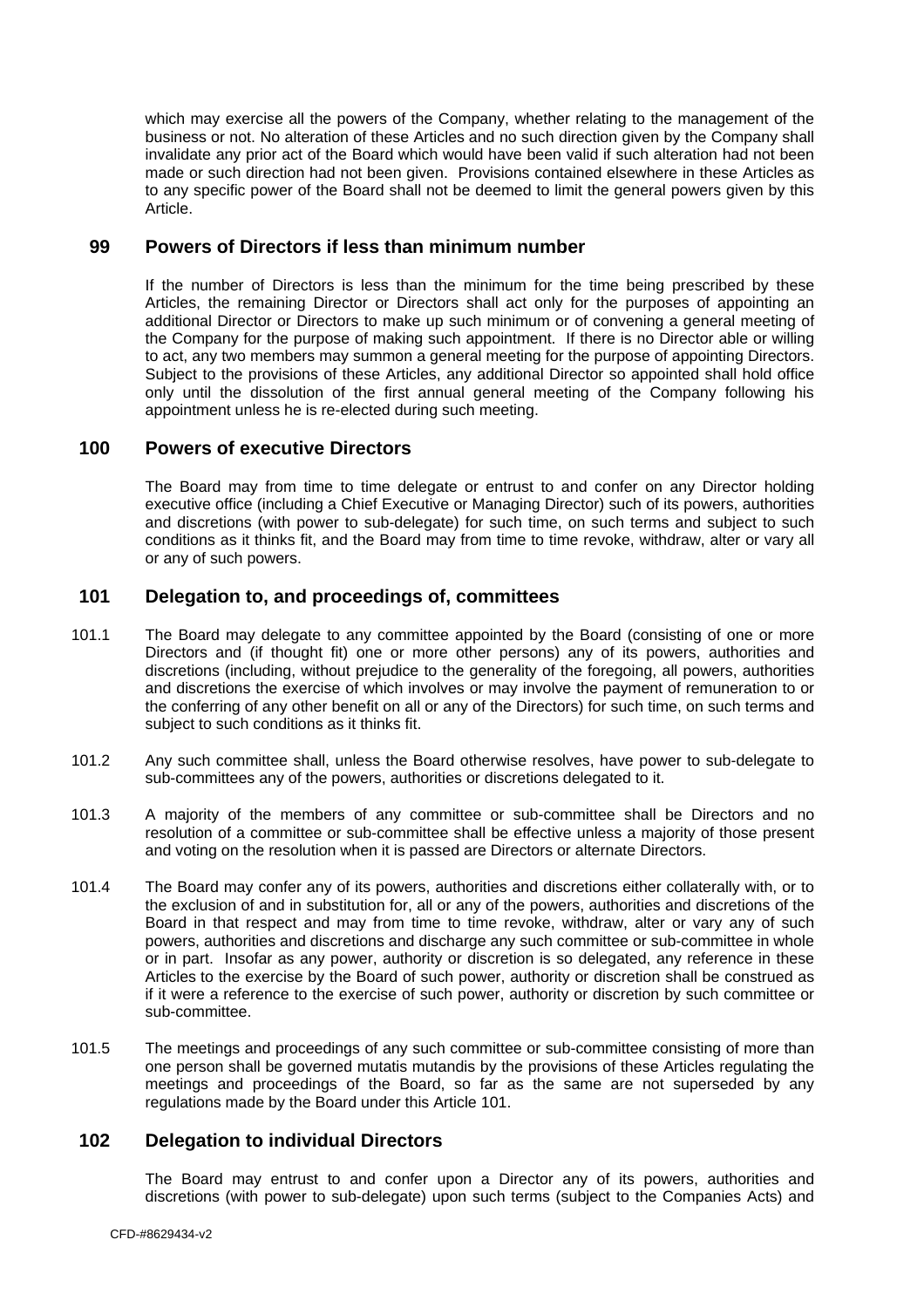<span id="page-37-0"></span>subject to such conditions and with such restrictions as it may decide and either collaterally with, or to the exclusion of and in substitution for, its own powers, authorities and discretions. The Board may from time to time revoke or vary any of such powers, authorities and discretions but no person dealing in good faith and without notice of the revocation or variation shall be affected by it.

#### <span id="page-37-1"></span>**103 Local management**

The Board may establish any local or divisional boards or agencies for managing any of the affairs of the Company in any specified locality, either in the United Kingdom or elsewhere, and may appoint any persons to be members of such local or divisional board, or any managers or agents, and may fix their remuneration. The Board may delegate to any local or divisional board, manager or agent so appointed any of its powers, authorities and discretions (with power to sub-delegate) and may authorise the members for the time being of any such local or divisional board, or any of them, to fill any vacancies and to act notwithstanding vacancies; and any such appointment or delegation may be made for such time, on such terms and subject to such conditions as the Board may think fit. The Board may confer such powers, authorities and discretions either collaterally with, or to the exclusion of and in substitution for, all or any of the powers, authorities and discretions of the Board in that respect and may from time to time revoke, withdraw, alter or vary all or any of such powers, authorities and discretions. Subject to any terms and conditions expressly imposed by the Board, the proceedings of any local or divisional board or agency with two or more members shall be governed by such of these Articles as regulate the proceedings of the Board, so far as they are capable of applying.

# <span id="page-37-2"></span>**104 Power of attorney**

The Board may, by power of attorney or otherwise, appoint any person or persons to be the agent of the Company and may delegate to any such person or persons any of its powers, authorities and discretions (with power to sub-delegate), in each case for such purposes and for such time, on such terms (including as to remuneration) and subject to such conditions as it thinks fit. The Board may confer such powers, authorities and discretions either collaterally with, or to the exclusion of and in substitution for, all or any of the powers, authorities and discretions of the Board in that respect and may from time to time revoke, withdraw, alter or vary any of such power, authorities and discretions.

# **105 Powers of delegation**

The power to delegate contained in Articles [101.4](#page-36-3), [102,](#page-36-4) [103](#page-37-1) and [104](#page-37-2) shall be effective in relation to the powers, authorities and discretions of the Board generally and shall not be limited by the fact that in certain Articles, but not in others, express reference is made to particular powers, authorities or discretions being exercised by the Board or by a committee authorised by the Board.

### **106 Associate directors**

The Board may appoint any person (not being a Director) to any office or employment having a designation or title including the word "director" or attach to any existing office or employment with the Company such designation or title and may terminate any such appointment or the use of such designation or title. The inclusion of the word "director" in the designation or title of any such office or employment shall not imply that such person is, or is deemed to be, or is empowered in any respect to act as, a Director for any of the purposes of the Companies Acts or these Articles.

# **107 Exercise of voting power**

The Board may exercise or cause to be exercised the voting power conferred by the shares in any other company held or owned by the Company, or any power of appointment to be exercised by the Company, in such manner in all respects as it thinks fit (including the exercise of the voting power or power of appointment in favour of the appointment of any Director as a director or other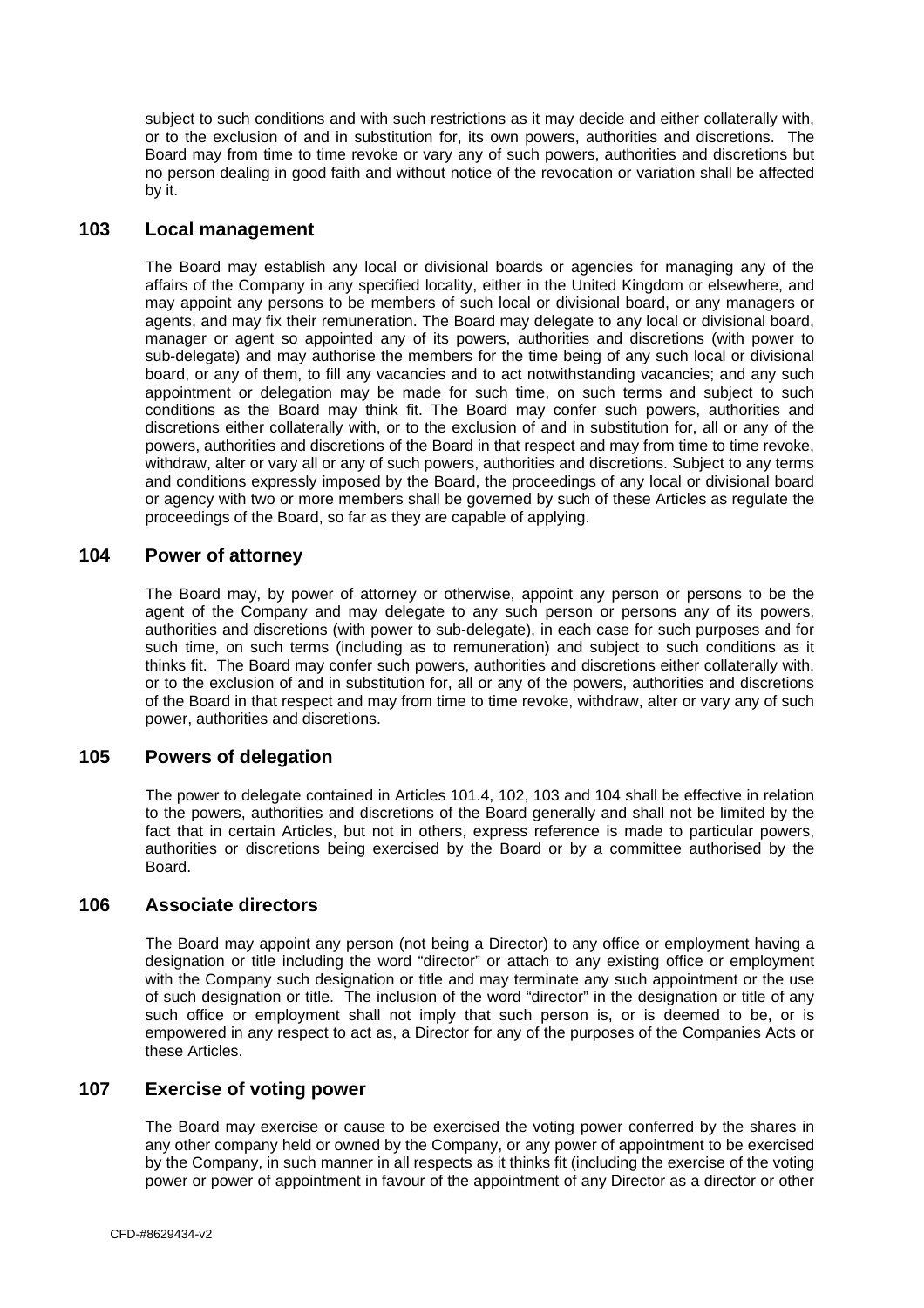<span id="page-38-0"></span>officer or employee of such company or in favour of the payment of remuneration to the directors, officers or employees of such company).

### **108 Provision for employees**

The Board may exercise any power conferred on the Company by the Companies Acts<sup>[35](#page-38-0)</sup> to make provision for the benefit of persons (including, subject to the Companies Acts<sup>[36](#page-38-0)</sup>, Directors, former Directors or shadow Directors) employed or formerly employed by the Company or any of its subsidiary undertakings (or any member of his family or any person who is dependent on him) in connection with the cessation or the transfer to any person of the whole or part of the undertaking of the Company or that subsidiary undertaking.

#### <span id="page-38-1"></span>**109 Overseas registers**

Subject to the provisions of the Companies Acts<sup>[37](#page-38-0)</sup>, the Board may exercise the powers conferred on the Company with regard to the keeping of an overseas branch, local or other register and may make and vary such regulations as it thinks fit respecting the keeping of any such register.

# **110 Borrowing powers**

- 110.1 Subject as provided in this Article 110, the Board may exercise all the powers of the Company to borrow money and to mortgage or charge all or any part of the undertaking, property and assets (present and future) and uncalled capital of the Company and, subject to the provisions of the Companies Acts<sup>[38](#page-38-0)</sup>, to create and issue debenture and other loan stock and debentures and other securities, whether outright or as collateral security for any debt, liability or obligation of the Company or of any third party.
- 110.2 The Board shall restrict the borrowings of the Company and exercise all voting and other rights and powers of control exercisable by the Company in respect of its subsidiary undertakings so as to procure (as regards its subsidiary undertakings in so far as it can procure by such exercise) that the aggregate principal amount at any one time outstanding in respect of moneys borrowed by the Group (exclusive of moneys borrowed by one Group company from another and after deducting cash deposited) shall not at any time, without the previous sanction of an ordinary resolution of the Company, exceed an amount equal to two times the Adjusted Capital and Reserves.
- 110.3 For the purposes only of this Article 110:
- 110.3.1 **Adjusted Capital and Reserves** means a sum equal to the aggregate from time to time of:
	- (a) the amount paid up on the issued share capital of the Company; and
	- (b) the amount standing to the credit of the reserves (including any share premium account, capital redemption reserve and any credit balance on profit and loss account)
		- (i) all as shown by the audited balance sheet but adjusted as follows:-
		- (ii) to reflect any variation in the amount of such paid up share capital, share premium account or capital redemption reserve since the relevant balance sheet;
		- (iii) to exclude:-
			- (A) amounts representing the proportion of minority interests in partly-owned subsidiaries as varied since the date of the audited balance sheet;

<sup>&</sup>lt;sup>35</sup> Section 247 CA 2006.

<sup>35</sup> Section 247 CA 2006. 36 Section 247 CA 2006.

<sup>37&</sup>lt;br>Sections 129 to 135 CA 2006.<br><sup>38</sup> Sections 738-754 CA 2006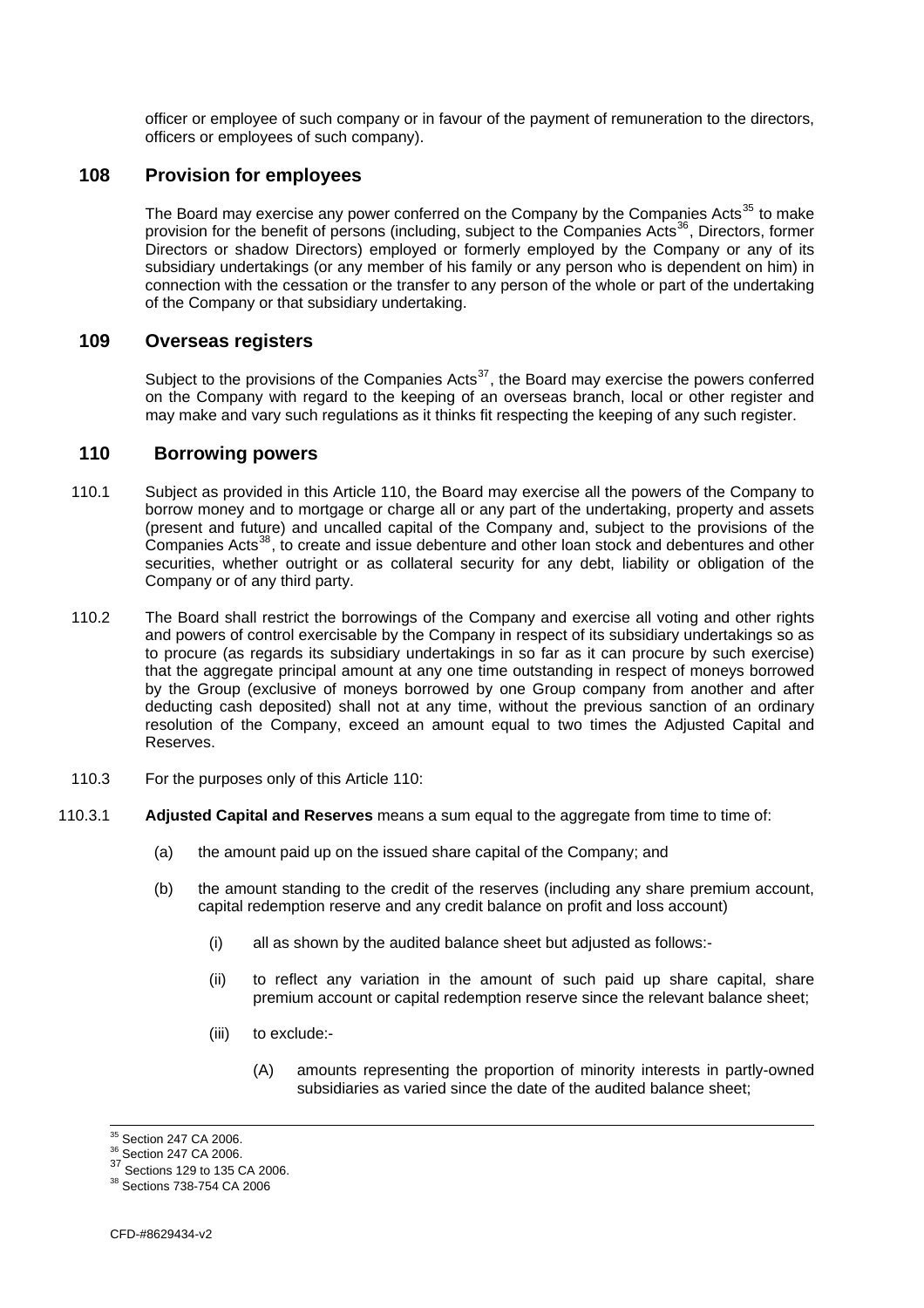- <span id="page-39-0"></span>(B) any debit balance on profit and loss account (except to the extent that such deduction has already been made);
- (C) any sums set aside for taxation, other than sums set aside in respect of taxation equalisation and deferred taxation; and
- (D) any amount for goodwill or other intangible asset (not being an amount representing part of the cost of an acquisition of shares or other property) incorporated as an asset in the audited balance sheet;

#### 110.3.2 **borrowings** and **moneys borrowed** include:-

- (i) loan capital of any description (whether issued for cash or in whole or in part for a consideration other than cash), together with any fixed or minimum premium on final repayment;
- (ii) the outstanding amount of acceptances (not being acceptances of trade bills in respect of the purchase price or sale of goods in the ordinary course of trading) by the Company or any subsidiary or by any bank or accepting house under any acceptance credit opened on behalf of the Company or any subsidiary; and
- (iii) the nominal amount of any issued share capital and the principal amount of any borrowing (together in each case with any fixed or minimum premium payable on final redemption or repayment) the redemption or repayment whereof is guaranteed by the Company or any subsidiary;

but shall not include any prepayments;

No such sanction as aforesaid shall be required to the borrowing of any sum of money intended to be applied in the repayment (with or without premium) of any moneys then already borrowed and outstanding and so applied within 60 days of the borrowing thereof, notwithstanding that the same may result in such limit being exceeded. A certificate or report by the Auditors as to the amount of the Adjusted Capital and Reserves or the amount of moneys borrowed or secured or to the effect that the limit imposed by this Article has not been or will not be exceeded at any particular time or times shall be conclusive evidence of such amount or fact for the purposes of this Article.

- 110.4 **Group** means the Company and its subsidiaries;
- 110.4.1 **relevant balance sheet** means the latest published audited consolidated balance sheet of the Group but, where the Company has no subsidiary undertakings, it means the balance sheet and profit and loss account of the Company and, where the Company has subsidiary undertakings but there are no consolidated accounts of the Group, it means the respective balance sheets and profit and loss accounts of the companies comprising the Group;
- 110.4.2 **subsidiary** means a subsidiary (as defined by section 1159 CA 2006);
	- 110.5 Notwithstanding the foregoing no lender or other person dealing with the Company shall be concerned to see or enquire whether the limit contained in this Article is observed. No debt incurred in excess of such limit shall be invalid and no security given for the same shall be invalid or ineffectual except in the case of express notice to the lender or the recipient of the security at the time when the debt was incurred or security given that the limit hereby imposed had been or was thereby exceeded.

#### **PROCEEDINGS OF DIRECTORS AND COMMITTEES**

## **111 Board meetings**

Subject to the provisions of these Articles, the Board may meet for the despatch of business, adjourn and otherwise regulate its proceedings as it thinks fit.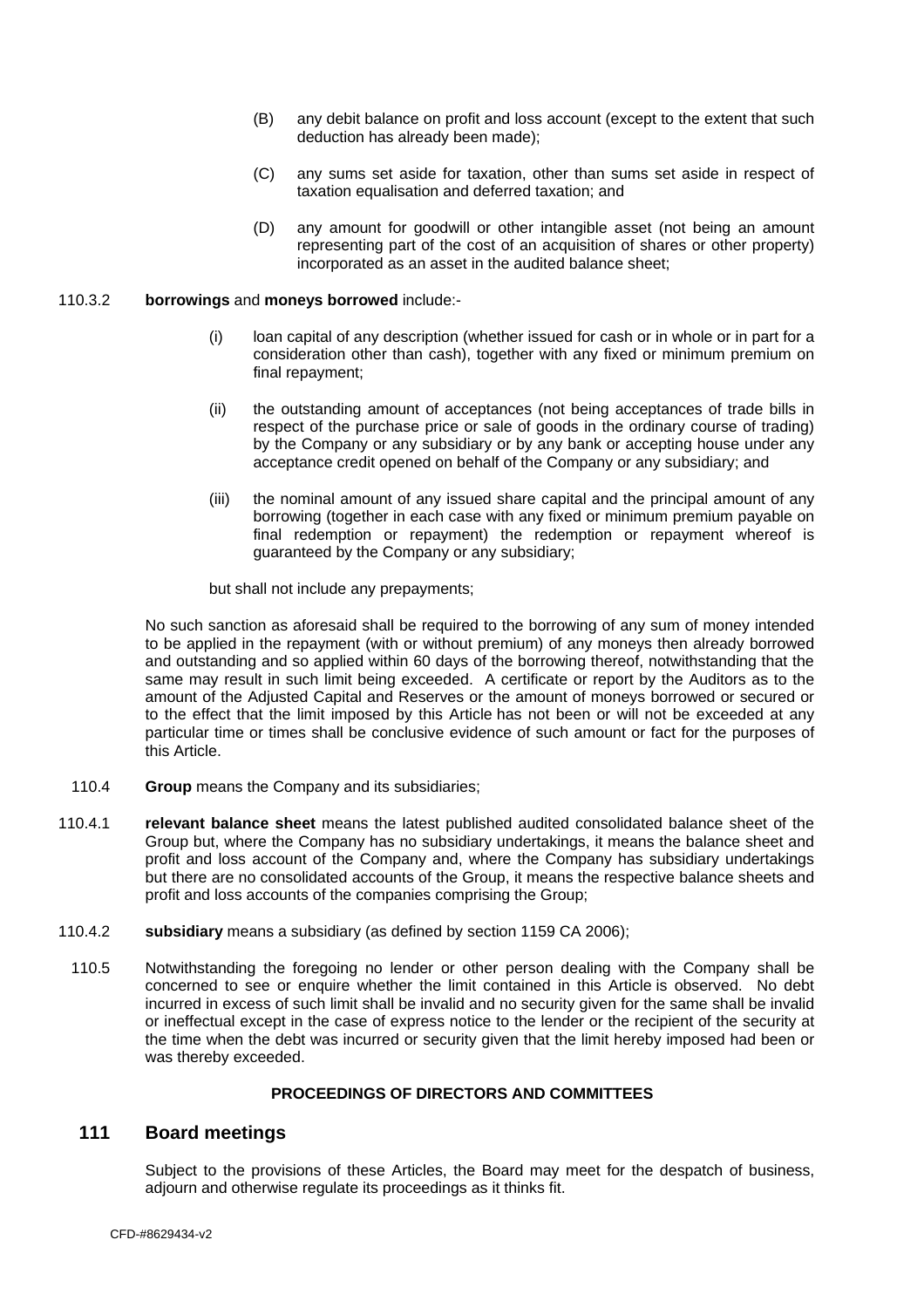### <span id="page-40-0"></span>**112 Notice of Board meetings**

One Director may, and the Secretary at the request of a Director shall, summon a Board meeting at any time on reasonable notice. Notice of a Board meeting shall be deemed to be properly given to a Director if it is given to him personally or by word of mouth or sent in writing to him at his last known address (or any other address given by him to the Company for that purpose). A Director may waive the requirement that notice be given to him of any Board meeting, either prospectively or retrospectively. A Director who does not supply the Company with the information necessary to ensure that he receives notice of a meeting before it takes place is deemed to have waived his entitlement to notice of such meeting.

#### **113 Quorum**

The quorum necessary for the transaction of business may be determined by the Board and, until otherwise determined, shall be two persons, each being a Director or an alternate Director. A duly convened meeting of the Board at which a quorum is present shall be competent to exercise all or any of the authorities, powers and discretions for the time being vested in or exercisable by the Board. Subject to these Articles, any Director who ceases to be a Director at a meeting of the Board may continue to be present and to act as a Director and be counted in the quorum until the termination of the meeting if no other Director objects and if otherwise a quorum of Directors would not be present.

### **114 Chairman of Board**

The Board may appoint one or more of its body as Chairman or Joint Chairman and one or more of its body as Deputy Chairman of its meetings and may determine the period for which he is or they are to hold office and may at any time remove him or them from office. If no such Chairman or Deputy Chairman is elected, or if at any meeting neither a Chairman nor a Deputy Chairman is present within five minutes of the time appointed for holding the same, the Directors present shall choose one of their number to be Chairman of the meeting. In the event there are two or more Joint Chairmen or, in the absence of a Chairman, two or more Deputy Chairmen present, the Joint Chairman or Deputy Chairman to act as Chairman of the meeting shall be decided by those Directors present. Any Chairman or Deputy Chairman may also hold executive office under the Company.

# **115 Voting and the Chairman's casting vote**

Questions arising at any meeting of the Board shall be determined by a majority of votes. In the case of an equality of votes the Chairman of that meeting shall have a second or casting vote.

# **116 Electronic participation in meetings**

- 116.1 Any Director or his alternate may validly participate in a meeting of the Board or a committee of the Board by means of conference telephone or any other form of communications equipment, (provided that all persons participating in the meeting are able to hear and speak to each other throughout such meeting), by a series of telephone calls from the Chairman of the meeting or by exchange of communication in electronic form addressed to the Chairman of the meeting.
- 116.2 A person so participating by being present or being in telephone communication with or by exchanging communication in electronic form with those in the meeting or with the Chairman of the meeting shall be deemed to be present in person at the meeting and shall accordingly be counted in a quorum and be entitled to vote. Such a meeting shall be deemed to take place where the largest group of those participating is assembled or, if there is no group which is larger than any other group, where the Chairman of the meeting is.
- 116.3 A resolution passed at any meeting held in the above manner, and authenticated by the Chairman of the meeting or the Secretary, shall be as valid and effectual as if it had been passed at a meeting of the Board (or committee, as the case may be) duly convened and held.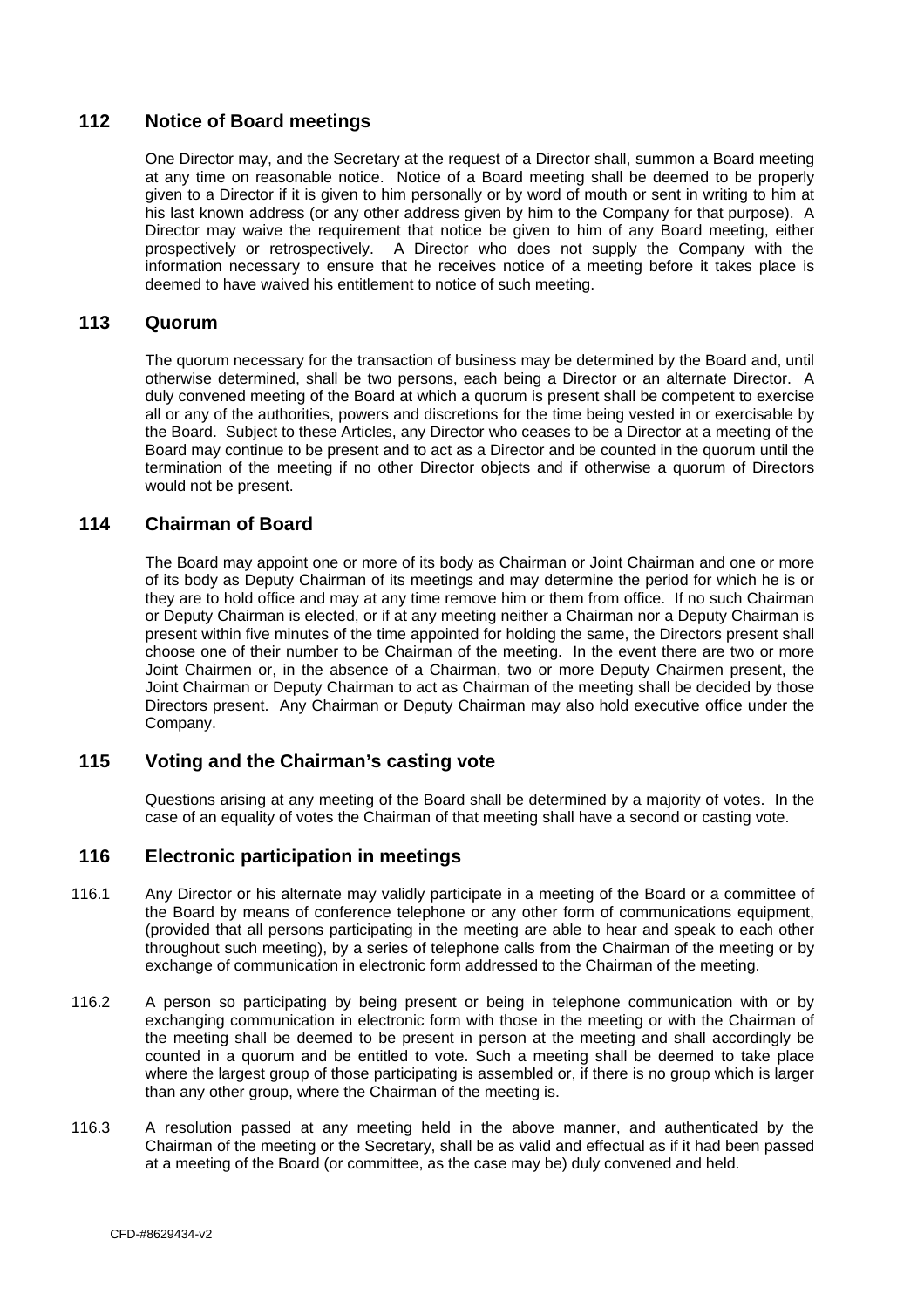## <span id="page-41-0"></span>**117 Resolution in writing**

- 117.1 A resolution in writing authenticated by (subject as otherwise mentioned in Article [117.2\)](#page-41-1) all the Directors for the time being entitled to receive notice of a Board meeting (or all the members of a committee of the Board for the time entitled to receive notice of such committee meeting), shall be as valid and effective for all purposes as a resolution duly passed at a meeting of the Board (or committee, as the case may be).
- <span id="page-41-1"></span>117.2 Such a resolution:
- 117.2.1 need not be authenticated by a Director who is prohibited by these Articles from voting thereon or whose vote would not have counted on the resolution, or by his alternate;
- 117.2.2 must be authenticated by sufficient Directors to form a quorum at a Board meeting (or committee meeting);
- 117.2.3 may consist of several documents in the same form each authenticated by one or more of the Directors or members of the relevant committee;
- 117.2.4 need not be authenticated by an alternate Director if it is authenticated by the Director who appointed him; and
- 117.2.5 if authenticated by an alternate Director, need not also be authenticated by his appointor.

# **118 Minutes of proceedings**

- 118.1 The Board shall cause minutes to be made in books kept for the purpose of recording:
- 118.1.1 all appointments of officers and committees made by the Board; and
- 118.1.2 the names of Directors present at every meeting of the Board, of a committee of the Board, of the Company or of the holders of any class of shares or debentures of the Company, and all orders, resolutions and proceedings of such meetings.
	- 118.2 Any such minutes, if purporting to be authenticated by the Chairman of the meeting at which the proceedings were held or by the Chairman of the next succeeding meeting or the Secretary, shall be prima facie evidence of the matters stated in such minutes without any further proof.
	- 118.3 Any such minutes shall be retained for at least 10 years from the date of the appointment or meeting and shall be kept available for inspection in accordance with the Companies Acts<sup>[39](#page-41-0)</sup>.

# **119 Validity of proceedings**

All acts done by a meeting of the Board, or of a committee of the Board, or by any person acting as a Director, alternate Director or member of a committee shall, notwithstanding that it is afterwards discovered that there was some defect in the appointment of any person acting as aforesaid, or that such person was disqualified from holding office or had ceased to hold office or were or was not entitled to vote on the matter in question, be as valid as if such person had been duly appointed, and was duly qualified and had continued to be a Director, alternate Director or member of a committee and entitled to vote.

 $39$  Section 248 CA 2006.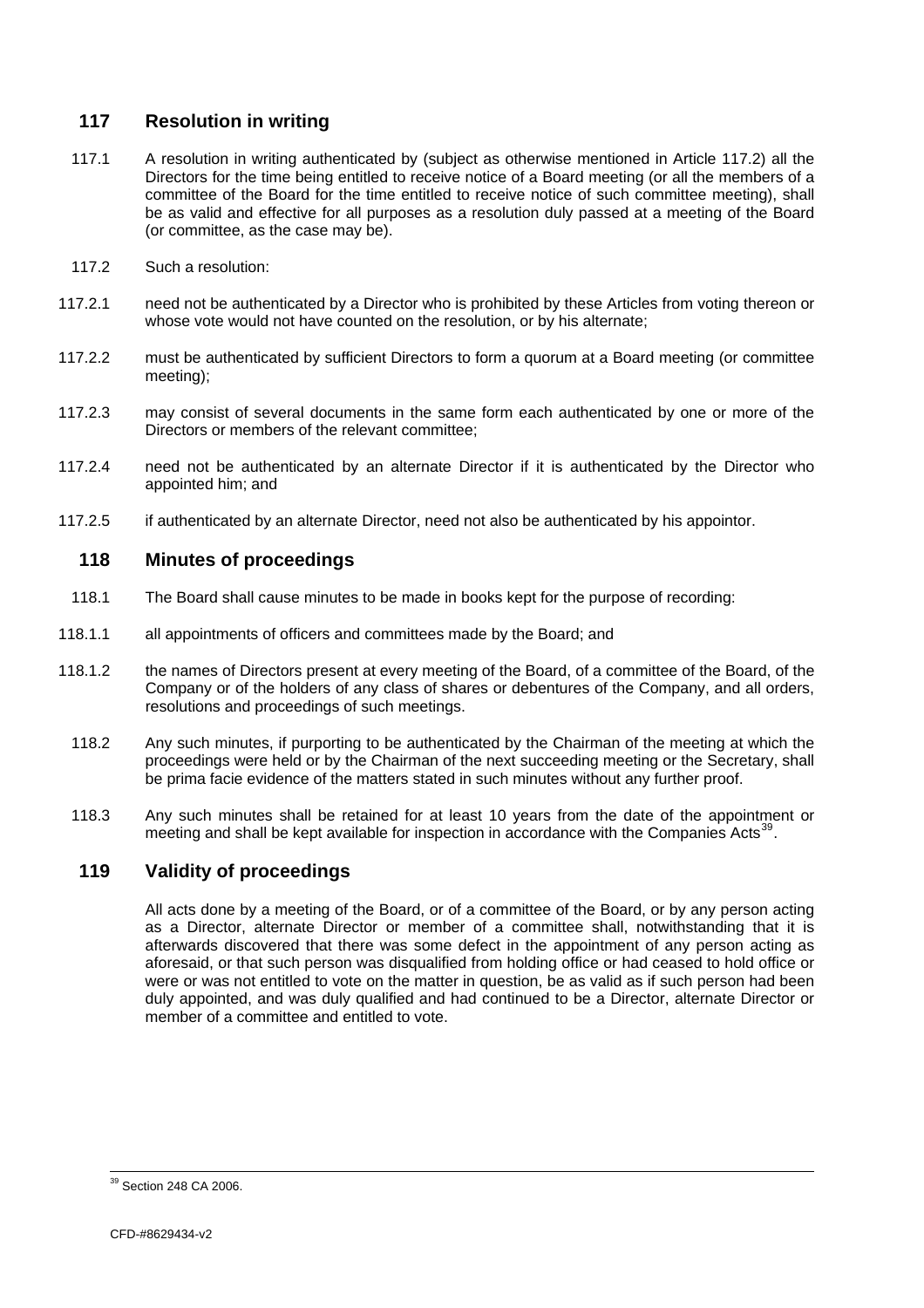#### **DIRECTORS' INTERESTS**

#### <span id="page-42-1"></span><span id="page-42-0"></span>**120 Power of the Board to authorise conflicts of interest**

- <span id="page-42-3"></span>120.1 The Board may authorise any matter (as defined in Article [120.2\)](#page-42-2) proposed to it in accordance with these Articles which would, if not so authorised, involve a breach by a Director of his duty to avoid conflicts of interest under the Companies Acts.<sup>4</sup>
- <span id="page-42-2"></span>120.2 A **matter** means any matter which relates to a situation (a **relevant situation**) in which a Director has, or can have, an interest which conflicts, or possibly may conflict, with the interests of the Company (including the exploitation of any property, information or opportunity, whether or not the Company could take advantage of it, but excluding any situation which cannot reasonably be regarded as likely to give rise to a conflict of interest).
- 120.3 The provisions of Article [120.1](#page-42-3) do not apply to a conflict of interest arising in relation to a transaction or arrangement with the Company.
- 120.4 Any such authorisation will be effective only if:
- 120.4.1 any requirement as to quorum at the meeting at which the matter is considered is met without counting the Director in question or any other interested Director; and
- 120.4.2 the matter was agreed to without their voting or would have been agreed to if their votes had not been counted.
- 120.5 Where authorisation is given under Article [120.1:](#page-42-3)
- <span id="page-42-6"></span>120.5.1 the Board may (whether at the time of the giving of the authorisation or subsequently) make such authorisation subject to any limits or conditions it expressly imposes but otherwise it shall be given to the fullest extent permitted; and
- 120.5.2 the Board may vary or terminate such authorisation at any time.
- <span id="page-42-5"></span>120.6 Subject to Article [120.7,](#page-42-4) a Director shall be under no duty to the Company with respect to any information which he obtains or has obtained otherwise than as a Director of the Company and in respect of which he has a duty of confidentiality to another person. In particular, the Director shall not be in breach of the general duties he owes to the Company under the Companies Acts<sup>4</sup> because he fails:
- 120.6.1 to disclose any such information to the Board or to any Director or other officer or employee of the Company; and/or
- <span id="page-42-7"></span><span id="page-42-4"></span>120.6.2 to use or apply any such information in performing his duties as a Director of the Company.
	- 120.7 To the extent that the relationship between a Director and a person to whom he owes a duty of confidentiality gives rise to a conflict of interest or possible conflict of interest, Article [120.6](#page-42-5) applies only if the existence of that relationship has been authorised by the Board pursuant to this Article or if Article [121](#page-43-1) applies to the relationship.
	- 120.8 Where the existence of a Director's relationship with another person is authorised by the Board pursuant to this Article (and subject to any limits or conditions imposed pursuant to Article [120.5.1\)](#page-42-6) or Article [121](#page-43-1) applies to the relationship and his relationship with that person gives rise to a conflict of interest or possible conflict of interest, the Director shall not be in breach of the general duties he owes to the Company under the Companies Acts<sup>[42](#page-42-0)</sup> because he:

<sup>&</sup>lt;sup>40</sup> Section 175 CA 2006.

<sup>41</sup> Sections 171 - 177 CA 2006.<br><sup>42</sup> Sections 171 - 177 CA 2006.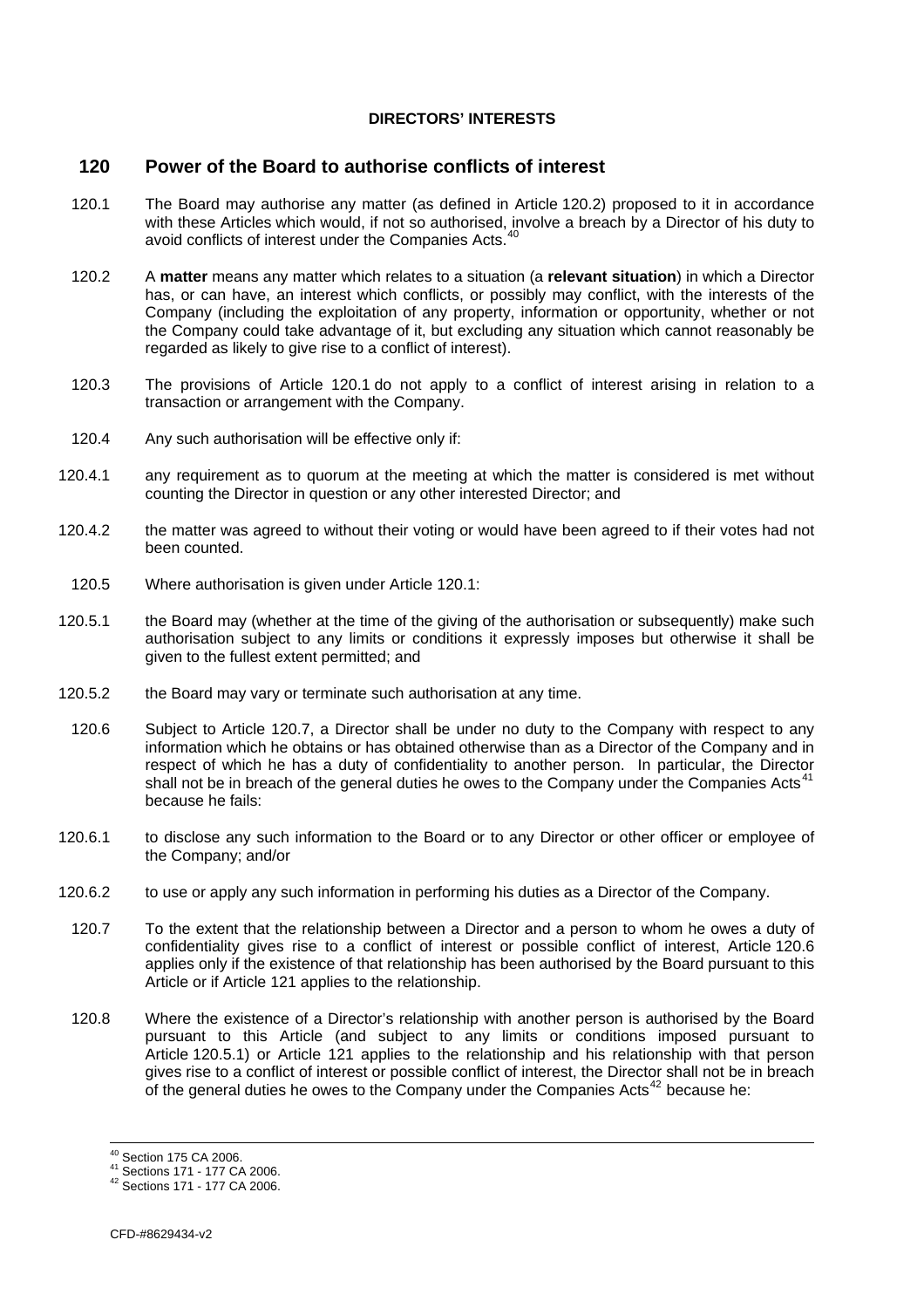- <span id="page-43-2"></span><span id="page-43-0"></span>120.8.1 absents himself from meetings of the Board at which any matter relating to the conflict of interest or possible conflict of interest will or may be discussed or from the discussion of any such matter at a meeting or otherwise; and/or
- <span id="page-43-3"></span>120.8.2 makes arrangements not to receive documents and information relating to any matter which gives rise to the conflict of interest or possible conflict of interest sent or supplied by the Company and/or makes arrangements for such documents and information to be received and read by a professional adviser,

for so long as he reasonably believes such conflict of interest or possible conflict of interest subsists.

- 120.9 The provisions of Articles [120.6](#page-42-5), [120.7](#page-42-4) and [120.8](#page-42-7) are without prejudice to any equitable principle or rule of law which may excuse the Director from:
- 120.9.1 disclosing information in circumstances where disclosure would otherwise be required under these Articles; or
- 120.9.2 attending meetings or discussions or receiving documents and information as referred to in Article [120.8.1](#page-43-2) or [120.8.2,](#page-43-3) in circumstances where such attendance or receiving such documents and information would otherwise be required under these Articles.

#### <span id="page-43-1"></span>**121 Interests not requiring Board authorisation**

- 121.1 Provided that Article [121.2](#page-43-4) is complied with, a Director, notwithstanding his office:
- 121.1.1 may be a party to or otherwise be interested in any transaction or arrangement with the Company or in which the Company is otherwise interested;
- 121.1.2 may hold any other office or place of profit under the Company (except that of Auditor or of auditor of a subsidiary of the Company) in conjunction with the office of Director and may act by himself or through his firm in a professional capacity for the Company, and in any such case on such terms as to remuneration and otherwise as the Board may arrange, either in addition to or in lieu of any remuneration provided for by any other Article;
- 121.1.3 may be a director or other officer of, or employed by, or a party to any transaction or arrangement with or otherwise interested in, any company promoted by the Company or in which the Company is otherwise interested or as regards which the Company has any powers of appointment; and
- 121.1.4 shall not be liable to account to the Company for any profit, remuneration or other benefit realised by any office or employment or from any transaction or arrangement or from any interest in any body corporate, no such transaction or arrangement shall be liable to be avoided on the grounds of any such interest or benefit nor shall the receipt of any such profit, remuneration or any other benefit constitute a breach of his duty under the Companies Acts<sup>[43](#page-43-0)</sup> or under the law not to accept benefits from third parties.
	- 121.2 Subject to Articles [121.3](#page-43-5) and [121.4](#page-44-1), a Director shall declare the nature and extent of any interest permitted under this Article at a meeting of the Directors, or, in the case of a transaction or arrangement with the Company, in the manner set out in the Companies Acts<sup>[44](#page-43-0)</sup>.
- <span id="page-43-5"></span><span id="page-43-4"></span>121.3 A Director need not declare an interest in the case of a transaction or arrangement with the Company:
- 121.3.1 if, or to the extent that, the other Directors are already aware of the interest (and for this purpose the other Directors will be treated as aware of anything of which they ought reasonably to be aware); or

<sup>&</sup>lt;sup>43</sup> Section 176 CA 2006.

<sup>44</sup> Sections 184/185 CA 2006.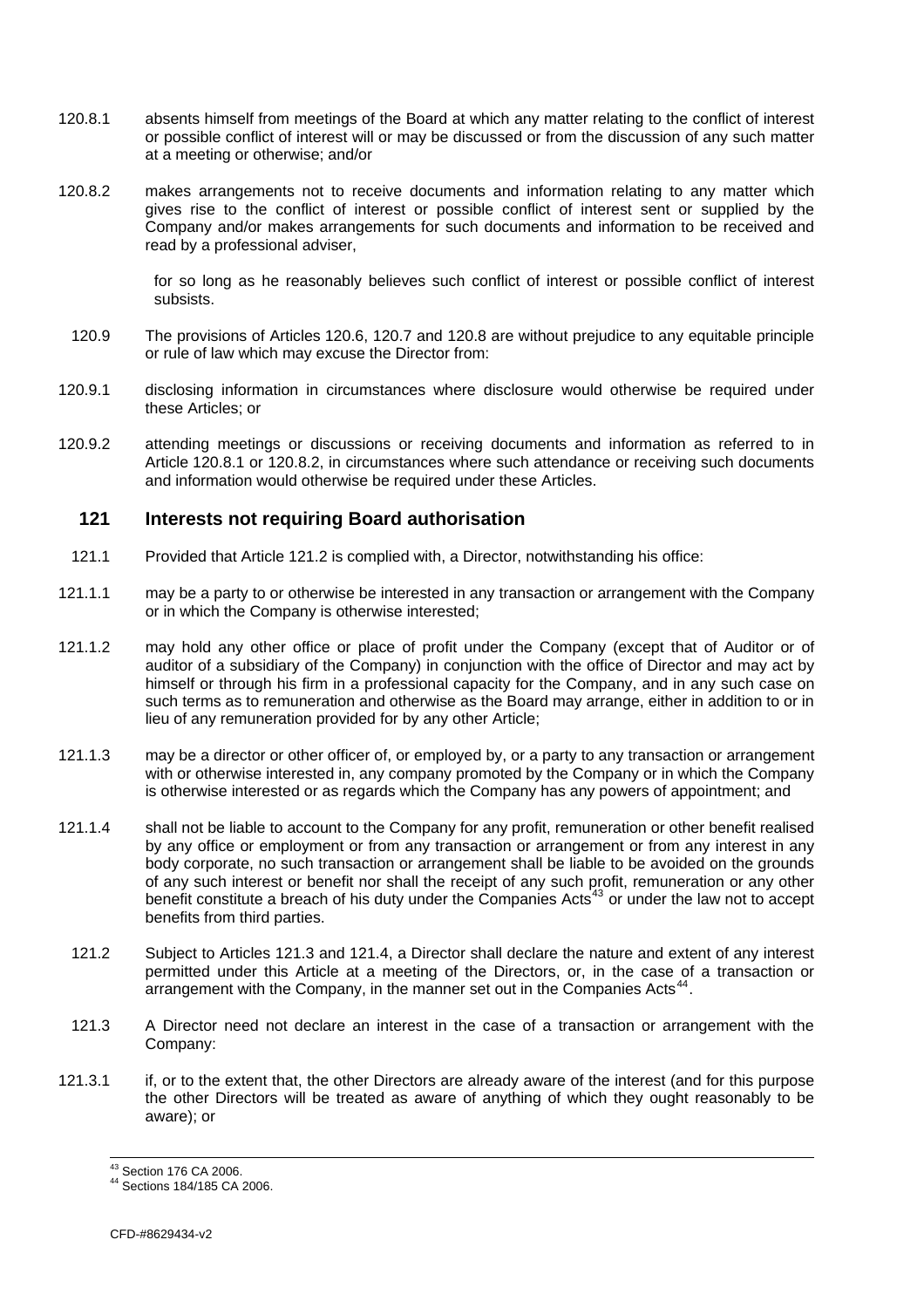- <span id="page-44-1"></span><span id="page-44-0"></span>121.3.2 if, or to the extent that, it concerns the terms of his service contract (as defined in section 227 CA 2006) that have been or are to be considered by a meeting of the Directors or by a committee of the Directors appointed for the purpose under these Articles.
	- 121.4 A Director shall be deemed to have disclosed the nature and extent of an interest which consists of him being a director, officer or employee of any body corporate in which the Company is interested.

#### <span id="page-44-3"></span>**122 Interested Director not to vote or count for quorum**

- 122.1 A Director shall not vote on, or be counted in the quorum in relation to, any resolution of the Board or of a committee of the Board concerning any transaction or arrangement in which he has an interest which is to his knowledge a material interest and, if he purports to do so, his vote shall not be counted, but this prohibition shall not apply if Article [122.2](#page-44-2) applies.
- <span id="page-44-2"></span>122.2 Provided that the matter has been authorised pursuant to Article [120](#page-42-1) or comes within Article [121,](#page-43-1) the Director may vote (and be counted in the quorum) in respect of any resolution concerning one of more of the following matters:
- 122.2.1 any transaction or arrangement in which he is interested by means of an interest in shares, debentures or other securities or otherwise in or through the Company;
- 122.2.2 the giving of any guarantee, security or indemnity in respect of money lent to, or obligations incurred by him or any other person at the request of or for the benefit of, the Company or any of its subsidiary undertakings;
- 122.2.3 the giving of any guarantee, security or indemnity in respect of a debt or obligation of the Company or any of its subsidiary undertakings for which he himself has assumed responsibility in whole or in part under a guarantee or indemnity or by the giving of security;
- 122.2.4 the giving of any other indemnity where all other Directors are also being offered indemnities on substantially the same terms;
- 122.2.5 any proposal concerning an offer of shares or debentures or other securities of or by the Company or any of its subsidiary undertakings in which offer he is, or may be, entitled to participate as a holder of securities or in the underwriting or sub-underwriting of which he is to participate;
- 122.2.6 any proposal concerning any other body corporate in which he does not to his knowledge have an interest (as the term is used in Part 22 CA 2006) in one per cent or more of the issued equity share capital of any class of such body corporate (calculated exclusive of any shares of that class in that company held as treasury shares) nor to his knowledge hold one per cent or more of the voting rights which he holds as shareholder or through his direct or indirect holding of financial instruments (within the meaning of the Disclosure and Transparency Rules) in such body corporate;
- 122.2.7 any proposal relating to an arrangement for the benefit of the employees of the Company or any of its subsidiary undertakings which does not award him any privilege or benefit not generally awarded to the employees to whom such arrangement relates;
- 122.2.8 any proposal concerning insurance which the Company proposes to maintain or purchase for the benefit of Directors or for the benefit of persons who include Directors;
- 122.2.9 any proposal concerning the funding of expenditure for the purposes referred to in Article [156.2](#page-56-3) *(Indemnity)* or doing anything to enable such Director or Directors to avoid incurring such expenditure; or
- 122.2.10 any transaction or arrangement in respect of which his interest, or the interest of Directors generally, has been authorised by ordinary resolution.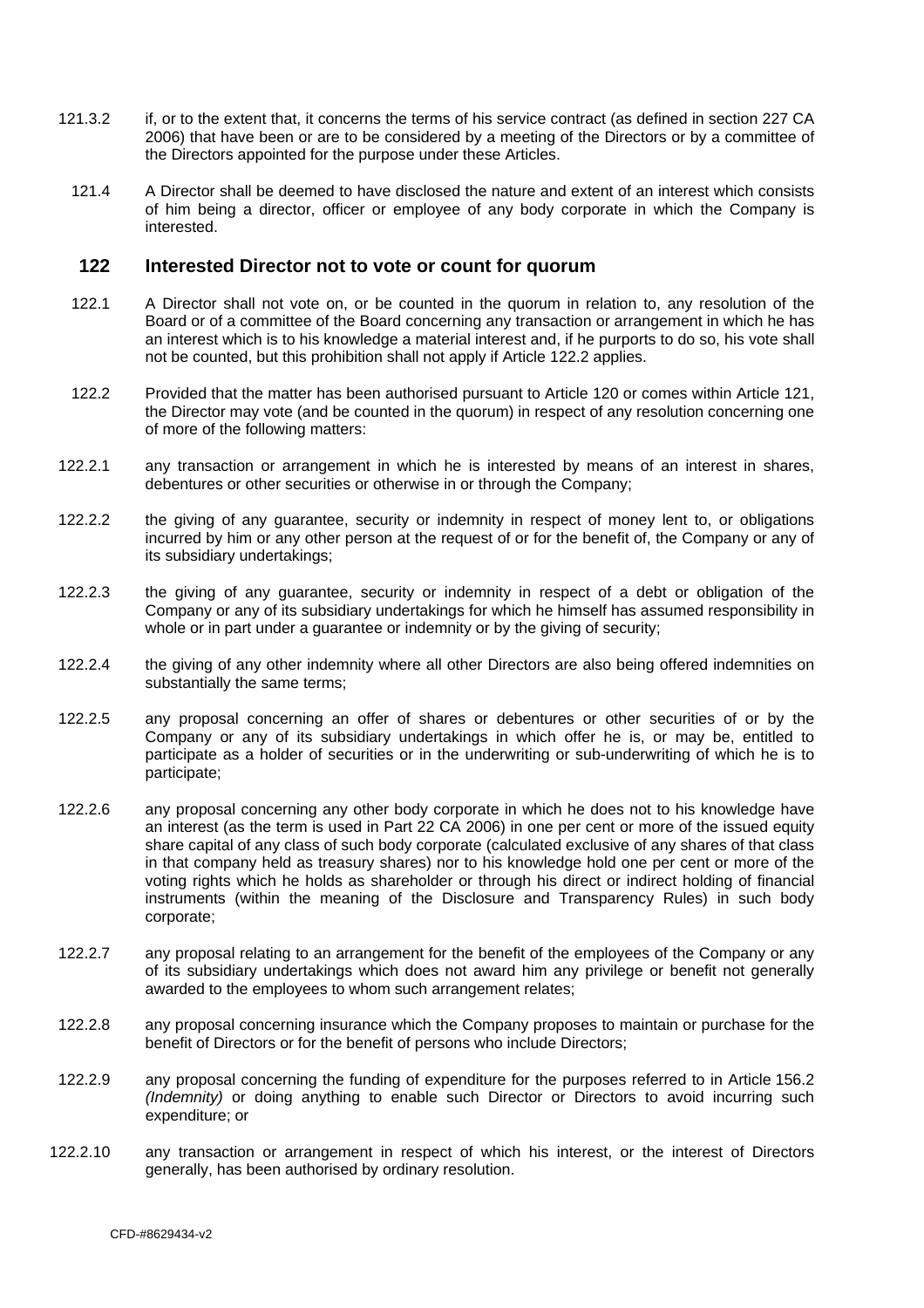# <span id="page-45-0"></span>**123 Director's interest in own appointment**

- 123.1 A Director shall not vote or be counted in the quorum on any resolution of the Board or committee of the Board concerning his own appointment (including fixing or varying the terms of his appointment or its termination) as the holder of any office or place of profit with the Company or any company in which the Company is interested. Where proposals are under consideration concerning the appointment (including fixing or varying the terms of appointment or its termination) of two or more Directors to offices or places of profit with the Company or any company in which the Company is interested, such proposals may be divided and a separate resolution considered in relation to each Director. In such case each of the Directors concerned (if not otherwise debarred from voting under these Articles) shall be entitled to vote (and be counted in the quorum) in respect of each resolution except that concerning his own appointment.
- 123.2 Subject to these Articles, the Board may cause the voting rights conferred by the shares in any other company held or owned by the Company or any power of appointment to be exercised in such manner in all respects as it thinks fit (including the exercise of voting rights in favour of any resolution appointing the Directors or any of them as directors or officers of the other company or in favour of the payment of remuneration to the directors or officers of the other company), and a Director may vote on and be counted in the quorum in relation to any of these matters.

# **124 Chairman's ruling conclusive on Director's interest**

If any question arises at any meeting as to the materiality of a Director's interest (other than the Chairman's interest) or the entitlement of any Director (other than the Chairman) to vote or be counted in a quorum for the purposes of Article [122,](#page-44-3) and such question is not resolved by his voluntarily agreeing to abstain from voting or being counted in the quorum, such question shall be referred to the Chairman of the meeting. The Chairman's ruling in relation to the Director concerned shall be final and conclusive except in a case where the nature or extent of the interest of the Director concerned (so far as it is known to him) has not been fairly disclosed to the Board.

# <span id="page-45-2"></span>**125 Directors' resolution conclusive on Chairman's interest**

If any question arises at any meeting as to the materiality of the Chairman's interest or the entitlement of the Chairman to vote or be counted in a quorum for the purposes of Article [122,](#page-44-3) and such question is not resolved by his voluntarily agreeing to abstain from voting or being counted in the quorum, such question shall be decided by resolution of the Directors or committee members present at the meeting (excluding the Chairman), whose majority vote shall be final and conclusive except in a case where the nature or extent of the interest of the Chairman (so far as it is known to him) has not been fairly disclosed to the Board.

#### **126 Relaxation of provisions**

Subject to the provisions of the Companies Acts<sup>[45](#page-45-0)</sup>, the Company may by ordinary resolution suspend or relax the provisions of Articles [120](#page-42-1)-[125](#page-45-2), either generally or in respect of any particular matter, or ratify any transaction not duly authorised by reason of a contravention of these Articles.

#### <span id="page-45-1"></span>**127 Definitions**

For the purpose only of Articles [120-](#page-42-1)[127](#page-45-1):

127.1 a **conflict of interest** includes (without limitation) a conflict of interest and duty and a conflict of duties $46$ :

<sup>&</sup>lt;sup>45</sup> Sections 180, 232 and 239 CA 2006.

<sup>45</sup> Sections 180, 232 and 239 CA 2006. 46 Sections 175(7) and 176(5) CA 2006.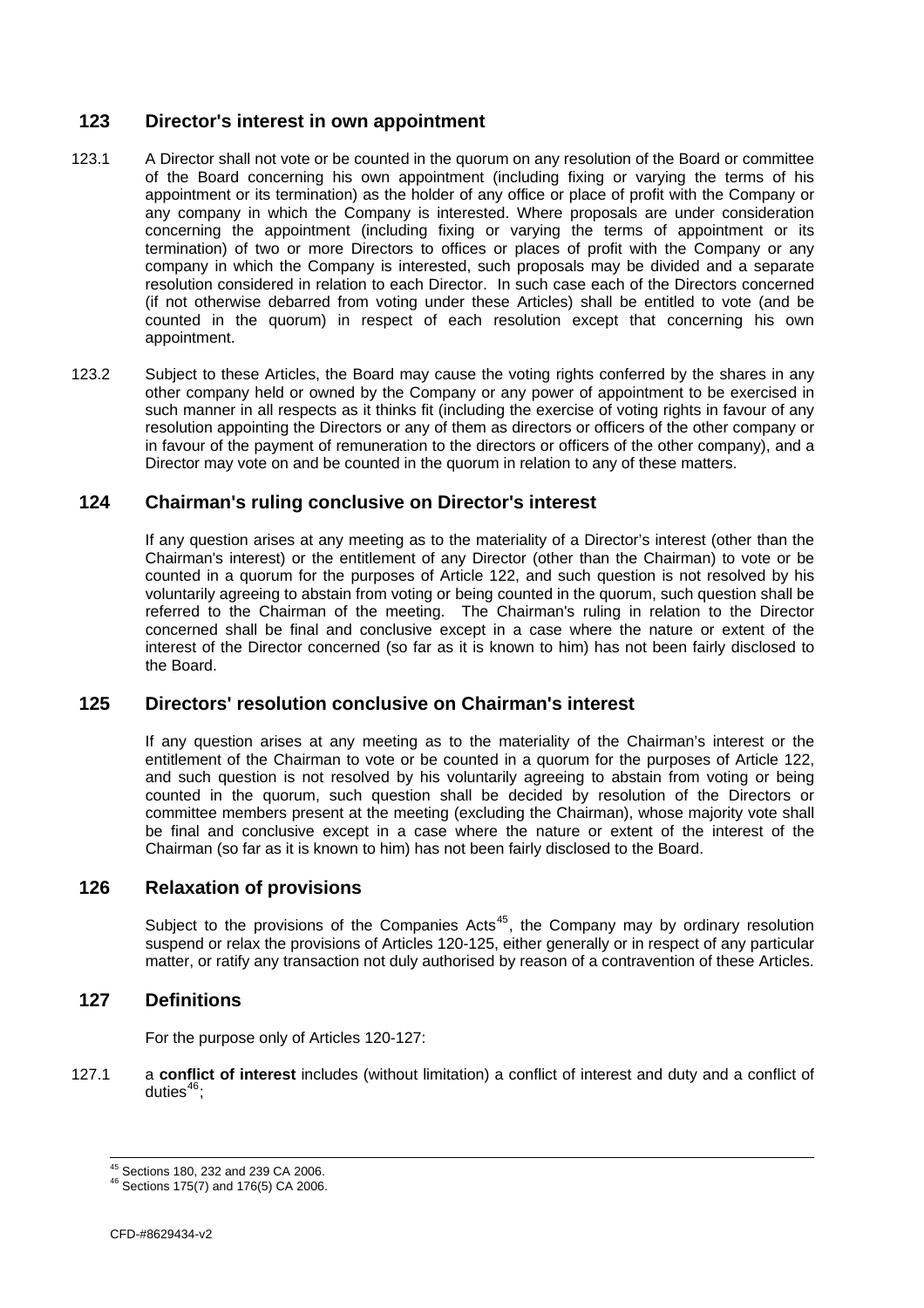- <span id="page-46-0"></span>127.2 an **interest** means a direct or an indirect interest<sup>[47](#page-46-0)</sup> (including, without limitation, an interest of a connected person as defined in the Companies Acts)[48](#page-46-0) and **interested** shall be construed accordingly;
- 127.3 an **interest, transaction or arrangement of which a Director is aware** includes an interest, transaction or arrangement of which that Director ought reasonably to be aware<sup>[49](#page-46-0)</sup>; and
- 127.4 a **transaction or arrangement** includes a proposed transaction or arrangement.

# **AUTHENTICATION OF DOCUMENTS**

#### **128 Power to authenticate documents**

Any Director, the Secretary or any person appointed by the Board for the purpose shall have power to authenticate any documents affecting the constitution of the Company and any resolution passed by the Company or the Board or any committee, and any books, records, documents and accounts relating to the business of the Company, and to certify copies thereof or extracts therefrom as true copies or extracts; and where any books, records, documents or accounts are elsewhere than at the Office the local manager or other officer of the Company having their custody shall be deemed to be a person appointed by the Board for this purpose. A document purporting to be a copy of a resolution, or an extract from the minutes of a meeting, of the Company or of the Board or any committee which is so certified shall be conclusive evidence in favour of all persons dealing with the Company that such resolution has been duly passed or, as the case may be, that any minute so extracted is a true and accurate record of proceedings at a duly constituted meeting.

#### **SEALS**

# **129 Safe custody**

The Board shall provide for the safe custody of the Seal and of any other seal of the Company.

### <span id="page-46-1"></span>**130 Application of Seal**

- 130.1 The Seal shall be used only by the authority of a resolution of the Board or of a committee of the Board authorised by the Board to give such authority. The Board may determine whether any instrument to which the Seal is affixed shall be signed and, if it is to be signed, who shall sign it and by what means. The Board may also determine, either generally or in a particular case, that a signature may be dispensed with or affixed by mechanical or other means. Unless otherwise so determined:
- 130.1.1 share certificates and, subject to the provisions of any instrument constituting the same, certificates issued under the Seal in respect of any debentures or other securities need not be signed and any signature may be affixed to or printed on any such certificate by any means approved by the Board; and
- 130.1.2 every other instrument to which the Seal is affixed shall be signed by one Director and by the Secretary or by two Directors or by one Director in the presence of a witness who attests his signature or by such other persons as the Board or a committee of the Board shall appoint for that purpose (and, if the Secretary is a limited company, such company may nominate any person to act on its behalf).

 $47$  Sections 175(1), 177(1) and 182(1) CA 2006.

<sup>&</sup>lt;sup>48</sup> Sections 252-256 CA 2006.<br><sup>49</sup> Sections 177(5), 177(6)(b), 182(5) and 182(6)(b) CA 2006.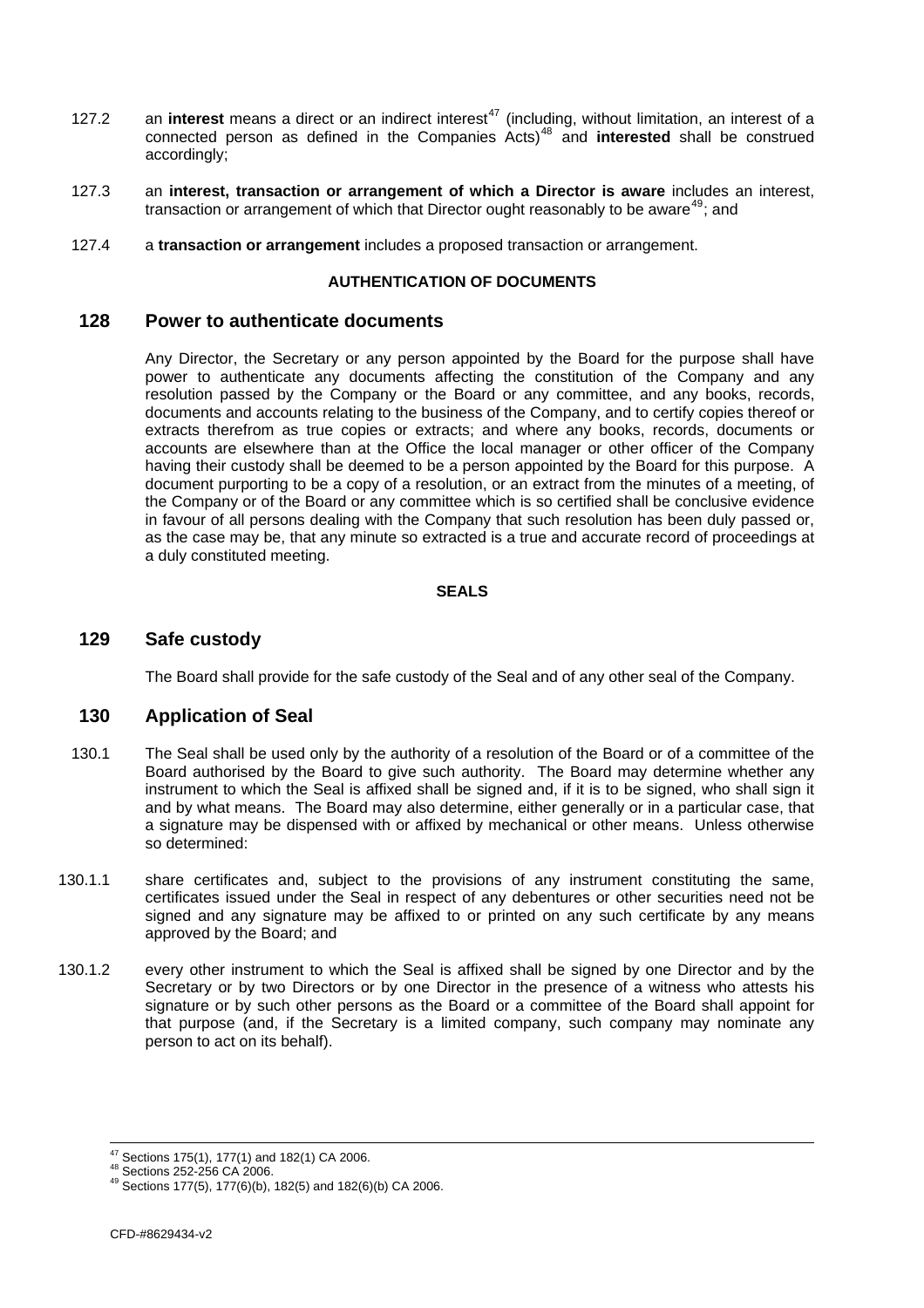# <span id="page-47-0"></span>**131 Execution as a deed without sealing**

Any instrument signed by one Director and the Secretary, by two Directors or by one Director in the presence of a witness who attests his signature and, in any such case, expressed to be executed by the Company shall have the same effect as if executed under the Seal, provided that no instrument which makes it clear on its face that it is intended to have effect as a deed shall be so signed without the authority of the Board or of a committee authorised by the Board in that behalf.

#### **THE SECRETARY**

### **132 The Secretary**

- 132.1 Subject to the provisions of the Companies Acts<sup>[50](#page-47-0)</sup>, the Board shall appoint a Secretary or Joint Secretaries and shall have power to appoint one or more persons to be an Assistant or Deputy Secretary at such remuneration and on such terms and conditions as it thinks fit and any such person so appointed may be removed by the Board.
- 132.2 Any provision of the Companies Acts or of these Articles requiring or authorising a thing to be done by or to a Director and the Secretary shall not be satisfied by its being done by or to the same person acting both as Director and as, or in place of, the Secretary.
- 132.3 If Joint Secretaries are appointed, any provision of the Companies Acts or of these Articles requiring or authorising a thing to be done by the Secretary shall be satisfied if done by one of the Joint Secretaries.

#### **DIVIDENDS AND OTHER PAYMENTS**

### **133 Declaration of dividends**

Subject to the provisions of the Companies Acts<sup>[51](#page-47-0)</sup> and of these Articles, the Company may by ordinary resolution declare dividends to be paid to members according to their respective rights and interests in the profits of the Company. However, no dividend shall exceed the amount recommended by the Board.

### **134 Interim dividends**

Subject to the provisions of the Companies Acts<sup>[52](#page-47-0)</sup>, the Board may declare and pay such interim dividends (including any dividend payable at a fixed rate) as appears to the Board to be justified by the profits of the Company available for distribution. If at any time the share capital of the Company is divided into different classes, the Board may pay such interim dividends on shares which rank after shares conferring preferential rights with regard to dividend as well as on shares conferring preferential rights, unless at the time of payment any preferential dividend is in arrear. Provided that the Board acts in good faith, it shall not incur any liability to the holders of shares conferring preferential rights for any loss that they may suffer by the lawful payment of any interim dividend on any shares ranking after those with preferential rights.

# **135 Entitlement to dividends**

Except as otherwise provided by the rights attached to shares, all dividends shall be declared and paid according to the amounts paid up on the shares on which the dividend is paid but no amount paid up on a share in advance of the date on which a call is payable shall be treated for the purposes of this Article as paid up on the share. Subject as aforesaid, all dividends shall be apportioned and paid proportionately to the amounts paid up on the shares during any portion or

 $^{50}$  Sections 12 and 271-279 CA 2006.

<sup>51</sup> Section 829-853 CA 2006.

<sup>52</sup> Section 829-853 CA 2006.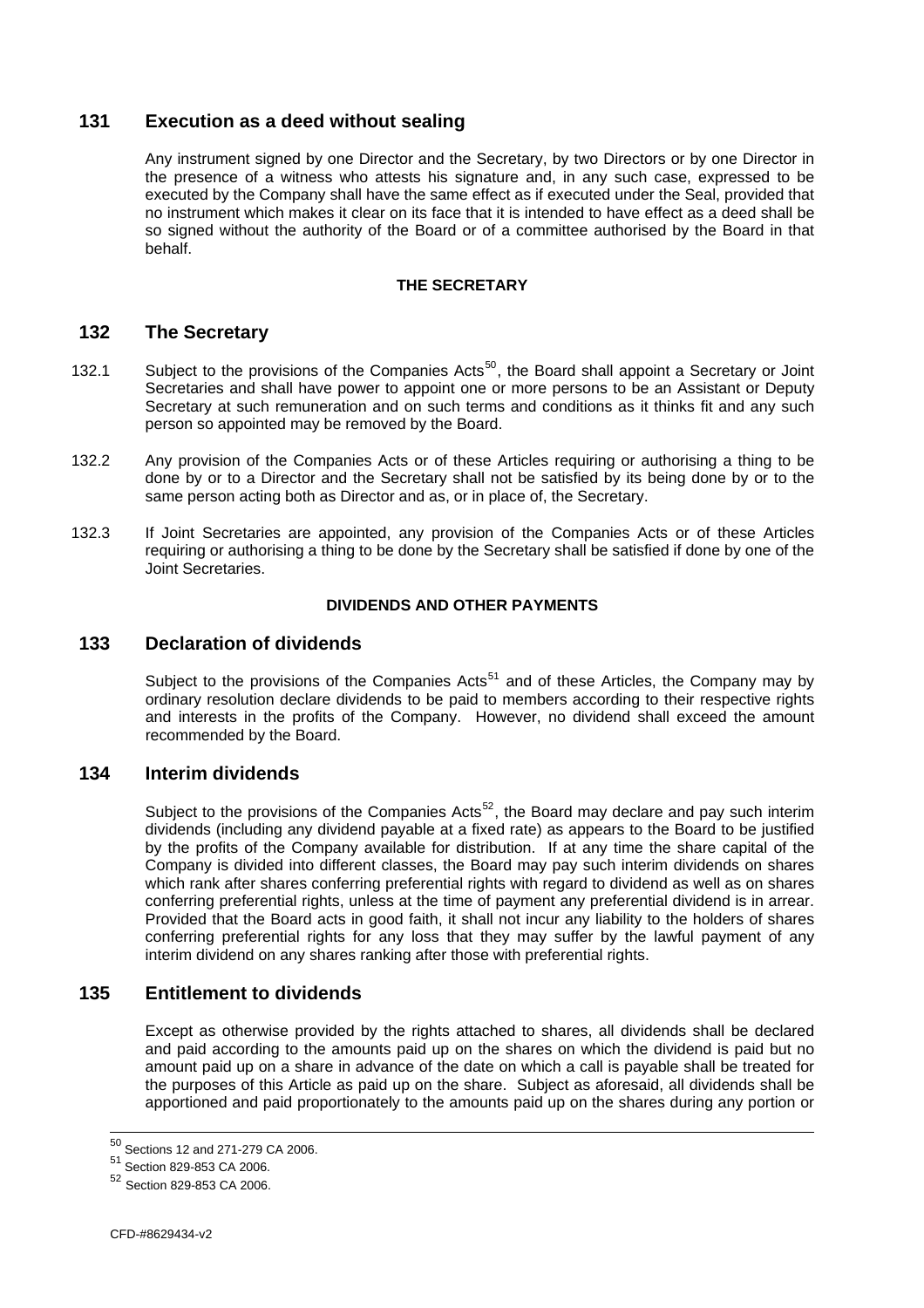<span id="page-48-0"></span>portions of the period in respect of which the dividend is paid, but if any share is issued on terms providing that it shall rank for dividend as from a particular date, it shall rank for dividend accordingly.

#### **136 Calls or debts may be deducted from dividends**

The Board may deduct from any dividend or other money payable to any person on or in respect of a share all such sums as may be due from him to the Company on account of calls or otherwise in relation to the shares of the Company.

## **137 Distribution in specie**

The Board may, with the authority of an ordinary resolution of the Company, direct that payment of any dividend declared may be satisfied wholly or partly by the distribution of assets, and in particular of paid up shares or debentures of any other company, or in any one or more of such ways. Where any difficulty arises in regard to such distribution, the Board may settle it as it thinks fit. In particular, the Board may:

- 137.1.1 issue fractional certificates (or ignore fractions);
- 137.1.2 fix the value for distribution of such assets or any part thereof and determine that cash payments may be made to any members on the footing of the value so fixed, in order to adjust the rights of members; and
- 137.1.3 vest any such assets in trustees on trust for the persons entitled to the dividend.

### **138 Dividends not to bear interest**

Unless otherwise provided by the rights attached to the share, no dividend or other money payable by the Company on or in respect of a share shall bear interest as against the Company.

#### <span id="page-48-2"></span>**139 Method of payment**

- <span id="page-48-1"></span>139.1 The Company may pay any dividend, interest or other sum payable in respect of a share by direct debit, bank transfer, cheque, dividend warrant, money order or any other method (including by electronic media) as the Board may consider appropriate. In respect of shares in uncertificated form, where the Company is authorised to do so by or on behalf of the holder or joint holders in such manner as the Company shall from time to time consider sufficient, the Company may also pay any such dividend, interest or other money by means of the relevant system concerned (subject always to the facilities and requirements of that relevant system).
- 139.2 Every such cheque, warrant or order may be sent by post or other delivery service (or by such other means offered by the Company as the member or persons entitled to it may agree in writing) to the registered address (or in the case of a Depositary, subject to the approval of the Board, such persons and addresses as the Depositary may require) of the member or person entitled to it (or, if two or more persons are holders of the share or are jointly entitled to it by reason of the death or bankruptcy of the member or otherwise by operation of law, to the registered address of such of those persons as is first named in the Register) or to such person and such address as such member or person or persons may direct in writing. In respect of shares in uncertificated form, every such payment made by such other method as is referred to in Article [139.1](#page-48-1) shall be made in such manner as may be consistent with the facilities and requirements of the relevant system concerned. Without prejudice to the generality of the foregoing, in respect of shares in uncertificated form, such payment may include the sending by the Company or by any person on its behalf of an instruction to the Operator of the relevant system to credit the cash memorandum account of the holder or joint holders or, if permitted by the Company, of such person as the holder or joint holders may in writing direct.
- 139.3 Every cheque, warrant, order or other form of payment is sent at the risk of the person entitled to the money represented by it, and shall be made payable to the person or persons entitled, or to such other person as the person or persons entitled may direct in writing. Payment of the cheque,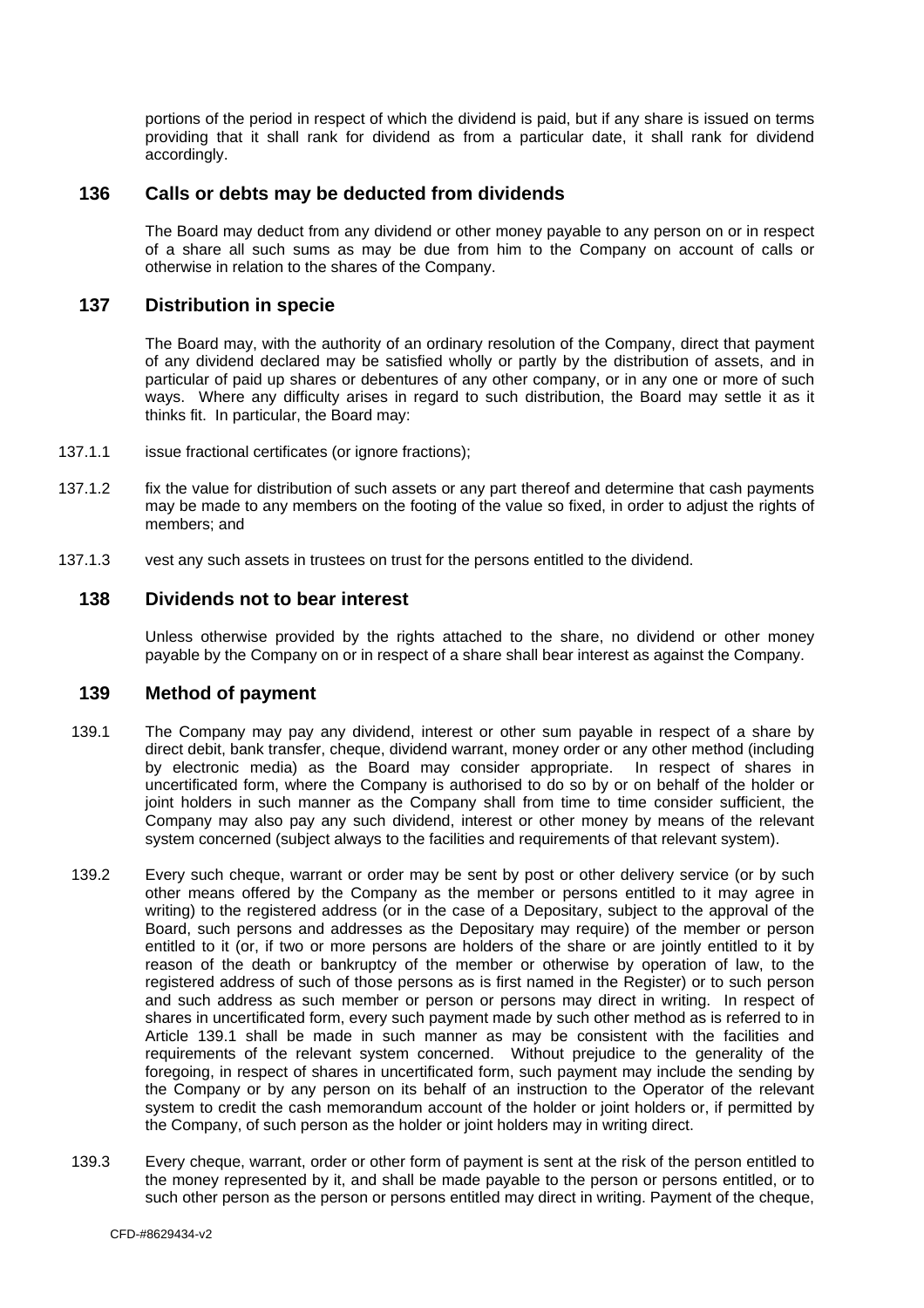<span id="page-49-0"></span>warrant, order or other form of payment (including, in respect of shares in uncertificated form, the making of payment in accordance with the facilities and requirements of the relevant system concerned) shall be a good discharge to the Company. If any such cheque, warrant, order or other form of payment shall be, or shall be alleged to have been, lost, stolen or destroyed, the Board may, at the request of the person entitled thereto, issue a replacement cheque or warrant or order or make payment in some other form, subject to compliance with such conditions as to evidence and indemnity and the payment of out of pocket expenses of the Company in connection with the request as the Board may think fit.

- 139.4 Any joint holder or other person jointly entitled to a share may give an effective receipt for any dividend or other money payable in respect of such share.
- 139.5 The Board may, at its discretion, make provisions to enable a Depositary and/or any member as the Board shall from time to time determine to receive any duly declared dividend in a currency other than sterling. For the purposes of the calculation of the amount receivable in respect of any dividend, the rate of exchange to be used to determine the foreign currency equivalent of the amount of the dividend shall be such rate, and the payment thereof shall be on such terms and conditions, as the Board may in its absolute discretion determine.

#### **140 Uncashed dividends**

If cheques, warrants or orders for dividends or other sums payable in respect of a share sent by the Company to the person entitled thereto are returned to the Company or left uncashed on two consecutive occasions or, following one occasion, reasonable enquiries have failed to establish any new address to be used for the purpose, the Company shall not be obliged to send any dividends or other money payable in respect of that share due to that person until he notifies the Company of an address to be used for the purpose.

### **141 Unclaimed dividends**

All dividends, interest or other sums payable and unclaimed for a period of 12 months after having become payable may be invested or otherwise made use of by the Board for the benefit of the Company until claimed and the Company shall not be constituted a trustee in respect thereof. All dividends unclaimed for a period of 12 years after having become payable shall, if the Board so resolves, be forfeited and shall cease to remain owing by, and shall become the property of, the Company.

# <span id="page-49-1"></span>**142 Payment of scrip dividends**

- 142.1 The Board may, with the prior authority of an ordinary resolution of the Company and subject to the provisions set out in this Article [142](#page-49-1) and to such terms and conditions as the Board may determine, offer to any holders of shares (excluding any member holding shares as treasury shares) the right to elect to receive shares, credited as fully paid, instead of the whole (or some part, to be determined by the Board) of any dividend specified by the ordinary resolution.
- 142.2 The resolution may specify a particular dividend (whether or not already declared), or may specify all or any dividends declared within one or more specified periods provided that any period so specified shall not end later than the fifth anniversary of the date of the meeting at which the said resolution is passed.
- 142.3 The entitlement of each holder of shares to new shares shall be such that the relevant value of the entitlement shall be as nearly as possible equal to (but not greater than) the cash amount (disregarding any tax credit) of the dividend to which such holder is entitled. For this purpose "relevant value" shall be calculated by reference to the average of the middle market quotations for the shares on the London Stock Exchange, as derived from the Daily Official List, for the day on which the shares are first quoted "ex" the relevant dividend and the four subsequent dealing days, or in such other manner as the Board may determine on such basis as it considers to be fair and reasonable. A certificate or report by the Auditors as to the amount of the relevant value in respect of any dividend shall be conclusive evidence of that amount.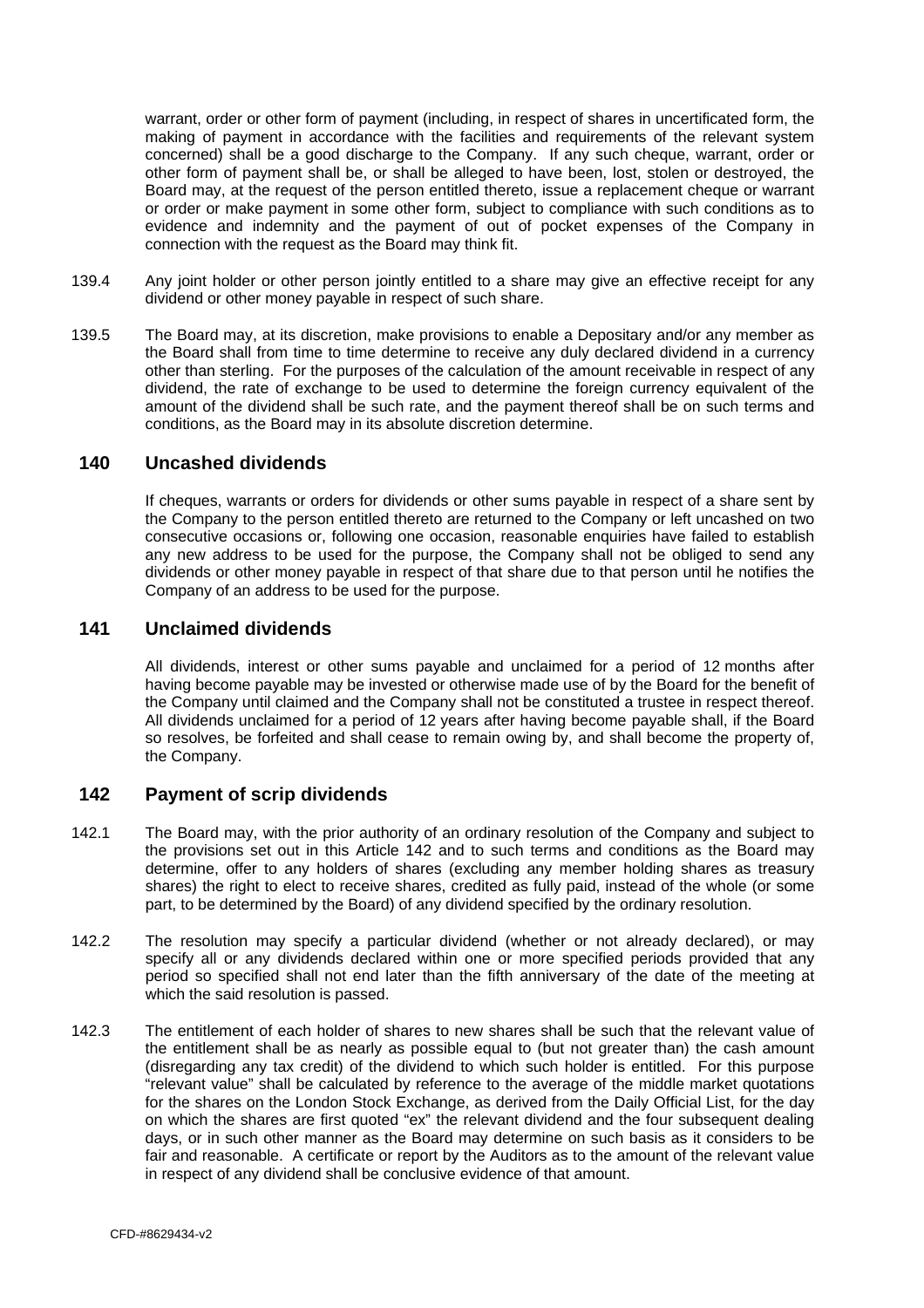- <span id="page-50-0"></span>142.4 No fractions of a share shall be allotted. The Board may make such provisions as it thinks fit for any fractional entitlements, including provisions whereby, in whole or in part, the benefit thereof accrues to the Company and/or under which fractional entitlements are accrued and/or retained, and in each case accumulated, on behalf of any member and such accruals or retentions are applied to the allotment by way of bonus to, or cash subscription on behalf of, such member of fully paid shares and/or provisions whereby cash payments may be made to members in respect of their fractional entitlements.
- 142.5 The Board shall, after determining the basis of allotment, notify the holders of shares in writing of the right of election offered to them, and specify the procedure to be followed and place at which, and the latest time by which, elections must be lodged in order to be effective save that, in the case of any holder of shares who has previously made, and has not revoked, an earlier election to receive shares in lieu of all future dividends, the Board shall instead send him a reminder that such election has been made, indicating how that election may be revoked in time for the next dividend proposed to be paid.
- 142.6 The Board may exclude from any offer any holders of shares or any shares held by a Depositary where the Board considers that the making of the offer to them or in respect of such shares would or might involve the contravention of the laws of or the requirements of any regulatory body or stock exchange or other authority in any territory or that for any other reason the offer should not be made to them or in respect of such shares.
- 142.7 The dividend (or that part of the dividend in respect of which a right of election has been offered) shall not be payable in cash on shares in respect of which an election has been duly made (the **elected Shares**) and instead additional shares shall be allotted to the holders of the elected Shares on the basis of allotment determined as aforesaid. For such purpose the Board may capitalise, out of any amount for the time being standing to the credit of any reserve or fund (including any share premium account or capital redemption reserve) or of any of the profits which could otherwise have been applied in paying dividends in cash, as the Board may determine, a sum equal to the aggregate nominal amount of the additional shares to be allotted on that basis and apply it in paying up in full the appropriate number of new shares for allotment and distribution to the holders of the elected Shares on that basis. A Board resolution capitalising any part of such reserve or fund or profits shall have the same effect as if such capitalisation had been declared by ordinary resolution of the Company in accordance with Article [144](#page-51-1) *(Capitalisation of reserves)* and in relation to any such capitalisation the Board may exercise all the powers conferred on the Board by Article [144](#page-51-1) without need of such ordinary resolution.
- 142.8 The additional shares so allotted shall rank pari passu in all respects with each other and with the fully paid shares in issue on the record date for the dividend in respect of which the right of election has been offered, except that they will not rank for any dividend or other distribution or other entitlement which has been declared, paid or made by reference to such record date.
- 142.9 The Board may terminate, suspend or amend any offer of the right to elect to receive shares in lieu of any cash dividend at any time and generally may implement any scrip dividend scheme on such terms and conditions as the Board may from time to time determine and take such other action as the Board may deem necessary or desirable from time to time in respect of any such scheme.
- 142.10 The Board may establish or vary from time to time a procedure for election mandates in respect of future rights of election and may determine that every duly effected election in respect of any shares shall be binding on every successor in title to the holder thereof until the election mandate is revoked following that procedure.

### **143 Reserves**

The Board may, before recommending any dividend (whether preferential or otherwise), carry to reserve out of the profits of the Company such sums as it thinks fit. All sums standing to reserve may be applied from time to time, at the discretion of the Board, for any purpose to which the profits of the Company may properly be applied and pending such application may, at the like discretion, either be employed in the business of the Company or be invested in such investments as the Board thinks fit. The Board may divide the reserve into such special funds as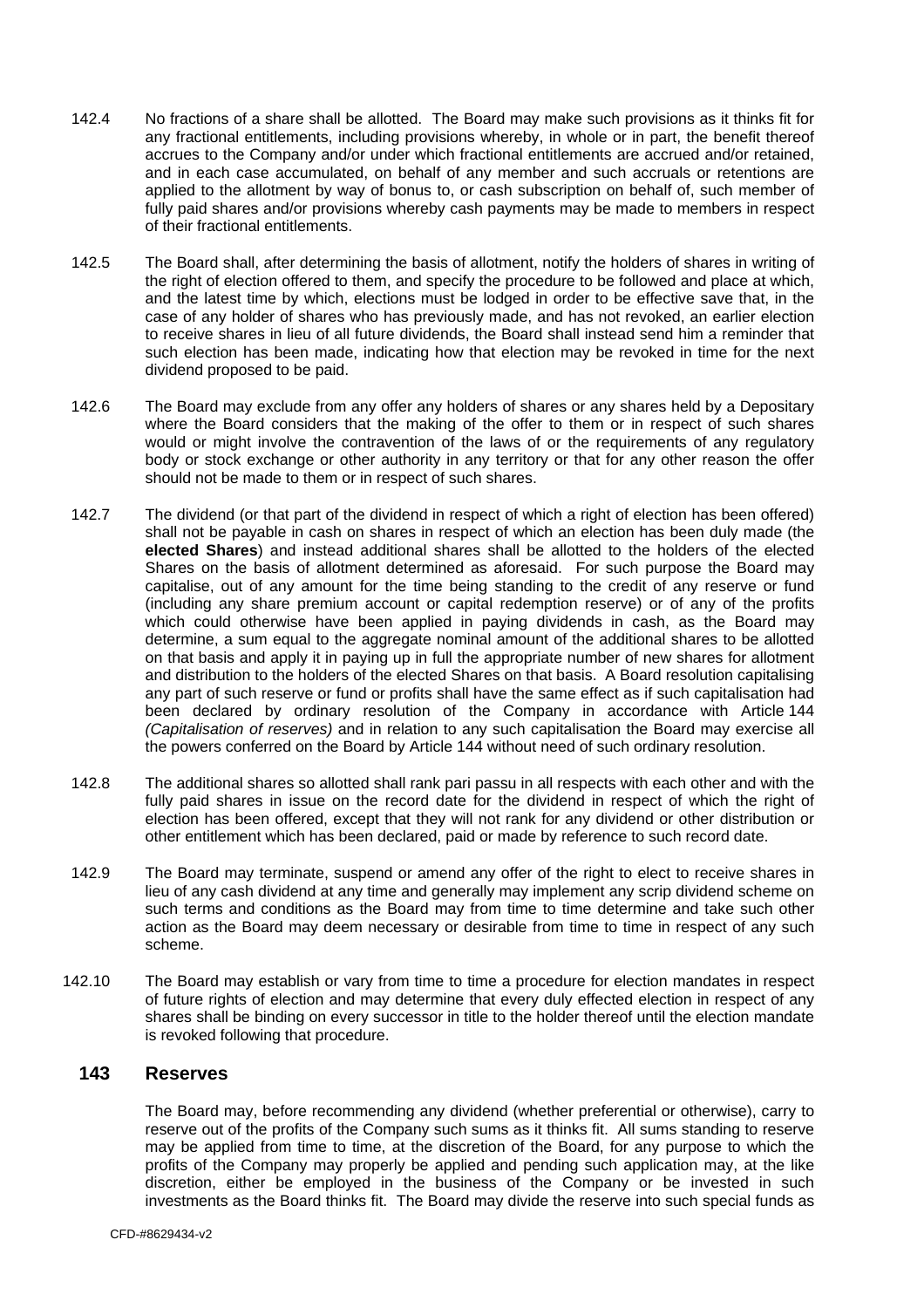<span id="page-51-0"></span>it thinks fit, and may consolidate into one fund any special funds or any parts of any special funds into which the reserve may have been divided as it thinks fit. Any sum which the Board may carry to reserve out of the unrealised profits of the Company shall not be mixed with any reserve to which profits available for distribution have been carried. The Board may also, without placing the same to reserve, carry forward any profits which it may think prudent not to distribute.

#### <span id="page-51-1"></span>**144 Capitalisation of reserves**

The Board may, with the authority of an ordinary resolution of the Company:

- 144.1 subject as provided in this Article, resolve to capitalise any undivided profits of the Company not required for paying any preferential dividend (whether or not they are available for distribution) or any sum standing to the credit of any reserve or fund of the Company which is available for distribution or standing to the credit of share premium account or capital redemption reserve or other undistributable reserve;
- 144.2 appropriate the sum resolved to be capitalised to the holders of shares in proportion to the nominal amounts of the shares (whether or not fully paid) held by them respectively which would entitle them to participate in a distribution of that sum if the shares were fully paid and the sum were then distributable and were distributed by way of dividend and apply such sum on their behalf either in or towards paying up the amounts, if any, for the time being unpaid on any shares held by them respectively, or in paying up in full new shares or debentures of the Company of a nominal amount equal to that sum, and allot the shares or debentures credited as fully paid to those holders of shares or as they may direct, in those proportions, or partly in one way and partly in the other, provided that:
- 144.2.1 the share premium account, the capital redemption reserve, any other undistributable reserve and any profits which are not available for distribution may, for the purposes of this Article, only be applied in paying up new shares to be allotted to holders of shares credited as fully paid; and
- 144.2.2 where the amount capitalised is applied in paying up in full new shares, the Company will also be entitled to participate in the relevant distribution in relation to any shares held by it as treasury shares and the proportionate entitlement of the members to the distribution will be calculated accordingly;
	- 144.3 resolve that any shares so allotted to any member in respect of a holding by him of any partly paid shares shall, so long as such shares remain partly paid, rank for dividends only to the extent that such partly paid shares rank for dividends;
	- 144.4 make such provision by the issue of fractional certificates (or by ignoring fractions or by accruing the benefit thereof to the Company rather than to the holders of the shares concerned) or by payment in cash or otherwise as it thinks fit in the case of shares or debentures becoming distributable in fractions;
	- 144.5 authorise any person to enter into, on behalf of all the holders of the shares concerned, an agreement with the Company providing for either:
- 144.5.1 the allotment to them respectively, credited as fully paid up, of any shares or debentures to which they may be entitled on such capitalisation; or
- 144.5.2 the payment up by the Company on behalf of such holders by the application thereto of their respective proportions of the reserves or profits resolved to be capitalised, of the amounts or any part of the amounts remaining unpaid on their existing shares,

in which event any agreement made under such authority shall be effective and binding on all such holders; and

144.6 generally do all acts and things required to give effect to such resolution.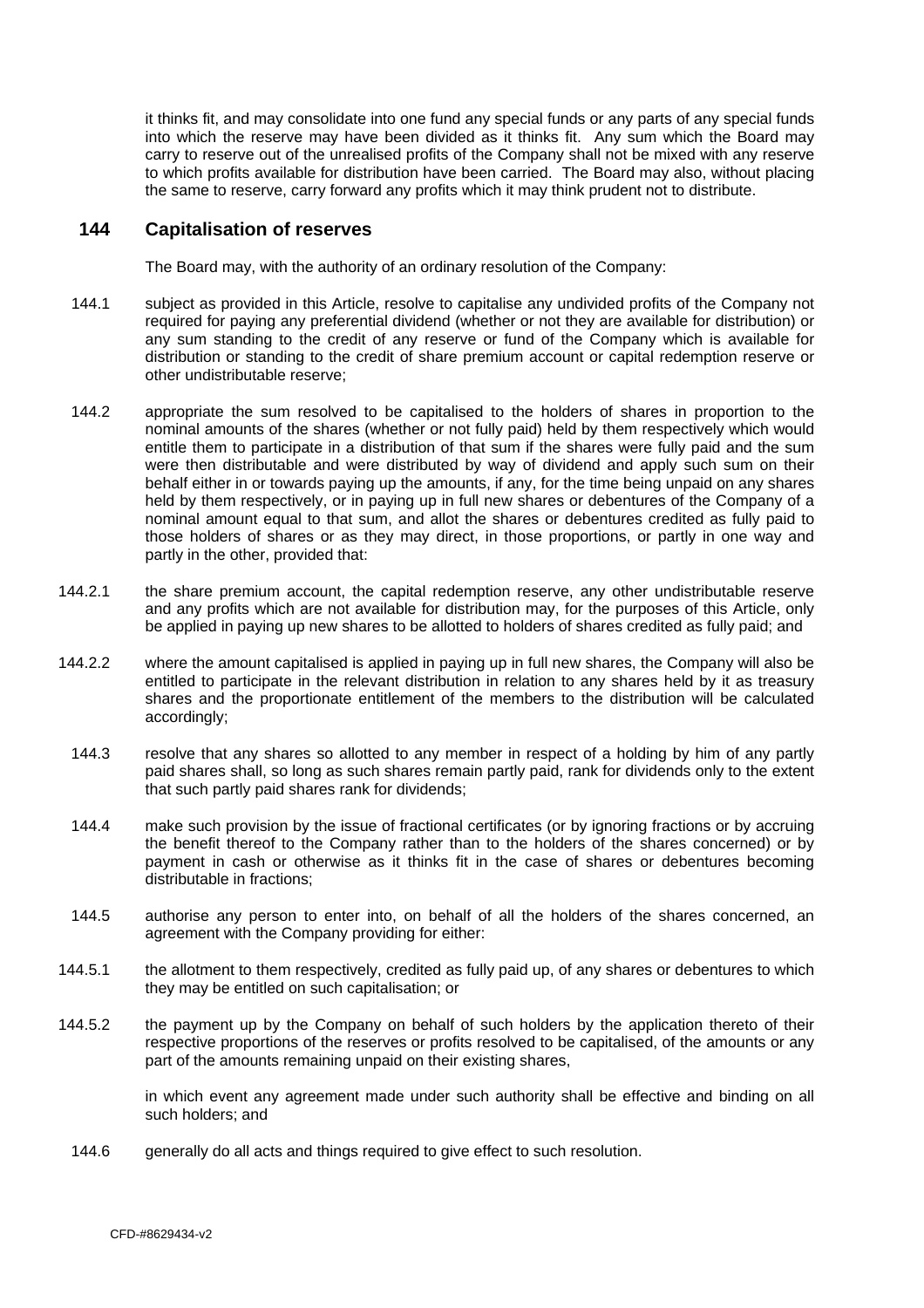# <span id="page-52-0"></span>**145 Record dates**

- 145.1 Notwithstanding any other provision of these Articles, but without prejudice to the rights attached to any shares and subject always to the Regulations<sup>[53](#page-52-0)</sup>, the Company or the Board may by resolution specify any date (the **record date**) as the date at the close of business (or such other time as the Board may determine) on which persons registered as the holders of shares or other securities shall be entitled to receipt of any dividend, distribution, interest, allotment, issue, notice, information, document or circular and such record date may be on or at any time before the date on which the same is paid, made, given or served or (in the case of any dividend, distribution, interest, allotment or issue) at any time after the same is recommended, resolved, declared or announced but without prejudice to the rights of transferors and transferees of any such shares or other securities in respect of the same. No change in the register of such holders after the record date shall invalidate the same.
- 145.2 For the purposes of determining which persons are entitled to attend or vote at a general meeting and how many votes such person may cast, the Company shall specify in the notice convening the meeting a time, being not more than 48 hours before the time fixed for the meeting, by which a person must be entered on the register in order to have the right to attend or vote at the meeting.
- 145.3 When calculating the 48 hour period mentioned in this Article, no account shall be taken of any part of a day that is not a working day.

#### **ACCOUNTS**

### **146 Inspection of records**

No member (other than a Director) shall have any right to inspect any accounting record or other document of the Company unless he is authorised to do so by statute, by order of the court, by the Board or by ordinary resolution of the Company.

#### <span id="page-52-2"></span>**147 Accounts to be sent to members**

Except as provided in Article [148](#page-52-1), a copy of the Company's Annual Accounts and Reports shall, not later than the date on which the Company gives notice of the annual general meeting before which they are to be laid, be delivered or sent to every member and holder of debentures of the Company and to the Auditors and to every other person who is entitled to receive notice of general meetings. However, this Article shall not require a copy of those documents to be sent to any person who under the provisions of these Articles is not entitled to receive notices from the Company or for whom the Company does not have a current address or to more than one of the joint holders of any shares or debentures.

#### <span id="page-52-1"></span>**148 Summary financial statements**

The Company may, in accordance with the Companies  $Acts<sup>54</sup>$  $Acts<sup>54</sup>$  $Acts<sup>54</sup>$  and any regulations made under them, send a summary financial statement to any member instead of or in addition to the documents referred to in Article [147.](#page-52-2) Where it does so, the statement shall be delivered or sent to the member, or made available on a website in accordance with the Companies Acts,<sup>[55](#page-52-0)</sup> not later than the date on which the Company gives notice of the annual general meeting before which those documents are to be laid.

#### **NOTICES**

# **149 Service of notices etc**

 $53$  Regulation 41 (as amended).

<sup>54</sup> Section 426 CA 2006.

<sup>55</sup> Part 4 of Schedule 5 CA 2006.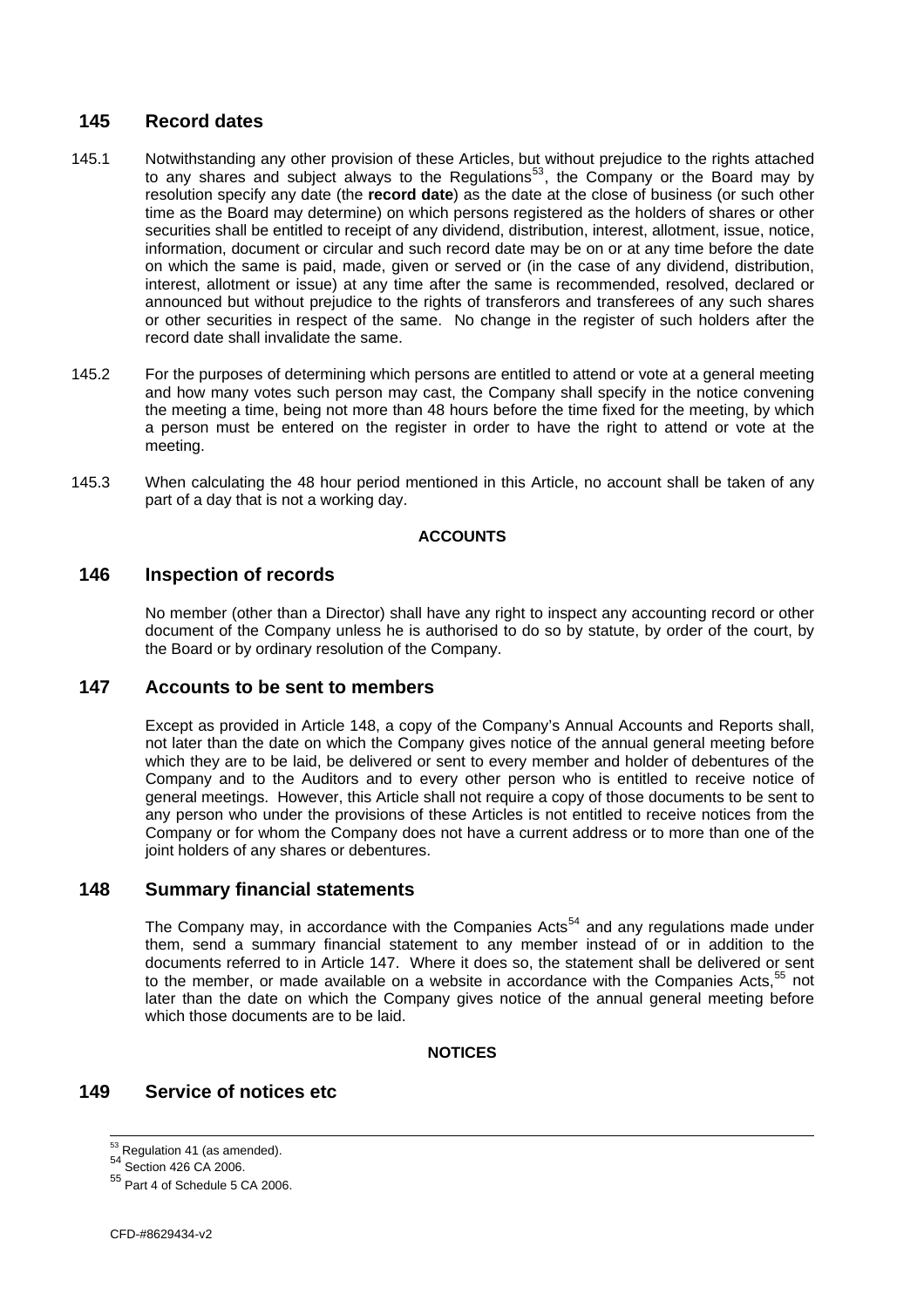- <span id="page-53-1"></span>149.1 Notwithstanding anything to the contrary in these Articles, any notice, document or information to be given, sent, issued, deposited, served, delivered or lodged (or the equivalent where it is sent in electronic form) to or by any person pursuant to these Articles (other than a notice calling a meeting of the Directors) shall be in writing and any such notice or document shall be deemed given, sent, issued, deposited, served, delivered or lodged (or the equivalent where it is sent in electronic form) to an address for the time being notified for that purpose to the person giving the notice.
- 149.2 Subject to the Companies Acts<sup>[56](#page-53-1)</sup>, any notice, document or information is validly sent or supplied by the Company if it is made available on a website.
- 149.3 Any notice, document (including, without limitation, a share certificate) or information may be supplied by the Company to a member either personally or by sending it by post or other delivery service in a prepaid envelope addressed to the member at his registered address or by leaving it at that address or by any other means authorised in writing by the member concerned or, subject to and in accordance with the Companies Acts<sup>[57](#page-53-1)</sup>, by sending it in electronic form to an address for the time being notified to the Company by the member or by making it available on a website. In the case of a member registered on an overseas branch register any such notice or document may be posted either in the United Kingdom or in the territory in which such branch register is maintained.
- 149.4 In the case of joint holders of a share, all notices or documents shall be given to the joint holder whose name stands first in the Register in respect of the joint holding. Notice so given shall be sufficient notice to all the joint holders. Anything agreed or specified by the first-named joint holder in respect of a joint holding shall be binding on all joint holders.
- <span id="page-53-0"></span>149.5 Where a member (or, in the case of joint holders, the person first named in the Register) has a registered address outside the United Kingdom but has notified the Company of an address within the United Kingdom at which notices or other documents may be given to him or, subject to and in accordance with the provisions of the Companies Acts<sup>[58](#page-53-1)</sup>, of an address to which notices or documents may be sent in electronic form, he shall be entitled to have notices or documents given or sent to him at that address, but otherwise no such member shall be entitled to receive any notice or document from the Company.
- 149.6 Where a document or information is sent or supplied to the Company by a person on behalf of another, the Company may require reasonable evidence of the authority of the former to act on behalf of the latter.
- 149.7 Any amendment or revocation of a notification given to the Company under this Article shall only take effect if in writing, authenticated by the member and on actual receipt by the Company thereof.
- 149.8 An electronic communication shall not be treated as received by the Company if it is rejected by computer virus protection arrangements.
- 149.9 If on at least two consecutive occasions the Company has attempted to send notices or documents in electronic form to an address for the time being notified to the Company by a member for that purpose and the Company is aware that there has been a failure of delivery of such notice or document, then the Company shall thereafter send notices or documents through the post to such member at his registered address or his address for the service of notices by post, in which case the provisions of Article [149.10](#page-54-1) shall apply.
- 149.10 If on three consecutive occasions notices or other documents (other than any documents to which Article [139](#page-48-2) (*Method of payment*) applies) have been sent through the post to any member at his registered address or his address for the service of notices but have been returned undelivered, such member shall not thereafter be entitled to receive notices or other documents

 $56$  Part 4 of Schedule 5 CA 2006.

<sup>57</sup> Parts 3 and 4 Schedule 5 CA 2006

<sup>58</sup> Schedule 5 CA 2006.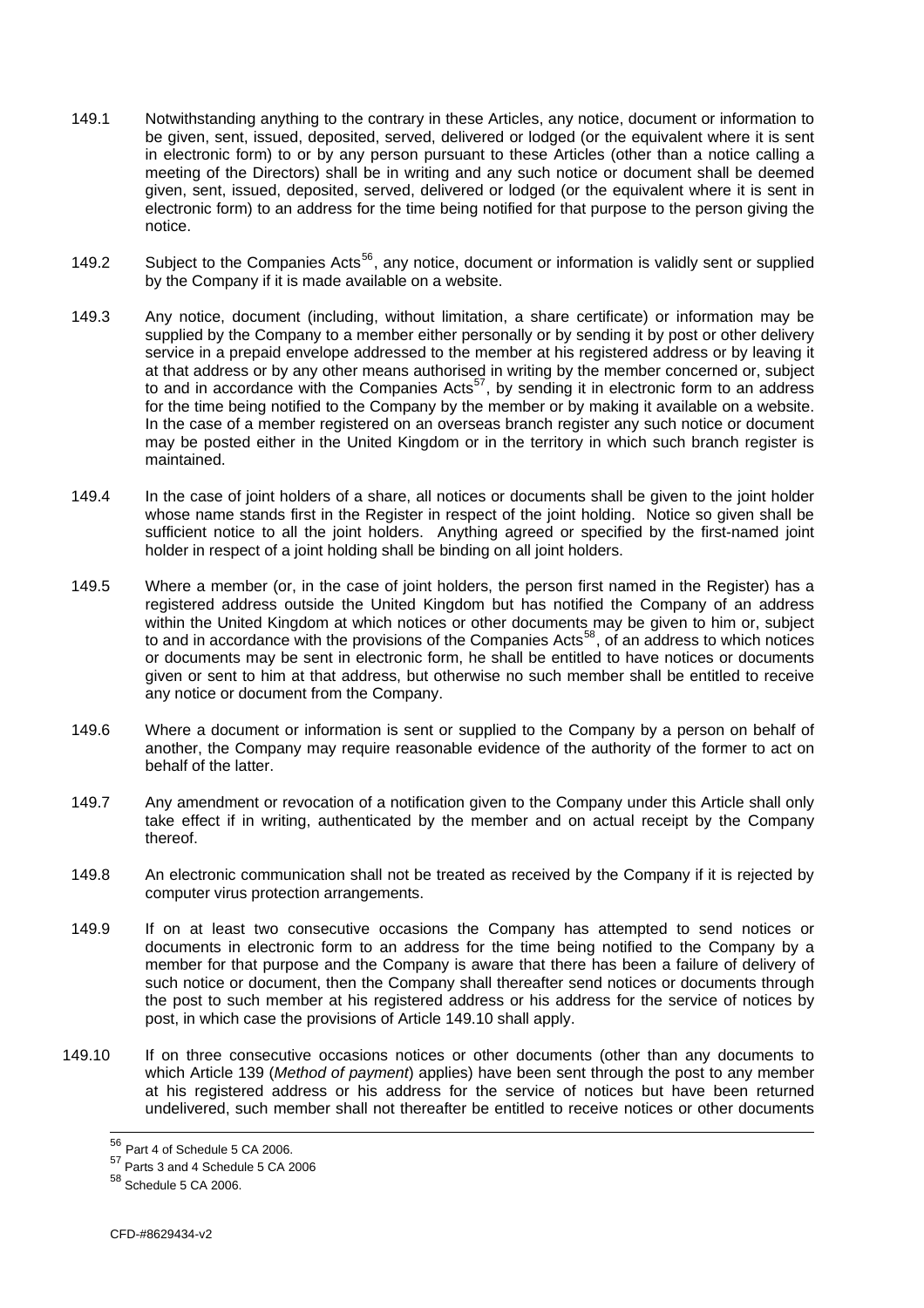<span id="page-54-0"></span>from the Company until he shall have communicated with the Company and supplied in writing a new registered address or address within the United Kingdom for the service of notices or, subject to and in accordance with the provisions of the Companies Acts<sup>59</sup>, an address to which notices may be sent in electronic form.

149.11 Any notification that may be given to the Company pursuant to sections 146-150 CA 2006 shall be in a form prescribed by or approved by the Board.

### **150 Service of notice in case of death or bankruptcy, etc**

The Company may send or supply any notice or document on the person entitled to a share in consequence of the death or bankruptcy of a member or of any other event giving rise to its transmission by operation of law, by sending or delivering it in any manner authorised by these Articles for the giving of a notice or document to a member, addressed to that person by name, or by the title of the representative of the deceased or of the trustee of the bankrupt or representative by operation of law or by any like description, at the address (if any) within the United Kingdom to which notices may be sent by electronic means supplied for the purpose by the person claiming to be so entitled. Until such an address has been so supplied, any notice, document or other communication sent or supplied to any member pursuant to these Articles in any manner in which it might have been sent or supplied if the death, bankruptcy or other event had not occurred shall, notwithstanding that the member is then dead or bankrupt or that any other event giving rise to the transmission of the share by operation of law has occurred and whether or not the Company has notice of the death, bankruptcy or other event, be deemed to have been properly served or delivered in respect of any share registered in the name of that member as sole or joint holder.

# **151 Evidence of service**

- <span id="page-54-2"></span>151.1 Any notice, certificate or other document addressed to a member at his registered address or address for service in the United Kingdom shall, if sent by post, be deemed to have been served or delivered on the working day after the day when it was put in the post (or, where second-class mail is employed, on the second working day after the day when it was put in the post). Proof that an envelope containing the notice or document was properly addressed and put into the post as a prepaid letter shall be conclusive evidence that the notice was given. Any notice, certificate or other document not sent by post but delivered or left at a registered address or address for service in the United Kingdom shall be deemed to have been served or delivered on the day (or, if not a working day, the next working day) and at the time on which it was so delivered or left.
- 151.2 Any notice or other document addressed to a member shall, if sent using electronic means, be deemed to have been served or delivered on the day it was first sent or, if the day it is sent is not a working day, on the next working day. Proof that a notice or document sent using electronic means was sent in accordance with the guidance issued from time to time by the Institute of Chartered Secretaries and Administrators (United Kingdom) shall be conclusive evidence that the notice was given, unless the Company is aware that there has been a failure of delivery of such notice or document following at least two attempts, in which case such notice or document shall be sent to the member at his registered address or address for service in the United Kingdom pursuant to Article [151.1](#page-54-2) within 48 hours of the original electronic communication.
- 151.3 Any notice or other document sent or supplied by means of a website shall be deemed received by the intended recipient when the material was first made available on the website or, if later, when the recipient received, or is deemed to have received, notice of the fact that the material was available on the website.
- <span id="page-54-1"></span>151.4 In calculating any period for the purposes of this Article, no account shall be taken of any part of a day that is not a working day.

 $^{59}$  Schedule 5 CA 2006.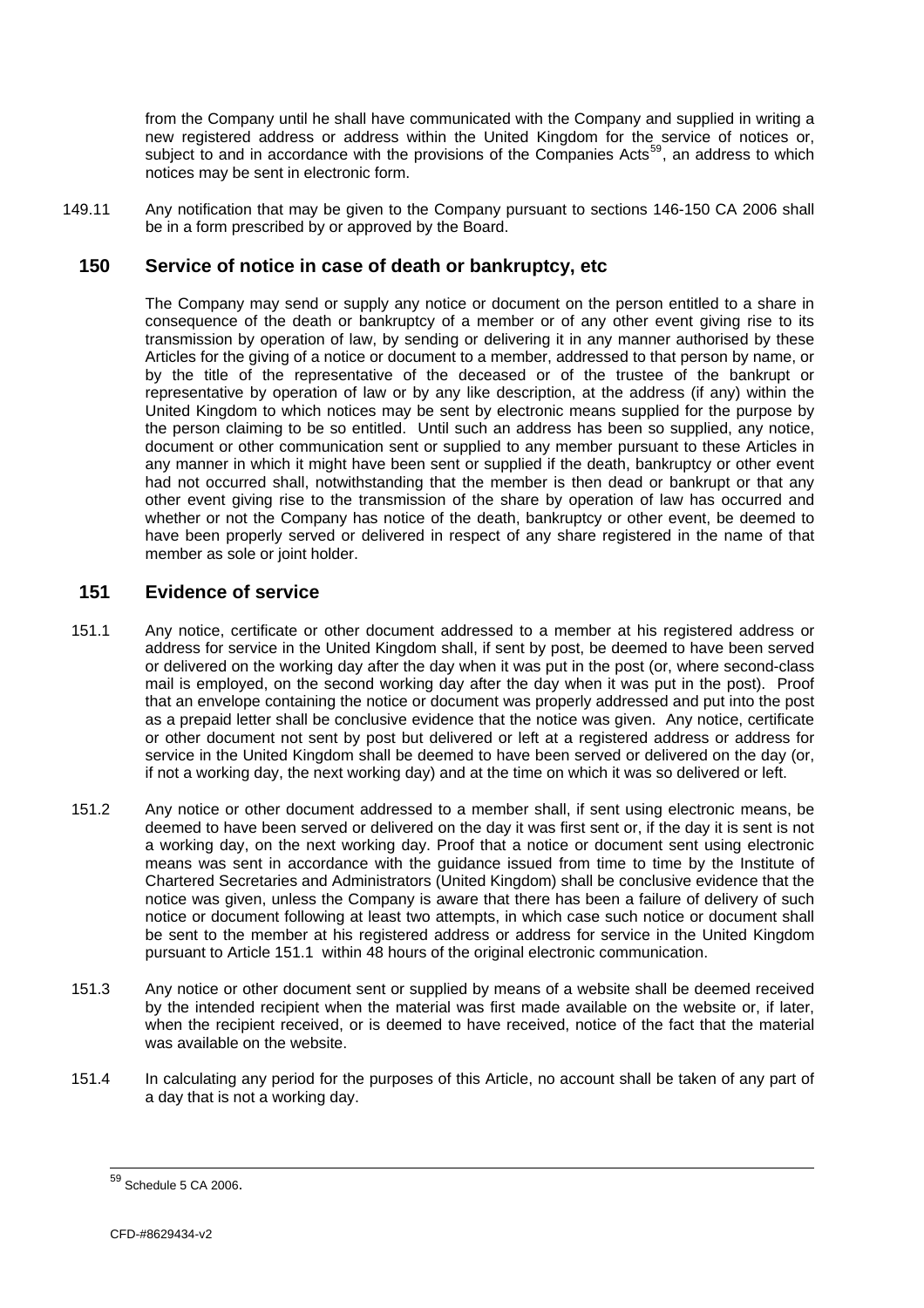- <span id="page-55-0"></span>151.5 Any notice or other document sent by a relevant system shall be deemed to have been served or delivered when the Company (or a sponsoring system - participant acting on its behalf) sends the issuer instructions relating to the notice or document.
- 151.6 Any member present, either personally or by proxy, at any general meeting of the Company or at any meeting of the holders of any class of shares in the Company shall for all purposes be deemed to have received due notice of that meeting, and of the purposes for which the meeting was called.

### **152 Notice binding on transferees**

Every person who, by operation of law, transfers or by any other means becomes entitled to a share shall be bound by any notice in respect of that share (other than a notice given by the Company pursuant to Article [33](#page-15-2) (*Failure to disclose interests in shares*)) which, before his name is entered in the Register, has been duly given to a person from whom he derives his title.

### <span id="page-55-1"></span>**153 Notice by advertisement**

Any notice to be given by the Company to the members or any of them, and not otherwise provided for by these Articles, shall be sufficiently given if given by advertisement in at least one national newspaper published in the United Kingdom and, where the Company keeps an overseas branch register, in at least one daily newspaper published in the territory in which such register is maintained. Any notice given by advertisement shall be deemed to have been served at noon on the day on which the advertisement first appears.

### **154 Suspension of postal services**

Subject to the Companies Acts<sup>[60](#page-55-0)</sup> and to any other provision of these Articles, if at any time by reason of the suspension, interruption or curtailment of postal services or threat thereof within the United Kingdom the Company is or would be unable effectively to convene a general meeting by notices sent through the post, a meeting may be convened by a notice advertised in accordance with Article [153](#page-55-1). Such notice shall be deemed to have been duly served on all members entitled thereto at noon on the day on which the first of such advertisements appears. In any such case the Company shall send confirmatory copies of the notice by post if, at least seven days prior to the meeting, the posting of notices to addresses throughout the United Kingdom again becomes practicable in the view of the Board.

#### **DESTRUCTION OF DOCUMENTS**

# <span id="page-55-2"></span>**155 Destruction of documents**

- 155.1 The Company may destroy:
- 155.1.1 any instrument of transfer, after six years from the date on which it is registered;
- 155.1.2 any dividend mandate or any variation or cancellation thereof or any notification of change of name or address, after two years from the date on which it is recorded;
- 155.1.3 any share certificate, after one year from the date on which it is cancelled; and
- 155.1.4 any other document on the basis of which any entry in the Register is made, after six years from the date on which an entry was first made in the Register in respect of it,

provided that the Company may destroy any such type of document at a date earlier than that authorised by this Article if a copy of such document is made and retained (whether made

 $60$  Section 308 CA 2006.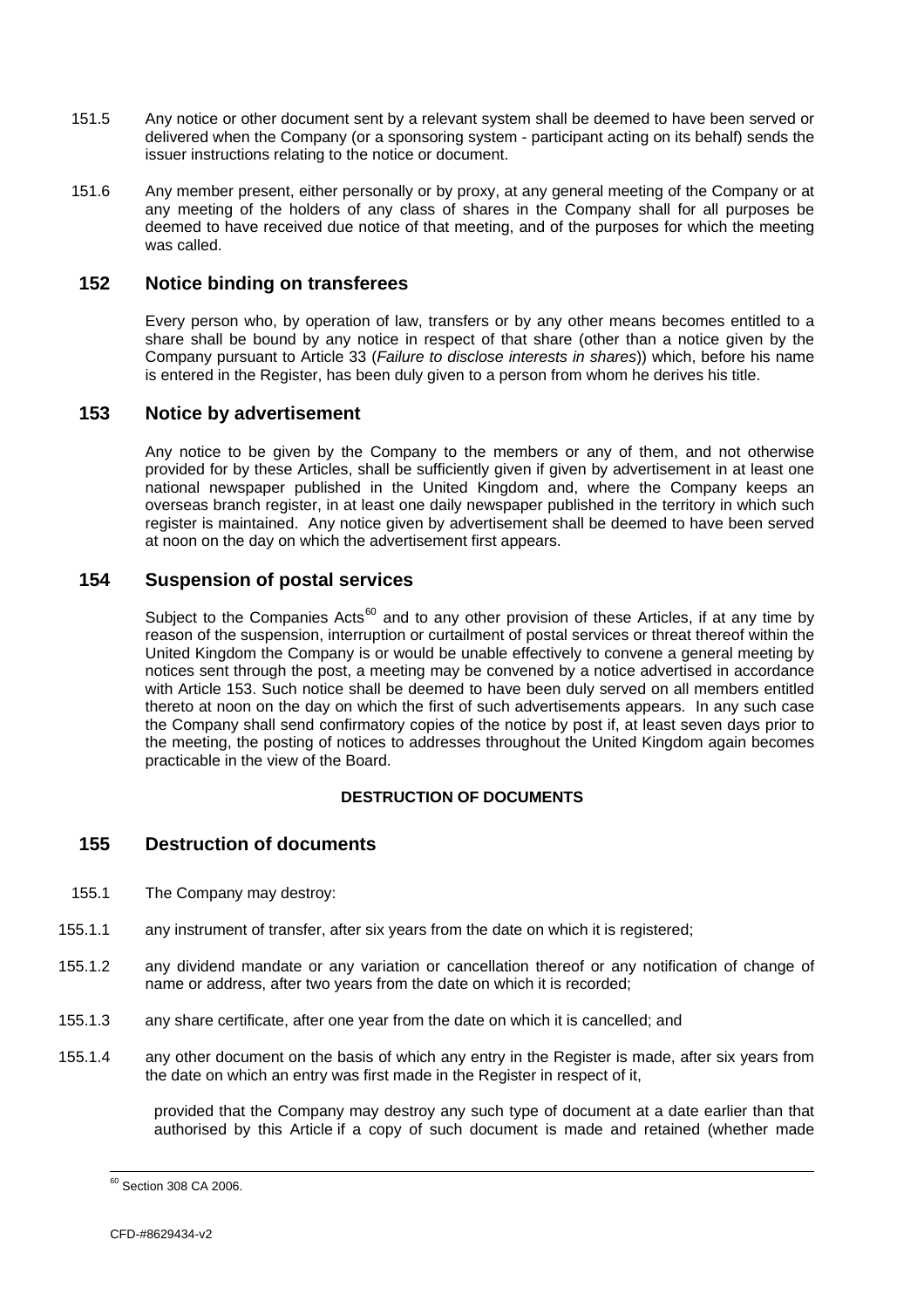electronically, by microfilm, by digital imaging or by any other means) until the expiration of the period applicable to the destruction of the original of such document.

- <span id="page-56-0"></span>155.2 It shall be conclusively presumed in favour of the Company that every entry in the Register purporting to have been made on the basis of a document so destroyed was duly and properly made, that every instrument of transfer so destroyed was duly registered, that every share certificate so destroyed was duly cancelled, that every other document so destroyed had been properly dealt with in accordance with its terms and was valid and effective in accordance with the particulars in the records of the Company, provided that:
- 155.2.1 this Article [155](#page-55-2) shall apply only to the destruction of a document in good faith and without notice of any claim (regardless of the parties to it) to which the document might be relevant;
- 155.2.2 nothing in this Article [155](#page-55-2) shall be construed as imposing on the Company any liability in respect of the destruction of any such document otherwise than as provided for in this Article [155](#page-55-2) which would not attach to the Company in the absence of this Article [155](#page-55-2);
- 155.2.3 references in this Article [155](#page-55-2) to instruments of transfer include, in relation to uncertificated shares, instructions and/or notifications made in accordance with the relevant system relating to the transfer of such shares; and
- 155.2.4 references in this Article [155](#page-55-2) to the destruction of any document include references to the disposal of it in any manner.

#### **INDEMNITY**

#### <span id="page-56-1"></span>**156 Indemnity**

- 156.1 Subject to the provisions of the Companies Acts<sup>[61](#page-56-0)</sup>, but without prejudice to any indemnity to which he may otherwise be entitled, every person who is or was at any time a Director or an officer of the Company or a director or officer of an associated company (except the Auditors or the auditors of an associated company) may at the discretion of the Board be indemnified out of the assets of the Company against all costs, charges, losses, damages and liabilities incurred by him for negligence, default, breach of duty, breach of trust or otherwise in relation to the affairs of the Company or of an associated company, or in connection with the activities of the Company, or of an associated company, as a trustee of an occupational pension scheme (as defined in section 235(6) CA 2006).
- <span id="page-56-3"></span>156.2 Subject to the provisions of the Companies Acts.<sup>[62](#page-56-0)</sup> the Company may at the discretion of the Board provide any person who is or was at any time a Director or officer of the Company or a director or officer of an associated company (except the Auditors or the auditors of an associated company) with funds to meet expenditure incurred or to be incurred by him (or to enable such Director or officer to avoid incurring such expenditure) in defending any criminal or civil proceedings or defending himself in any investigation by, or against action proposed to be taken by, a regulatory authority or in connection with any application under the provisions referred to in section 205(5) CA 2006.

#### <span id="page-56-2"></span>**157 Power to insure**

Subject to the provisions of the Companies Acts<sup>[63](#page-56-0)</sup>, the Board may purchase and maintain insurance at the expense of the Company for the benefit of any person who is or was at any time a Director or officer or employee of the Company or of an associated company or of any company in which the Company has an interest whether direct or indirect (excluding the Auditors or the auditors of an associated company or of a company in which the Company has an interest however direct or indirect) or who is or was at any time a trustee of any pension fund or

<sup>&</sup>lt;sup>61</sup> Sections 232 - 238 CA 2006.

<sup>62</sup> Section 205-206 CA 2006.

<sup>63</sup> Section 233 CA 2006.